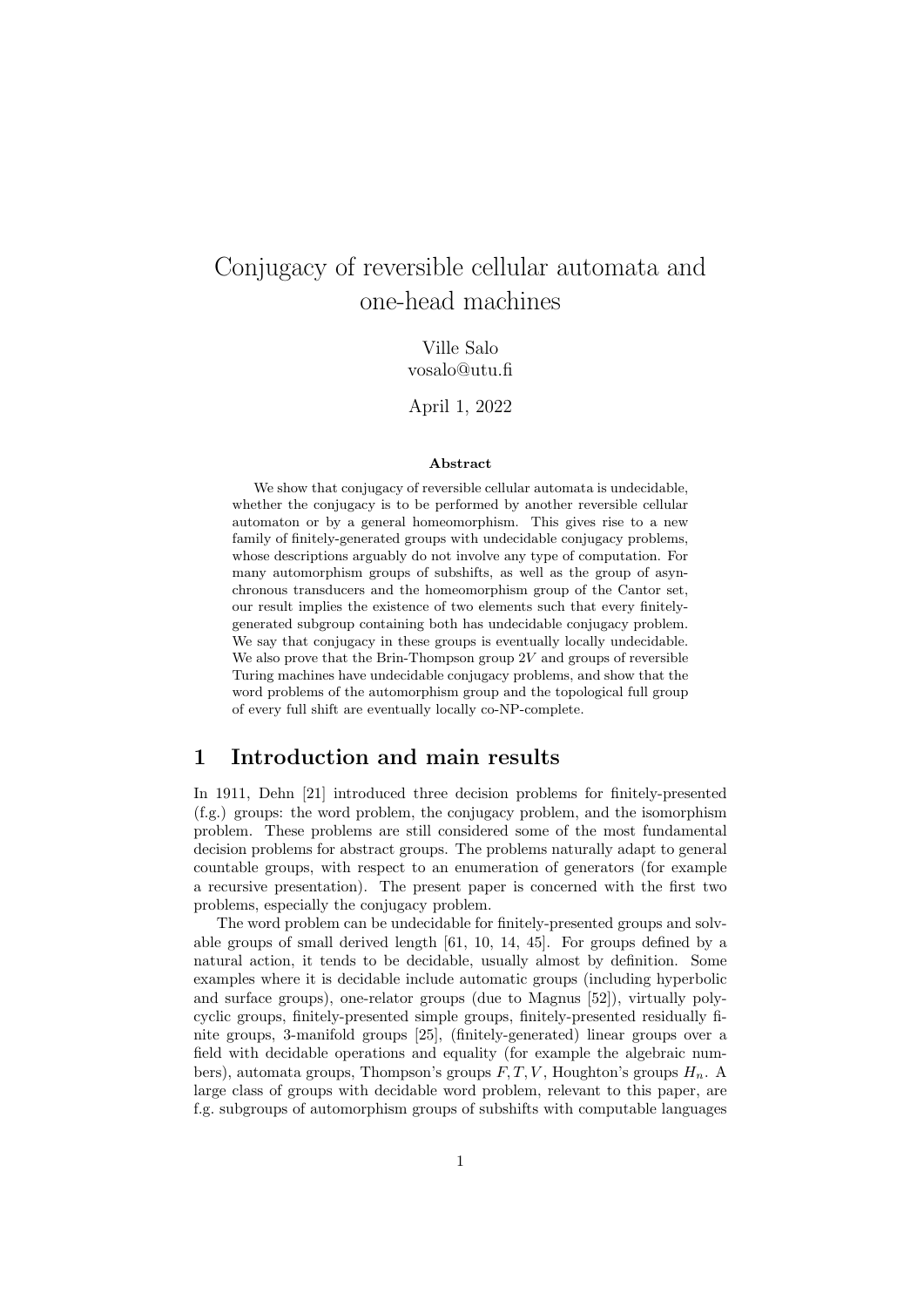on groups with decidable word problem. This includes the groups of Turing machines from [5] and topological full groups of topologically free subshifts under the same computability conditions.

For natural groups, the word problem is typically not just decidable, but efficiently so, and one approach to a more fine-grained study of the complexity is provided by complexity theory. The word problem is known to be efficiently solvable (polynomial time) in many cases, i.e. it is in the complexity class P. For example this is the case for automatic groups [25] and free-by-cyclic groups [77]. There are also completely natural groups where the word problem is "harder" than polynomial time:<sup>1</sup> for the Brin-Thompson 2V [8] and the group in [9], the word problem is complete (under polynomial-time reductions) for the class co-NP of languages whose complements are polynomial-time verifiable, and the word problem in automata groups can be PSPACE-complete [20].

The main results of this paper concern the conjugacy problem. The conjugacy problem has also been widely studied, and is known to be decidable for many natural classes of groups. Dehn showed this for surface groups, other (partially overlapping) classes where it is known to be decidable are polycyclic groups [64] (see [54] for a strong result on nilpotent groups), one-relator groups with torsion [59], biautomatic groups [58], hyperbolic groups (very efficiently [26]), right-angled Artin groups and some natural subgroups of them [16], 3-manifold groups [63], the Grigorchuk group [53], Houghton's groups [3], Thompson's  $F$ [29] and  $V$  [34, 66].

Conjugacy is also undecidable in general, even for finitely-presented groups and groups with decidable word problem. Its undecidability was first shown by Novikov [60]. Some of the simplest examples of groups with undecidable conjugacy problem are certain f.g. subgroups of  $F_2 \times F_2$  with this property [55], free products with amalgamation  $F_2 *_{H} F_2$  where  $H \leq F_2$  is a suitably chosen finitely-generated subgroup [56], and also  $\mathbb{Z}^d \rtimes F_m$  [78] for a suitable action of  $F_m$  on  $\mathbb{Z}^d$ .

There are some key differences between the word problem and the conjugacy problem. First, while groups defined by abstract properties and presentations may have undecidable word problems, it is equally common to encounter a group in the wild since you have a natural action. It is hard to imagine the word problem being undecidable in the latter case – if you have a natural action for your group by a natural action, intuitively you can decide the word problem by simply checking whether the given element acts nontrivially. The same is not a priori true for the conjugacy problem; even for groups arising from a natural action, there is no intuitive reason why there should be an algorithm for conjugacy. A second difference between these two problems is that, while word problems of subgroups with decidable word problem are also decidable, the conjugacy problem can become undecidable when passing to a subgroup.

In the case of subgroups of  $F_2 \times F_2$  of [55, 52] with undecidable conjugacy problems, it seems unlikely to the author that one would encounter the groups "by accident" by studying a natural action: Certainly the generators of these groups are defined by a very natural action (as they act by the restriction of the left-regular action on normal forms), but the precise choice of generators is somewhat complicated, and depends on the word problem for finitely-presented

<sup>&</sup>lt;sup>1</sup>The usual disclaimer is that while P  $\subset$  co-NP  $\subset$  PSPACE, it is famously not known whether these classes are distinct.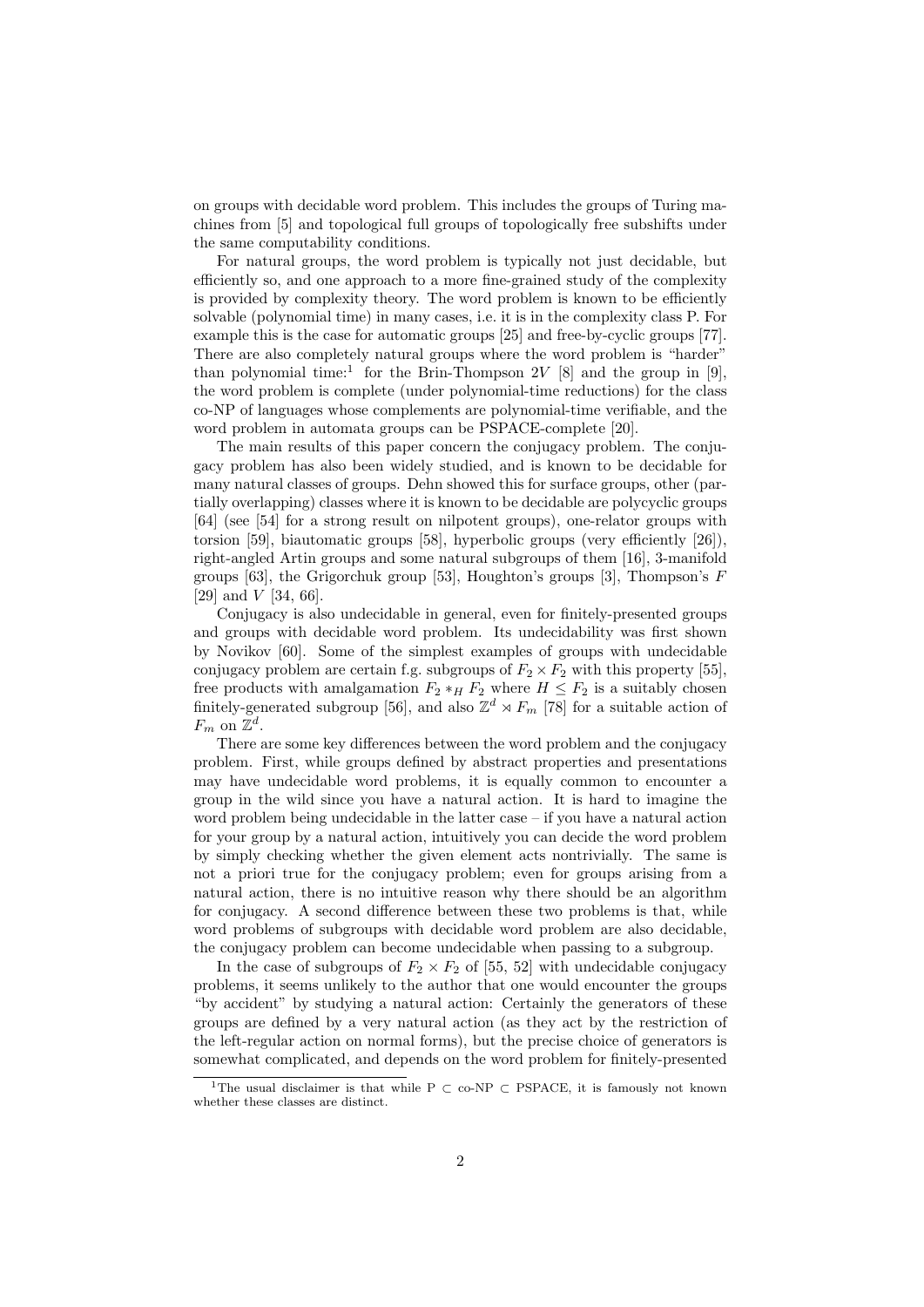groups. The simplest known example of a finitely-presented group with undecidable word problem is presumably the one due to Collins, and is already quite complicated [14]. Thus, in this example arguably undecidability arises because the choice of the subgroup is rather exotic and it is hard to figure out whether a conjugating element can be found in it. The supergroup  $F_2 \times F_2$ , like all rightangled Artin groups, of coure has decidable conjugacy problem. In the examples  $F_2 *_{H} F_2$  and  $\mathbb{Z}^d \rtimes F_m$  there is no obvious supergroup with decidable conjugacy, but it seems that in both cases the defining relations ultimately encode the [55] example, and thus again it seems unlikely that faithful actions of these groups would arise by accident.

As mentioned, the first two of Dehn's problems make sense also for subgroups of a countable group with respect to a fixed enumeration of generators  $(g_i)_{i\in\mathbb{N}}$ . Our main result is about groups of reversible cellular automata (or RCA) on a finite alphabet A. These are another name for automorphism groups of full shift dynamical systems  $(A^{\mathbb{Z}}, \sigma)$ , that is, the groups of shift-commuting homeomorphisms on Cantor spaces  $A^{\mathbb{Z}}$ , for finite alphabets A. These groups are recursively presented, and it is natural to present their elements by their "local rules", namely the inverse image of the clopen partition by the symbol at the origin, which constitutes a finite amount of data.

Groups of reversible cellular automata have been studied at least in [65, 11, 2, 46, 13], and more recently in at least [71, 27, 70, 73, 74]. Automorphism groups of other subshifts have been of much recent interest [62, 76, 69, 19, 15, 18, 22, 23, 17, 5, 33]. The word problem in finitely-generated groups of RCA was observed to be decidable in [11], and [46] gives a better bound on the complexity (in particular implying that residually finite groups can have decidable word problem without being groups of RCA).

It is shown in [46] that right-angled Artin groups act faithfully by RCA, so finitely-generated subgroups of  $\text{Aut}(A^{\mathbb{Z}})$  can have undecidable conjugacy problem. However, these subgroups are somewhat complicated (even the embedding of  $F_2 \times F_2$  is not entirely obvious). A perhaps more natural question is obtained by asking for conjugacy without restricting to a finitely-generated subgroup. There are two natural variants of the conjugacy problem, depending on whether the conjugacy is purely dynamical (realized by a homeomorphism) or whether we look for conjugacy in the group of RCA (which can dynamically be seen as conjugacy of the  $\mathbb{Z}^2$ -systems given by the joint action of the RCA and the shift). An analog of the latter question for non-reversible cellular automata was asked in 2017 [24], and both types of conjugacy were shown undecidable in the non-reversible case in [38].

Cellular automata theory has a history of being a source of natural undecidable problems. Reversibility and surjectivity are undecidable for twodimensional cellular automata  $[39]$ , and nilpotency<sup>2</sup> is undecidable for onedimensional cellular automata [1, 40]. The entropy of a cellular automaton cannot be computed or approximated from its local rule [37], and the set of entropies of one-dimensional cellular automata has a recursion-theoretic characterization as the upper semi-computable  $(\Pi_1)$  reals [32].

Many undecidability results are also known in the reversible setting [41], for example topological mixing and almost equicontinuity are recursively inseparable properties [51]. Much is still open: The decidability of expansivity, that is

<sup>&</sup>lt;sup>2</sup>f is *nilpotent* if  $\exists n \in \mathbb{N}, a \in A : f^n(x) = a^{\mathbb{Z}}$  for all  $x \in A^{\mathbb{Z}}$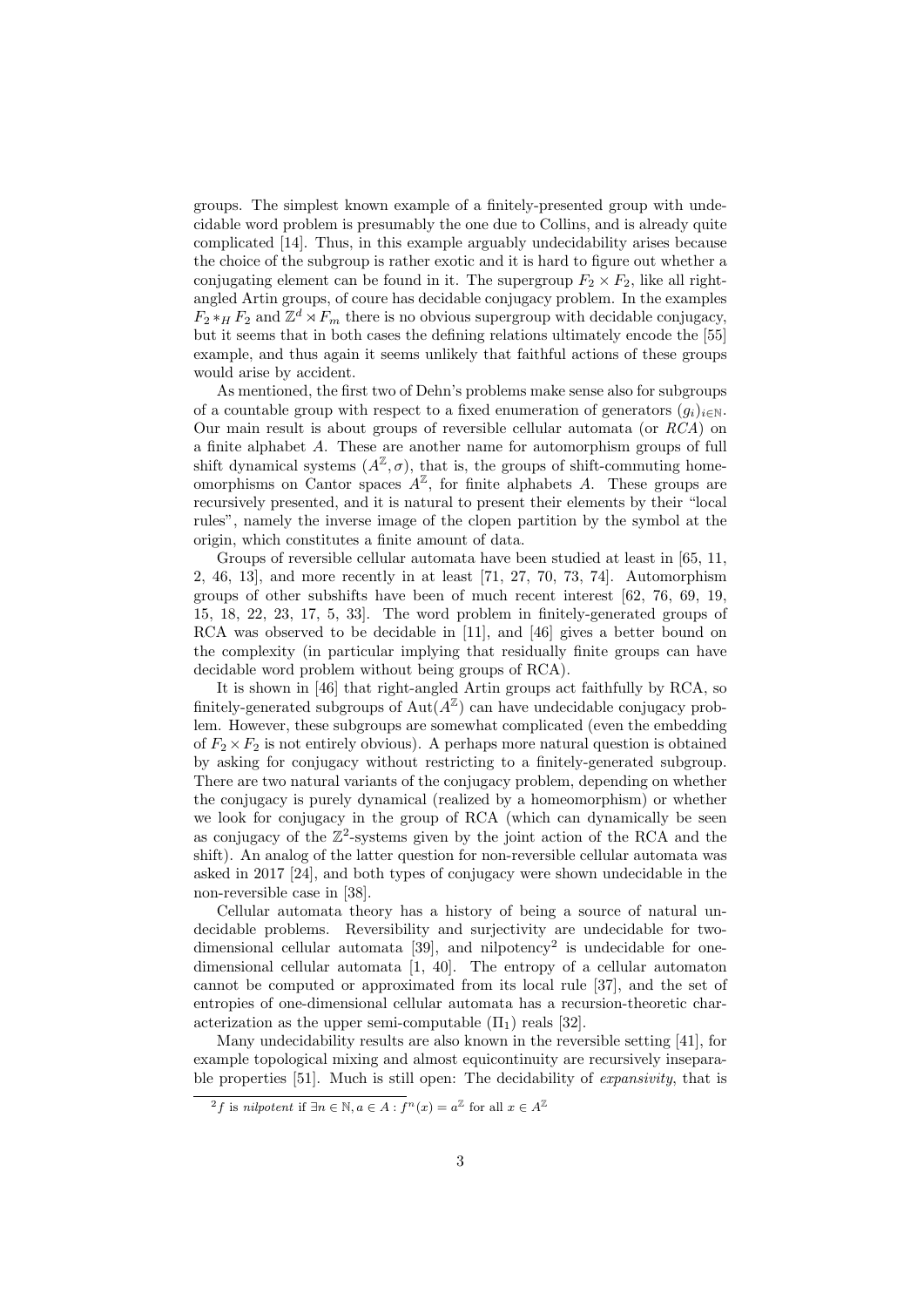whether the orbit of some clopen partition under the RCA generates the topology, is not known for RCA. A classification of entropies is not known, though a class of (computable) entropies of algebraic origin is realized in [49]. It is also unknown whether the entropy of an RCA can be approximated based on the local rule, though we mention that the somewhat related Lyapunov exponents were recently shown to be uncomputable from the description of the local rule [47]. Proofs of many undecidability results for RCA are based on the simulation of reversible Turing machines (as dynamical systems [57, 48]).

In this paper, we show that reversible cellular automata give rise to new f.g. groups with undecidable conjugacy problem. A particularly simple example (obtained from combining our results with [73]) is described in Figure 1 (see Corollary 4 for details). One could quite easily imagine bumping into such groups without any a priori interest in their computability properties – this is what happened. The groups are defined by simple actions on Cantor space (by reversible cellular automata), and the undecidability of their conjugacy is somewhat intrinsic, in that enlargening the group by adding more homeomorphisms cannot turn it decidable. This eventual local undecidability of the conjugacy problem may be a new notion, and we exhibit it in several (infinitely-generated) groups. A less technical variant of the same idea proves undecidability of conjugacy for Thompson's  $2V$ ; here we do not show that adding more homeomorphisms cannot turn the problem decidable, but on the other hand 2V itself is a very nice and round group.

The concept of f.g.-universality, on top of which we build here, arose in [73] from studying the groups of RCA that can be built from what we considered the simplest imagineable building blocks among elements of  $\text{Aut}(A^{\mathbb{Z}})$ , namely partial shifts and symbol permutations, see Figure 1. These automorphisms are classical in the theory of cellular automata: a composition of a partial shift with a symbol permutation is often called a partitioned CA. The cellular automaton that performs (the school algorithm for) multiplication by 3 in base 6 is a prime example of this type, and has been studied both due to its special properties as a CA [42] and its connection to Mahler's problem [43]. Composing the subfigures in Figure 1 shows the computation  $304121_6 \times 3 = 1320403_6$  using this cellular automaton, when  $\{0, 1\} \times \{0, 1, 2\}$  is identified with 6-ary digits in an obvious way.

From the point of view of symbolic dynamics, in particular automorphism groups, the main technical contribution of the present paper concerns the finitelygenerated subgroup CPAut<sub>k</sub>[A; B] of the automorphism group of  $(A \times B)^{\mathbb{Z}}$  under the action of  $\sigma^k$ . Our main construction result implies in particular that all marker automorphisms of the system  $(B^{\mathbb{Z}}, \sigma)$  (in the sense of [11], applied without looking at the  $A^{\mathbb{Z}}$ -component) are contained in CPAut<sub>k</sub>[A; B]. This is direct containment rather than simulation, so in the terminology of [73] we obtain that the group generated by marker automorphisms is subfinitely-generated.

Two open problems from the literature are solved: The conjugacy problems for RCA both for the  $\mathbb{Z}$ -action and the joint  $\mathbb{Z}^2$ -action with the shift were asked in [38]. The undecidability of conjugacy in the Brin-Thompson 2V was asked in [7].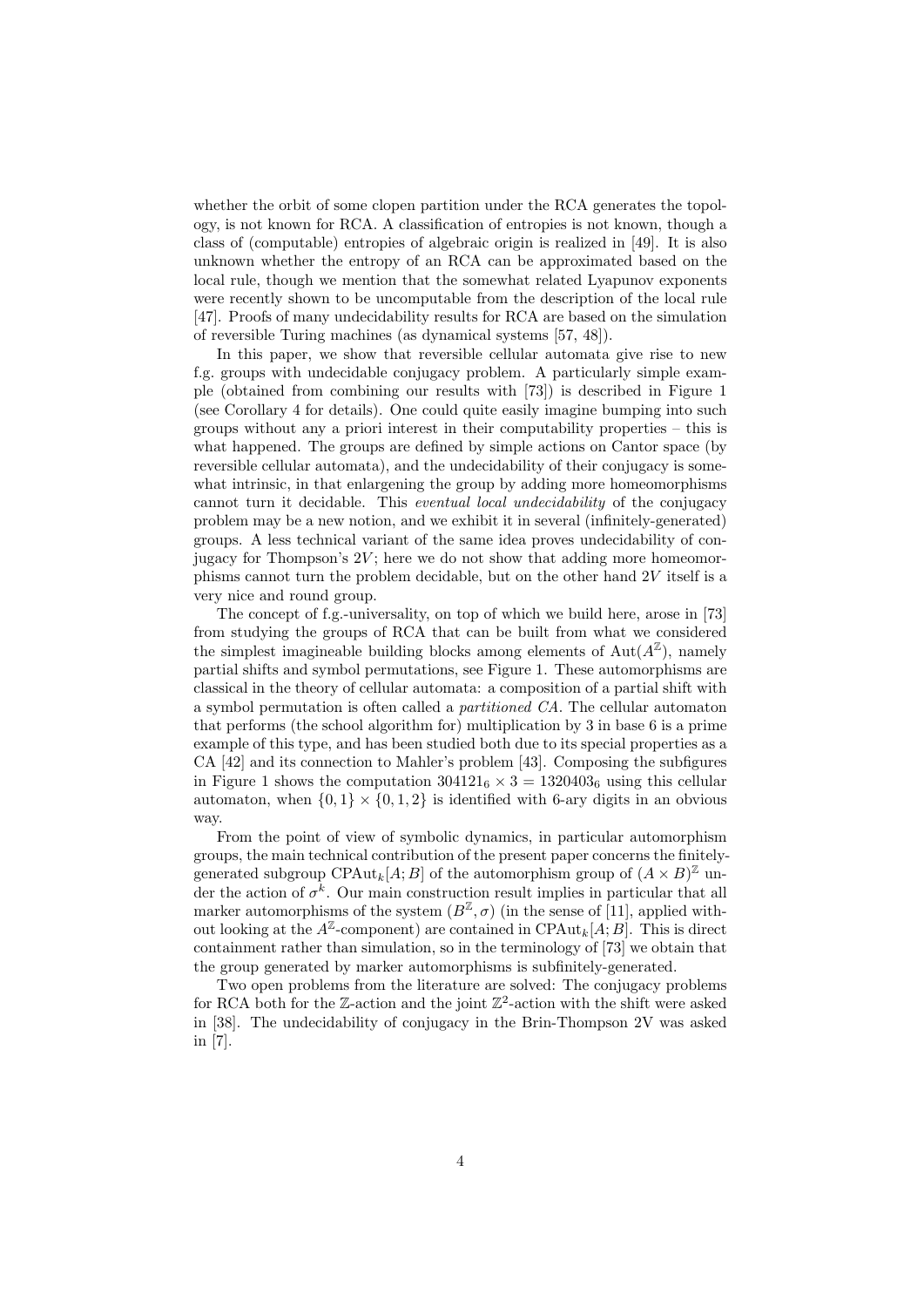

(a) Symbol permutations are permutations  $\pi \in \text{Sym}(A)$  applied cellwise;  $\pi = ((0,1) (1,0) (1,1) (0,2))$  is shown.



(b) The group  $\mathbb Z$  acts by partial shifts. which shift the ternary track.

Figure 1: Let  $A = \{0, 1\} \times \{0, 1, 2\}$ . The conjugacy problem is undecidable in every finitely-generated group of self-homeomorphisms of  $A^{\mathbb{Z}}$ , which contains the action of the free product  $Sym(A) * \mathbb{Z}$  generated by (a) symbol permutations and (b) partial shifts.

### 1.1 Main results

By a topological dynamical system or  $G$ -system we mean a countable group  $G$ acting on a topological space  $X$  by homeomorphisms. In the case of topological dynamical systems, a *conjugacy* between  $(G, X)$  and  $(G, Y)$  usually means dynamical isomorphism, i.e. a homeomorphism between  $X$  and  $Y$  that intertwines the actions. A full shift is the G-system  $A^G$  for a finite alphabet A and G-action  $gx_h = x_{g^{-1}h}$ . A subshift is a closed G-invariant subsystem. The *automorphism* group of a subshift consists of its self-conjugacies. We use the term reversible cellular automaton (RCA) as synonym for an element of an automorphism group of a subshift, especially in the case of a full shift.

An RCA and the shift map taken together give a  $\mathbb{Z}^2$ -action, and two such Z 2 -actions obtained from RCA are dynamically isomorphic if and only if they are conjugate as elements of the automorphism group of the full shift. We can also directly ask whether the Z-actions are dynamically isomorphic.

The following is our main theorem.

**Theorem 1.** Let H be a group and let  $X \subset A^H$  be any subshift that explicitly simulates a nontrivial one-dimensional full shift. Then there exists a finitelygenerated subgroup  $G \leq \text{Aut}(X)$  with word problem in co-NP, and computable functions  $\alpha, \beta : \mathbb{N} \to G$ , such that for all  $n \in \mathbb{N}$ , the following are equivalent:

- 1. the nth program halts,
- 2.  $\alpha(n) = \beta(n)^g$  for some involution  $g \in G$ ,
- 3.  $\alpha(n) = \beta(n)^g$  for some  $g \in \text{Aut}(X)$ ,
- 4. the  $\mathbb{Z}^2$ -systems  $(X, \sigma, \alpha(n))$  and  $(X, \sigma, \beta(n))$  are isomorphic,
- 5. the Z-systems  $(X, \alpha(n))$  and  $(X, \beta(n))$  are isomorphic,
- 6.  $(X, \beta(n))$  embeds into  $(X, \alpha(n))$ ,
- 7.  $\alpha(n)$  and (or)  $\beta(n)$  are (is) periodic.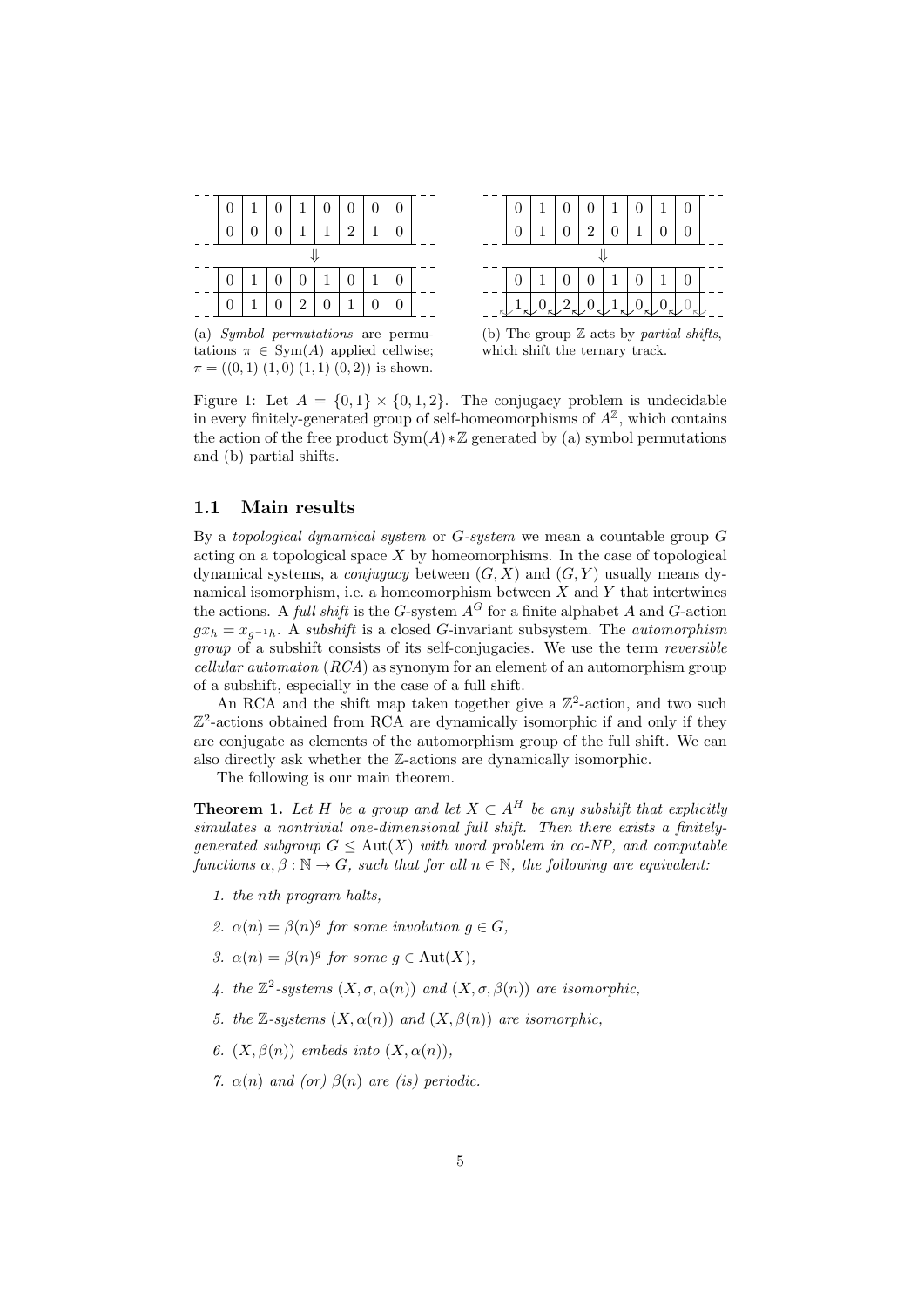"The *n*th program halts" means  $n \in L$ , where  $L \subset \mathbb{N}$  is (some natural encoding of) the halting problem. The definition of "explicitly simulates" is somewhat technical, see Section 2.1. Every one-dimensional full shift with explicitly simulates itself, and thus the theorem applies when  $X = A^{\mathbb{Z}}$ .

Our result is somewhat orthogonal to [38], which proves the undecidability of conjugacy for not necessarily reversible CA. Their full statement includes an entropy separation and that one system is not even a factor of the other when the two CA are not conjugate. It also applies to one-sided cellular automata. On the other hand, the construction of [38] does not take place inside a f.g. subgroup of Aut $(A^{\mathbb{Z}})$  (or submonoid of End $(A^{\mathbb{Z}})$ ). The fact ours does has corollaries beyond cellular automata and automorphism groups of subshifts, as explained in Section 1.2.

The proof of the main theorem is based on the undecidability of periodicity of reversible Turing machines (or one-head machines, in the terminology of the present paper), proved in [44], so it is not surprising that a slight variant of the construction applies to  $2V$ . This is proved as Theorem 4, and solves a question of Belk and Bleak [7]. The elements between which the conjugacy is asked, as well as the conjugating element, are actually elements of the group of reversible Turing machines  $\text{RTM}(2, 1)$  from [5], so we get the result also for this group. Intuitively, this is a restriction of  $2V$  where one is not allowed to shrink or expand the tape.

Theorem 2. The Brin-Thompson group 2V has undecidable conjugacy problem. The group of reversible Turing machines  $\operatorname{RTM}(s,q)$  has undecidable conjugacy problem unless it is virtually abelian.

The group of reversible Turing machines is virtually abelian if and only if the  $s = 1$ , meaning the tape alphabet is trivial [5].

We also prove some results about the word problem in groups of RCA which does not seem to appear in the literature. For finitely-generated groups of reversible cellular automata (RCA) we show that this problem is in co-NP, and that it is co-NP-complete for some locally-finite-by-cyclic groups of RCA, see Theorem 5. The proof also adapts to topological full groups of full shifts, see Theorem 6.

#### 1.2 Corollaries and alternate wordings

From the main theorem, we obtain several corollaries (with mostly trivial proofs), and we discuss these special cases. The third and fourth item of the theorem actually state the same thing in a different language, and give the following corollary:

**Corollary 1.** Let  $X$  be a subshift which explicitly simulates a one-dimensional full shift. Then the conjugacy problem in the group  $\text{Aut}(X)$  is  $\Sigma_1^0$ -hard. If additionally  $Aut(X)$  is recursively presented with decidable word problem, then the conjugacy problem is  $\Sigma_1^0$ -complete.

The  $\Sigma_1^0$ -hardness statement is true when automorphisms are given by local rules, or as words over any sufficiently large (w.r.t. set inclusion) set of elements of the group.

The fifth item of the theorem gives that conjugacy of RCA as dynamical systems is undecidable: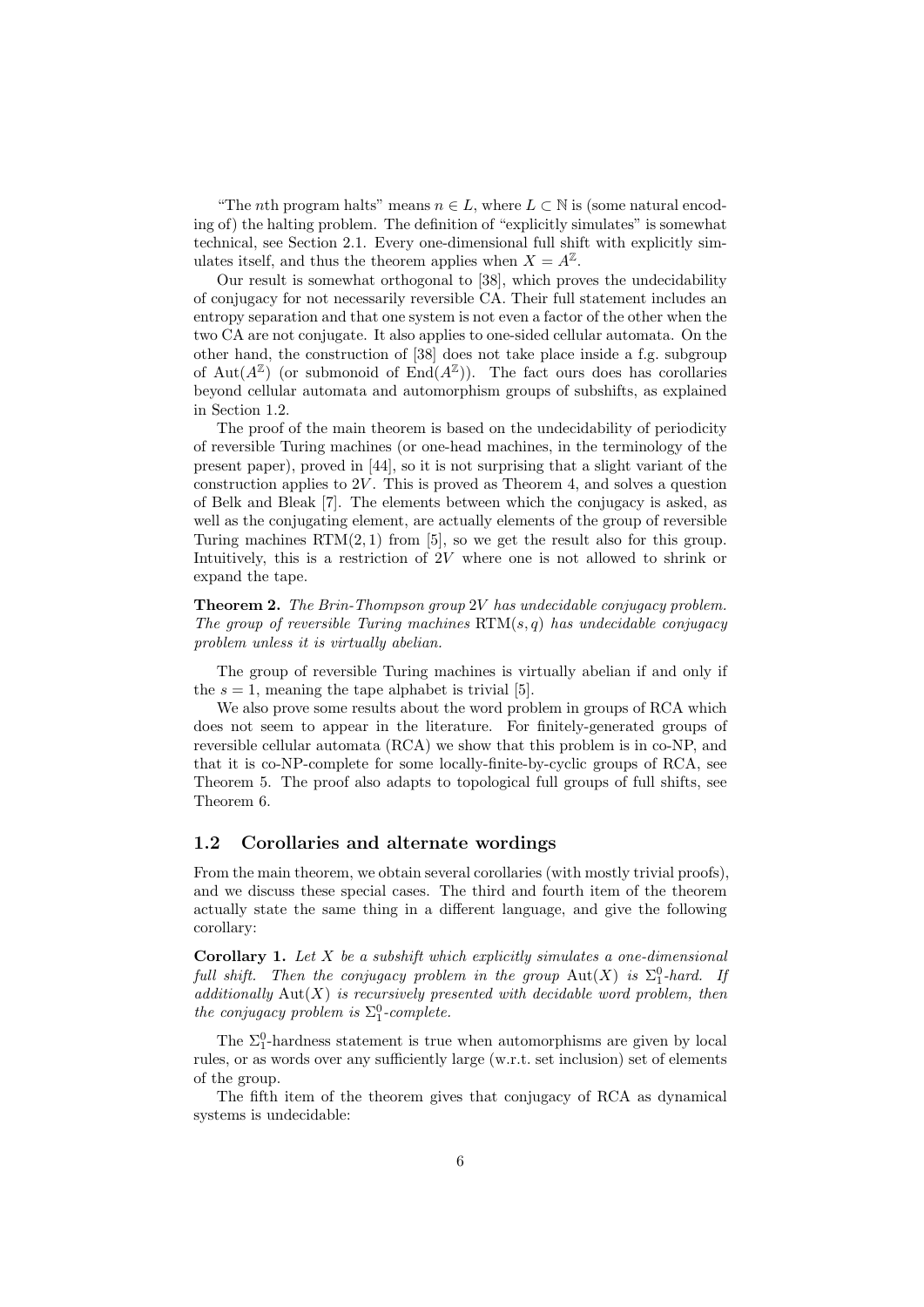**Corollary 2.** Let  $X$  be a subshift which explicitly simulates a one-dimensional full shift. Given  $f, g \in Aut(X)$ , it is  $\Sigma_1^0$ -hard to determine whether the Zsystems  $(f, X)$  and  $(g, X)$  are dynamically isomorphic.

The precise complexity of this problem stays open, even when  $X$  is a full shift. In this case, the problem is easily seen to be  $\Sigma_1^1$ . Since many natural sets and ordinals associated to finitely-presented symbolic dynamical systems are high in the arithmetical hierarchy or even properly analytic [79, 68], one might conjecture that dynamical isomorphism of Z-actions by RCA on full shifts  $A^{\mathbb{Z}}$ is  $\Sigma_1^1$ -complete.

Next, by the second item of the theorem, the f.g. group  $G$  itself has undecidable conjugacy; combining this with fifth item shows gives us a nice robust statement.

**Corollary 3.** Let  $X$  be any subshift that explicitly simulates a full shift. Then there is an f.g. group  $G \leq \text{Aut}(X)$  such that for any f.g. G' group satisfying  $G \leq G' \leq \text{Homeo}(X)$  the conjugacy problem is undecidable.

As the group G, one can take any explicitly f.g.-universal group for  $\text{Aut}(A^{\mathbb{Z}})$ . All the f.g.-universal groups constructed in [73] are explicitly so, and all embeddings of groups  $Aut(A^{\mathbb{Z}})$  into automorphism groups of subshifts that we are aware of (e.g. [35]) are explicit. We now give two explicit examples of explicitly f.g.-universal groups.

For finite alphabets A, B define PAut<sup>'</sup> $[A; B] \leq$  Aut $((A \times B)^{\mathbb{Z}})$  as the smallest group containing the partial shift  $\sigma_2$  on the first track, i.e.  $\sigma_2(x, y)_i = (x_i, y_{i+1}),$ and for each  $\pi \in \text{Sym}(A \times B)$  the automorphism  $f_{\pi}(x) = \pi(x_i)$  (see Section 2) for details, and Figure 1 for an example.).

Corollary 4. Let A, B be nontrivial finite alphabets, with  $\max(|A|, |B|) > 3$ . Then PAut<sup>'</sup>[A; B] (and any f.g. supergroup in Homeo( $(A \times B)^{\mathbb{Z}}$ )) has undecidable conjugacy problem.

Proof. This follows from the (proof of) Corollary 3 and the proof in [73] that  $\text{PAut}[A; B] = \langle \text{PAut}'[A; B], \sigma_1 \rangle$  is f.g.-universal: As discussed in Section 2.1, all known such proofs actually give explicit embeddings, with respect to some explicit simulation of a full shift, and G can be any such group in the proof of Corollary 3. The shift  $\sigma_1$  is easily seen not to be needed in the construction, as the construction is based on constructing a composition of conjugates  $f_{\pi}^{\sigma_i}$ , and an elementary calculation shows that  $f_{\pi}^{\sigma_1} = f_{\pi}^{\sigma_2^{-1}}$ .  $\Box$ 

For another example, recall that reversible cellular automata have a radius, which determines how far their local rule looks for when deciding the new symbol at each position, see Section 2 for details. The proof of the following corollary is the same as that of the previous one.

**Corollary 5.** 4 Let A be any large enough finite alphabet. Let  $F$  be the set of RCA  $f \in Aut(A^{\mathbb{Z}})$  such that f and  $f^{-1}$  both have radius one. Then  $\langle F \rangle \leq$  $Aut(A^{\mathbb{Z}})$  (and any f.g. supergroup in Homeo $(A^{\mathbb{Z}})$ ) has undecidable conjugacy problem.

At least  $|A| = 6$  and any  $|A| \geq 32$  are large enough by [73]. As mentioned in the introduction, the fact that that there exists a f.g. subgroup of  $\text{Aut}(A^{\mathbb{Z}})$  with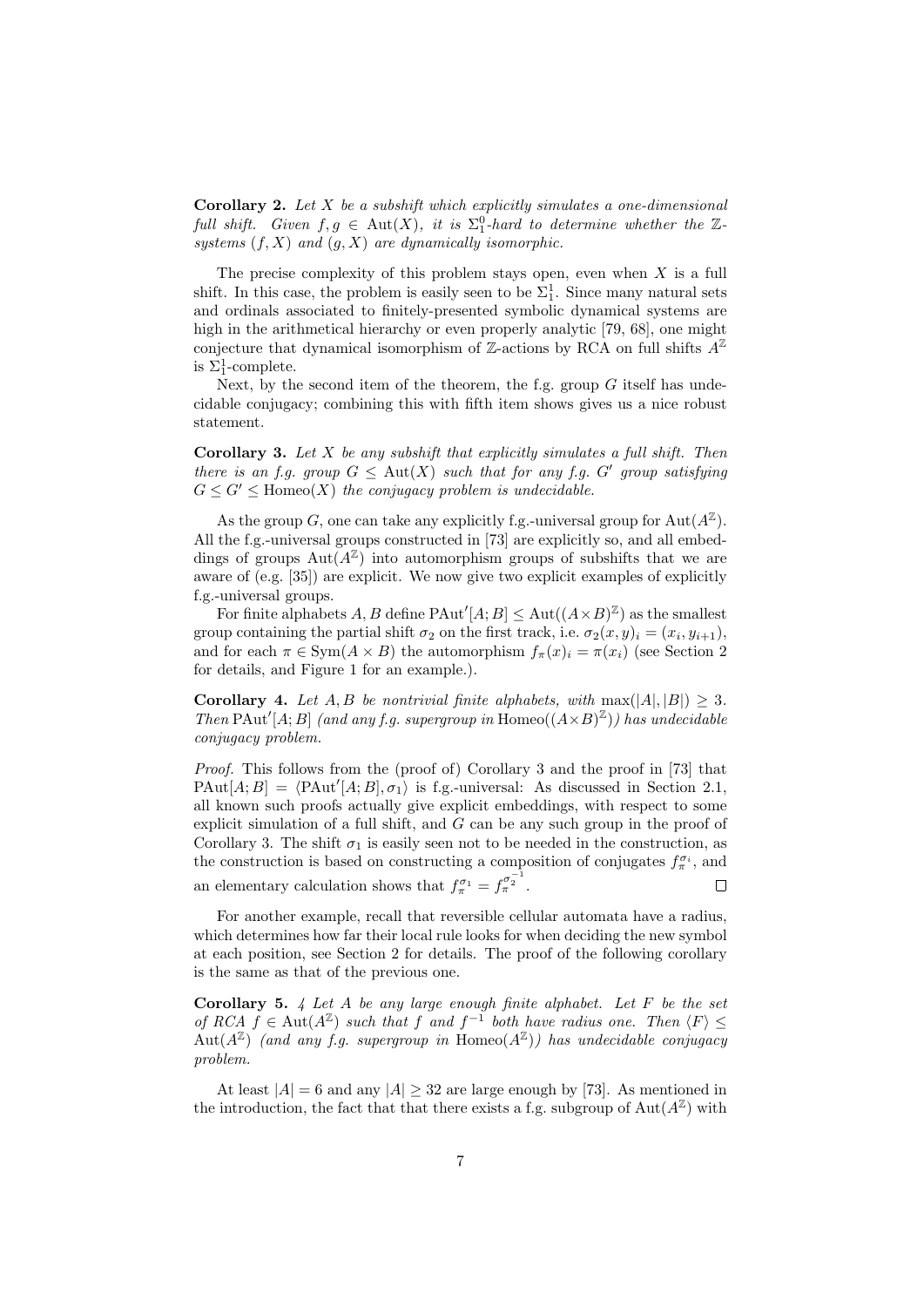$\Sigma_1^0$ -hard conjugacy problem is not new:  $F_2 \times F_2$  embeds into the automorphism group of a full shift [46] and has such subgroups [55]. However, by construction this cannot be used in Theorem 1, since  $F_2 \times F_2$  itself has a decidable conjugacy problem, and Corollary 3 does not seem obtainable this way.

We also make explicit the subshift-free corollary:

**Corollary 6.** Let C be a Cantor set. There exist  $f, g \in \text{Homeo}(C)$  such that every f.g. subgroup  $F \leq$  Homeo $(C)$  containing f and g has undecidable conjugacy problem.

Proof. This follows from the main theorem by taking any 2-generated f.g.universal G, since  $A^{\mathbb{Z}}$  is a Cantor set. One is constructed in [75]. Е

It is easy to implement the natural action of our f.g.-universal groups inside the asynchronous rational group Q defined in [28] over the alphabet  $A^2$ , by unfolding  $(A^2)^\omega$  into  $A^{\mathbb{Z}}$  and acting through this interpretation. A stronger result is [28, Theorem 3]. By a standard encoding argument, we can do the same for any nontrivial alphabet. Since asynchronous rational transductions (with finite lag) are homeomorphisms of a Cantor space, we obtain an analog of the above corollary for this group.

If  $\mathcal{C}, \mathcal{D}$  are properties of groups, say G is  $(\mathcal{D}\text{-})$ eventually locally  $\mathcal{C}$  if there exists a finitely-generated subgroup  $H \leq G$  (with property  $\mathcal{D}$ ), such that every finitely-generated  $H' \leq G$  containing H has property C. Of course, if G is finitely-generated, it is eventually locally  $C$  if and only if it is  $C$ . We say  $G$ has  $(D-)$ eventually locally undecidable conjugacy problem if it is  $(D-)$ eventually locally  $\mathcal C$  where  $\mathcal C$  is the class of groups with undecidable conjugacy problem.

**Theorem 3.** Let  $D$  be the class of 2-generated groups. The following groups have D-eventually locally undecidable conjugacy problem:

- $\bullet$  the automorphism group of any full shift,<sup>3</sup>
- the asynchronous rational group over any alphabet, and
- $\bullet$  the homeomorphism group of Cantor space.

It seems likely that there is an easier proof of this result in the case of the Cantor space, but we have not found this statement in the literature.

## 2 Definitions and conventions

Our conjugation notation is  $h^g = g^{-1}hg$ , and commutators are  $[g, h] = ghg^{-1}h^{-1}$ . We include  $0 \in \mathbb{N}$ . Everything is 0-indexed by default. For  $a, b \in \mathbb{Z}$  we define  $[a, b] = [a, b] \cap \mathbb{Z}$  (where  $[a, b]$  denotes the real interval). An (always finite) alphabet A is a discrete set; it is *nontrivial* if  $|A| \geq 2$ . We assume some knowledge of group theory and recursion theory, and we refer to [4] for definitions of complexity theoretic classes (P, co-NP, PSPACE). We write  $\langle \cdots \rangle$  to denote the smallest group containing  $\cdots$ , which, abusing notation, can include both elements and sets (whose elements we include).

A full shift  $A^G$  (always with Cantor topology and finite alphabet A) is non*trivial* if the alphabet A has cardinality at least 2. A factor of a  $G$ -system is a

<sup>3</sup>or any subshift that explicitly simulates a full shift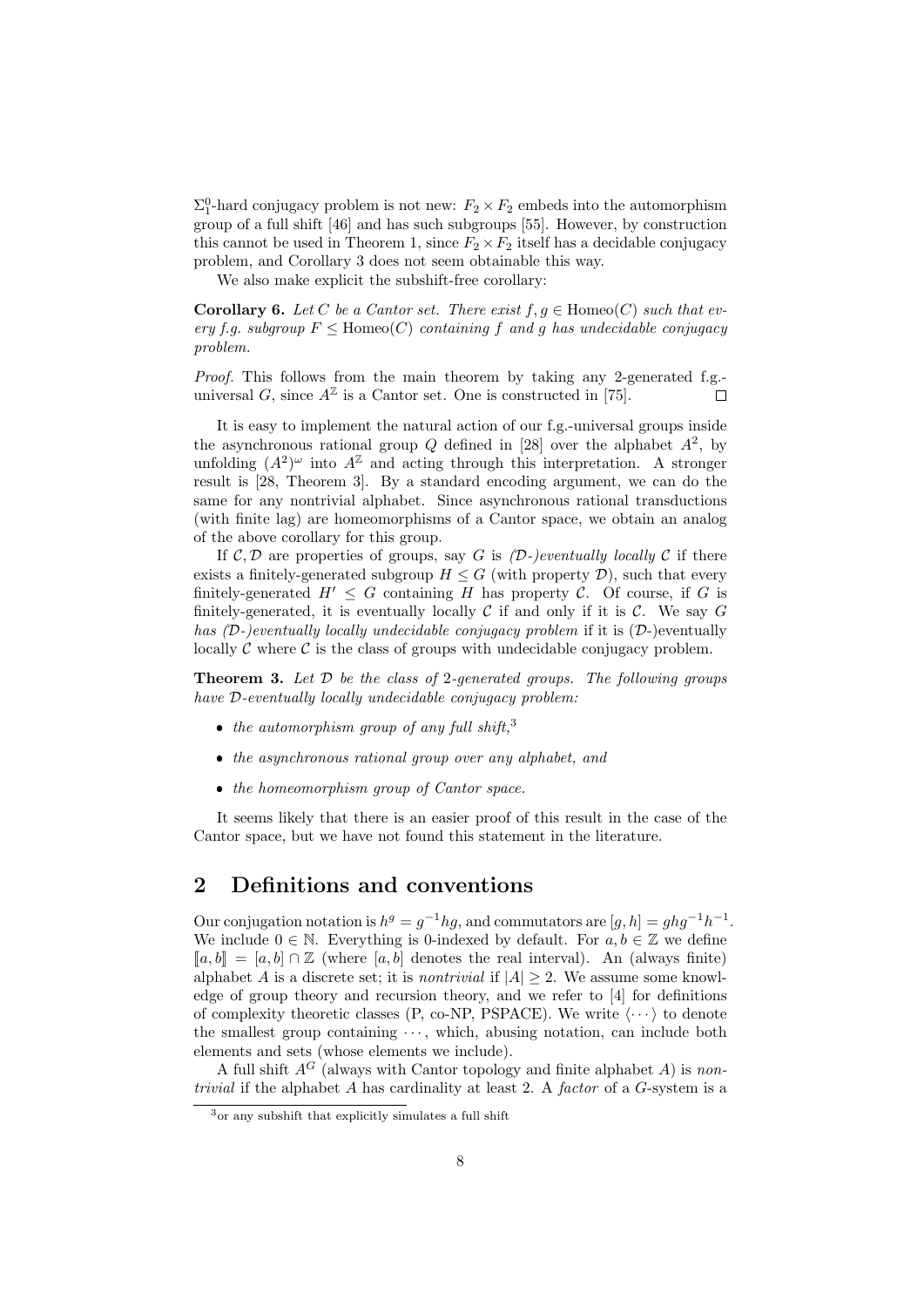shift-commuting continuous image. Subshifts are, as defined in the introduction, closed G-invariant subsets of  $A^{\tilde{G}}$ . Sometimes it is helpful to think of subshifts more abstractly as expansive actions on zero-dimensional compact metrizable spaces ([50]).

We write dynamical Z-systems also as  $(X, f)$  where  $f: X \to X$  is a homeomorphism whose iterations give the action. For one-dimensional subshifts  $A^{\mathbb{Z}}$ we use the Z-action given by the homeomorphism  $\sigma(x)_i = x_{i+1}$  (this is the natural action of  $-i$  in the sense of the general definition). For  $\mathbb{Z}^2$ -actions, we also write  $(X, f, g)$  where  $f, g: X \to X$  are the generators.

For a finite alphabet  $A$  write  $A^*$  for the set of all words over  $A$ , i.e. the free monoid generated by A (including the empty word  $\epsilon$ ). We write word concatenation as literal concatenation  $(u, v) \mapsto uv$ . A language is a subset of  $A^*$ . Regular expressions over alphabet A are a convenient language for expressing languages over A. Each  $a \in A$  is itself a regular expression denoting the language  ${a}$ , and for languages K, L write  $KL = \{uv \mid u \in K, v \in V\}, L^* = \{\epsilon\} \cup$  $\{w_1w_2\cdots w_k \mid \forall i : w_i \in L\}$ , and  $K + L = K \cup L$ . The empty language is denoted by ∅.

We extract words from  $x \in A^{\mathbb{Z}}$  by  $x_{\llbracket a,b \rrbracket} = w$  where  $w_i = x_{a+i}$  for applicable *i*. The language of a one-dimensional subshift  $X \subset A^{\mathbb{Z}}$  is the set of words  $w \in A^*$  such that for some  $x \in X$  we have  $x_{\llbracket i,i+\lfloor w\rfloor-1\rrbracket} = w$  for some i. The language of a point  $x \in X$  is the language of the subshift  $\overline{O(x)}$ . We say a word w occurs in  $x \in A^{\mathbb{Z}}$  or x contains w if w is in the language of x; a subshift X contains w if a point of it does.

When dealing with words over product alphabets  $w \in (A \times B)^n$  or configurations over such  $x \in (A \times B)^{\mathbb{Z}}$ , we always (often implicitly) use the natural bijection  $(A \times B)^N \cong A^N \times B^N$  that exists for any set N. This should not cause any confusion. We refer to the first element of  $A^N \times B^N$  as the (contents of the) top track, and the second one is the bottom track. It is useful to think of the tape as arranged geometrically on  $\mathbb{Z} \times \{0,1\}$  with  $\mathbb{Z}$  being the horizontal axis and  $\{0,1\}$  laid vertically, 1 on top, with the 1-components containing the elements of A and the 0-components those of B.

As defined in the introduction, the automorphisms of a G-system are its G-commuting self-homeomorphisms. The automorphisms  $f : X \to X$  of a subshift  $X \subset A^{\mathbb{Z}}$  have a *radius*  $r \in \mathbb{N}$  and a *local rule F* :  $A^{2i+1} \to A$  such that  $f(x)_i = F(x_{\llbracket i-r,i+r \rrbracket})$  for all  $x \in X$  and  $i \in \mathbb{Z}$ . The biradius is r if both f and  $f^{-1}$  have radius r. When  $X = A^{\mathbb{Z}}$  we also call automorphisms reversible cellular automata or RCA.

Two particular types of RCA are the partial shifts  $\sigma_1(x, y) = (\sigma(x), y)$  and  $\sigma_2(x, y) = (x, \sigma(y))$  and symbol permutations  $f(x)_i = \pi(x_i)$  where  $\pi \in \text{Sym}(A)$ . The group CPAut<sub>k</sub>[A; B] is the subgroup of  $\text{Aut}(((A \times B)^{\mathbb{Z}}, \sigma^k))$  obtained from the partial shifts  $\sigma_i$  with respect to  $\sigma$ , and symbol permutations with respect to  $\sigma^k$ , i.e. the group generated by the set

$$
T = \{\sigma_1, \sigma_2\} \cup \{f_\pi \mid \pi \in \text{Sym}((A \times B)^k)\},\
$$

where  $f_{\pi}(x)_{\llbracket ki, ki+n-1 \rrbracket} = \pi(x_{\llbracket ki, ki+n-1 \rrbracket}).$ 

A set of words  $W \subset A^*$  for a finite alphabet A is mutually unbordered if  $uw = w'v$  for  $w, w' \in W$  implies that either  $|u| \geq |w'|$  or  $|u| = |v| = 0$  (and thus  $w = w'$ ). A marker automorphism is determined by a mutually unbordered set of words  $W \subset A^n$  and some  $\pi \in \text{Sym}(W)$ , and is the unique automorphism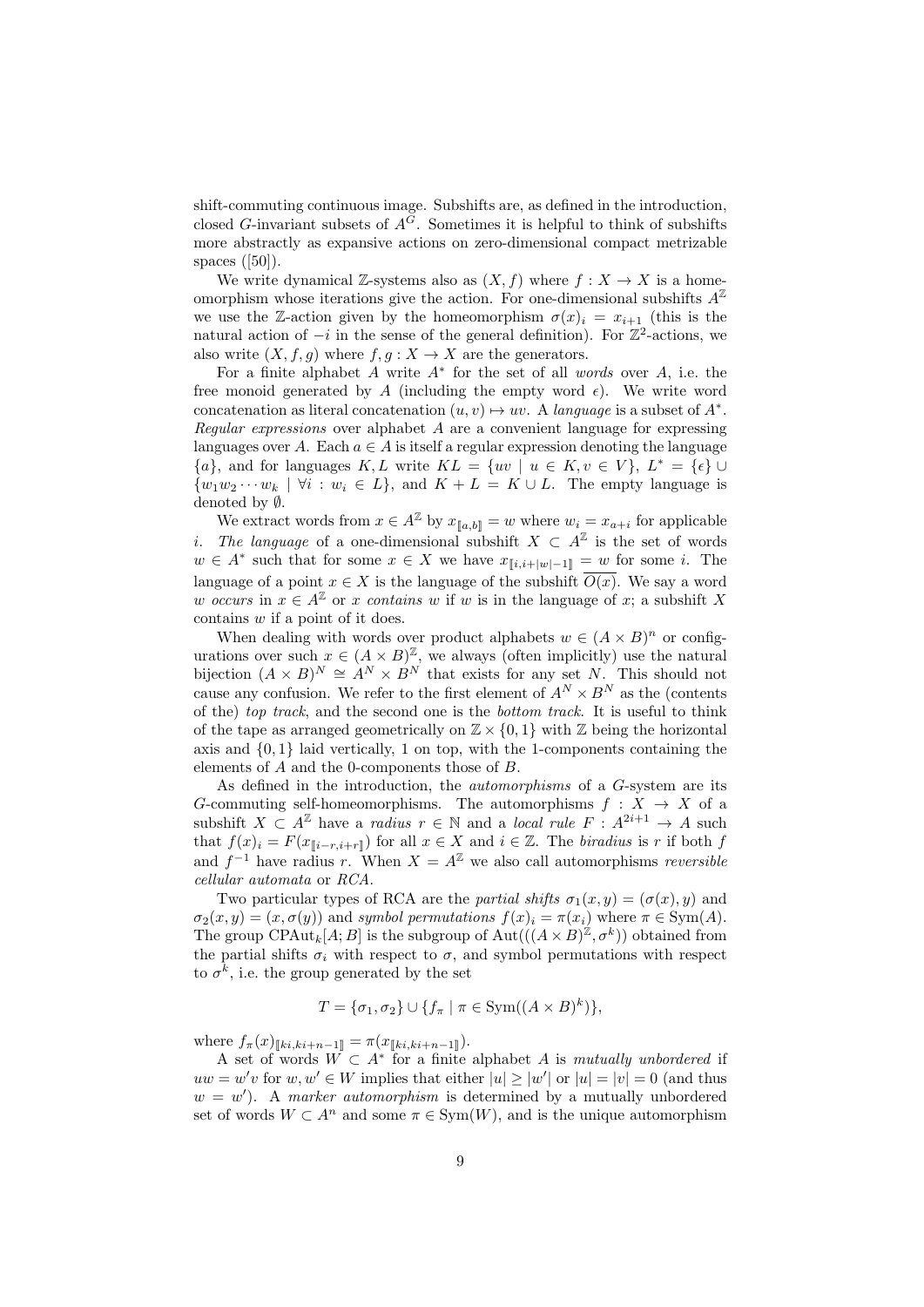$g \in \text{Aut}(A^{\mathbb{Z}})$  such that  $g(x)_i = \pi(w)_j$  if  $x_{[i-j,i-j+n-1]} = w \in W$  for some  $j < n$ , and  $g(x)_i = x_i$  when such w does not exist. It is easy to see that arbitrarily large mutually unbordered sets  $W \subset A^n$  exist, when A is nontrivial. A word w is unbordered if  $\{w\}$  is mutually unbordered. Say a word  $w \in A^*$  has period n if  $w_i = w_{i+n}$  for all applicable i (possibly none). The length of a word is always a period of it, and a word is unbordered if and only if its minimal period is its length.

For  $u \in A^*$ , a cylinder is  $[u]_i = \{x \in A^{\mathbb{Z}} \mid x_{i+j} = u_j \text{ for all applicable } j\}.$ Write also  $[u]_0 = [u]$  and for  $W \subset A^n$  write  $[W]_i = \bigcup_{w \in W} [w]_i$ . The topology of  $A^{\mathbb{Z}}$  has the basic cylinders  $[a]_i, a \in A, i \in \mathbb{Z}$ , as subbasis. A clopen set  $D \subset X$ is *n*-aperiodic if  $D \cap \sigma^{i}(D) \neq \emptyset \implies i = 0 \vee |i| \geq n$ . If  $W \subset A^{n}$  is mutually unbordered,  $[W]$  is *n*-aperiodic. Recall that the clopen sets of the Cantor space  $A^{\mathbb{Z}}$  are just the finite unions of cylinders. We say a clopen set  $C \subset A^{\mathbb{Z}}$  occurs at i in x if  $\sigma^i(x) \in C$ ; the intuition is that one of the words defining C as a union of cylinders occurs near  $i$  (with the correct offset).

To avoid confusion between Turing machines as dynamical systems, Turing machines as a model of computation, and Turing machines as elements of groups of Turing machines in the sense of [5], we will say nth program halts to refer to instances of the halting problem, use the term one-head machine to refer to Turing machines as dynamical systems, and always mention [5] when using this word in the third sense.

We assume some familiarity with Turing machines/one-head machines as dynamical systems [48], in particular the moving-head and moving-tape models. All machines studied in this paper are "complete" and "reversible". As a quick recap, in the moving-head model, a *(reversible)* one-head machine with state set  $Q$  and tape alphabet  $S$  is a particular type of self-homeomorphism of the Cantor space  $(Q \times \mathbb{Z} \times S^{\mathbb{Z}}) \cup S^{\mathbb{Z}}$ . In the topology,  $(q, i, x)$  is close to x whenever |i| is large and  $S^{\mathbb{Z}}$  is the compactification of  $Q \times \mathbb{Z} \times S^{\mathbb{Z}}$  where  $|i| \to \infty$ ; one should think of a head  $q \in Q$  as being in coordinate  $i \in \mathbb{Z}$ , on top of the tape symbol  $x_i$ . The tape is never shifted, and rather the head moves around on the tape and may modify the symbol under it; this action can depend on the current value of  $Q$  and the symbol  $x_i$ . In the moving-tape model, the same machine acts on  $Q \times S^{\mathbb{Z}}$ , and movement of the head translates into shifting the tape.

As the specific model of one-head machine one can take the notion of complete RTM from [44], so a one-head machine is a triple  $(Q, S, T)$  where  $T \subset$  $(Q \times \{-1, 1\} \times Q) \cup (Q \times S \times Q \times S)$ , satisfying some axioms. We omit the precise definitions, because in the only proof where we need to discuss the specifics of the machine's behavior (item three in Lemma 5), we only make minor modifications to the construction of [44] and only need some high-level properties of its (dynamical) behavior. (Alternatively, one could take the more general and dynamically natural definition from [57, 5]; this is what the title of this paper refers to.)

#### 2.1 Explicit simulation of full shifts

Essentially all known embeddings between automorphism groups of subshifts are performed by "explicit simulation". It is best to understand what this means on an I-know-it-when-I-see-it basis, through reading any of the embedding proofs (e.g. [46, 71]), all of which involve explicit markers representing the symbols of another subshift (full shift). For completeness, we give a formal definition.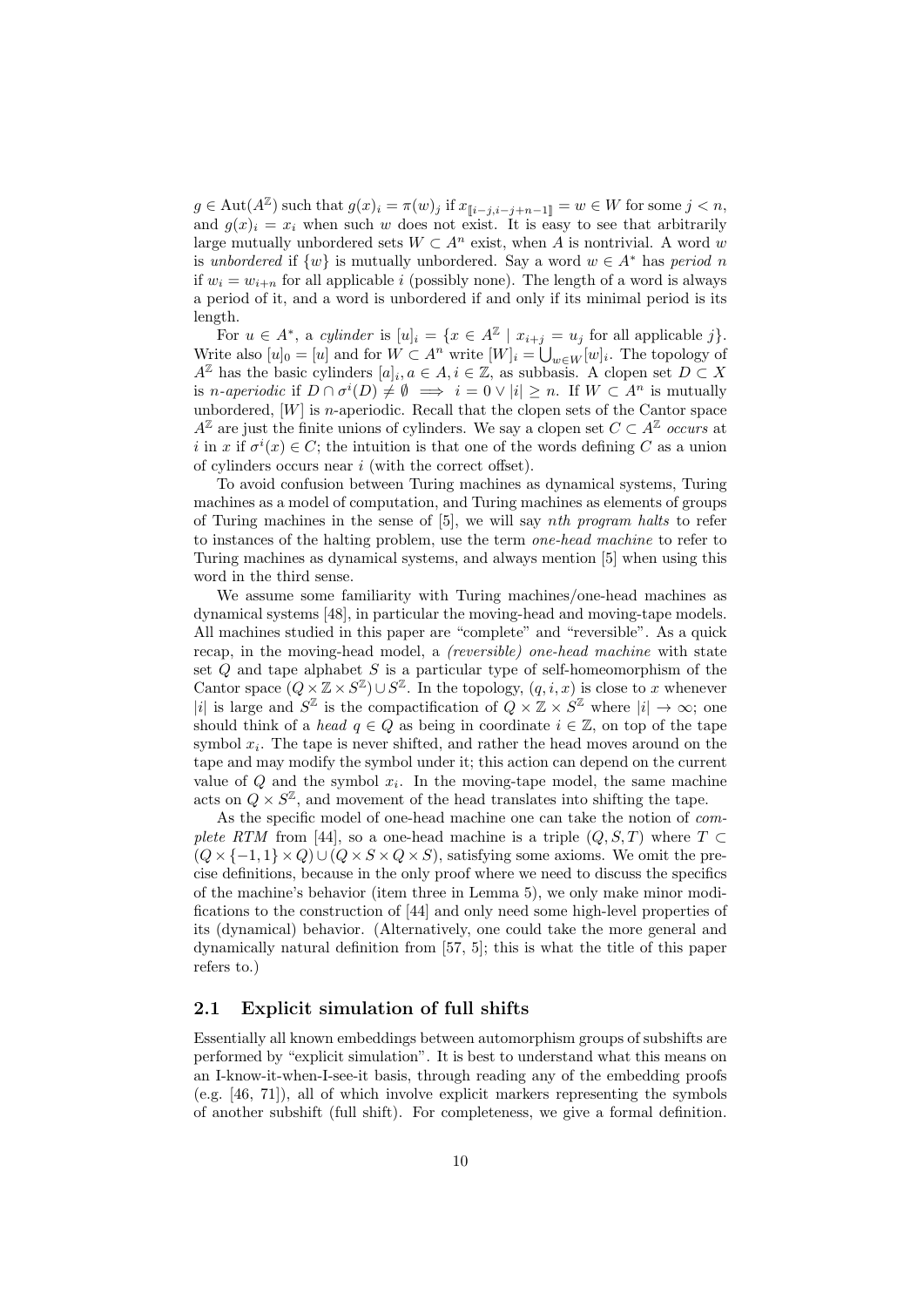We restrict to simulation of one-dimensional subshifts by subshifts over any group. One could easily extend this to simulation of subshifts on groups, and to zero-dimensional (not necessarily expansive) systems.

**Definition 1.** Let G be a group, and let  $X \subset C^G$  and  $Y \subset B^{\mathbb{Z}}$  be subshifts. We say X explicitly simulates Y if X is conjugate to a subshift  $X' \subset A^G$  such that the statements in the following four paragraphs hold:

To each  $a \in A$  is associated a number  $m(a) \in \mathbb{N}$ , a word  $w(a) \in B^{m(a)}$ , an element  $v(a) \in (G \times N)^{m(a)}$ , and some additional piece of information  $u(a) \in D$ (for some finite set  $I$ ). Furthermore, a is uniquely determined by the tuple  $(m(a), w(a), v(a), i(a))$ . To simplify the following discussion, we identify A directly by its image and assume  $A \subset \mathbb{N} \times B^* \times (G \times \mathbb{N})^* \times I$  (of course, finite).

To each  $x \in X'$  we can associate a directed graph by taking nodes  $V(x) =$  $\{(g, j) | g \in G, j < m(x_g)\},\$ and for each  $(g, j) \in V(x)$  with  $v(x_g)_j = (h, j'),$ adding an edge from  $(g, j)$  to  $(gh, j')$  (so we must have  $(gh, j') \in V(x)$ ). If  $(q, j) \in V(x)$ , then the weakly connected component of  $(q, j)$  in this graph, i.e. the connected component in the undirected graph obtained by forgetting the edge directions, is isomorphic to either  $\mathbb Z$  or a finite cycle (this is equivalent to every node having in-degree one). Further, if (read cyclically) this path is  $\cdots$ ,  $(g_{-1}, j_{-1}), (g_0, j_0), (g_1, j_1), \cdots$ , then defining  $y \in B^{\mathbb{Z}}$  by  $y_k = w(x_{g_k})_{j_k}$  we have  $y \in Y$ . We call this the simulated configuration at  $(g, j)$  (on x), and if the cycle is finite we call its cardinality its structural period, otherwise the structural period is 0.

We require that the simulated configuration can be changed arbitrarily: suppose  $x \in X'$ ,  $(g, j) \in V(x)$ , and the simulated configuration at  $(g, j)$  is  $y \in Y$ , and the  $(g_k, j_k)$  are as in the previous paragraph. If the structural period is zero, then for any  $y' \in Y$ , we have  $x' \in X'$  where x' is defined by replacing  $w(x_{g_k})_{j_k} = y_k$  by  $y'_k$  for all  $k \in \mathbb{Z}$ . If the structural period is  $p \geq 1$ , then we require the same for any p-periodic point  $y' \in Y$ .

Finally, we require that every configuration of Y is simulated: for any  $y \in Y$ , there must exist  $x \in X'$  and  $(g, j) \in V(x)$  such that the simulated configuration at  $(g, j)$  is y.

In the presence of others, for the last requirement it suffices that some  $y \in Y$ is simulated without a structural period.

In [71], it is proved that if X is an uncountable sofic shift, then  $\text{Aut}(A^{\mathbb{Z}}) \leq$  $Aut(X)$  for any finite alphabet A. In the proof, two symbols of a full shift are simulated between two unbordered words at a particular distance from each other, and when the encoding breaks, we wrap the simulated configuration into a conveyor belt. From the proof, one easily obtains the following:

#### **Lemma 1.** Every uncountable sofic shift explicitly simulates every full shift.

*Proof.* Let the sofic shift X be over alphabet C, and let D be the alphabet of the full shift we want to simulate. We pick the alphabet of  $X'$  to be  $A \supset C$ , and set  $m(a) = 1(a) = 0$  for all  $a \in C$ . The conjugacy from X to X' typically preserves the symbol  $a \in A$ .

Besides C, in A we have symbols  $#$  and  $D^2$ . Following the proof from [71] (or [46]), between unbordered words such that the word in between codes some  $(d, d') \in D^2$ , we replace it by a word of the form  $(d, d')#^*$ . Clearly this is a conjugacy, as we can return  $(d, d')#^*$  back to the coding word by a local rule. We set  $m(\#)=1(\#)=0$ , and  $m((d, d'))=2, w((d, d'))=(d, d').$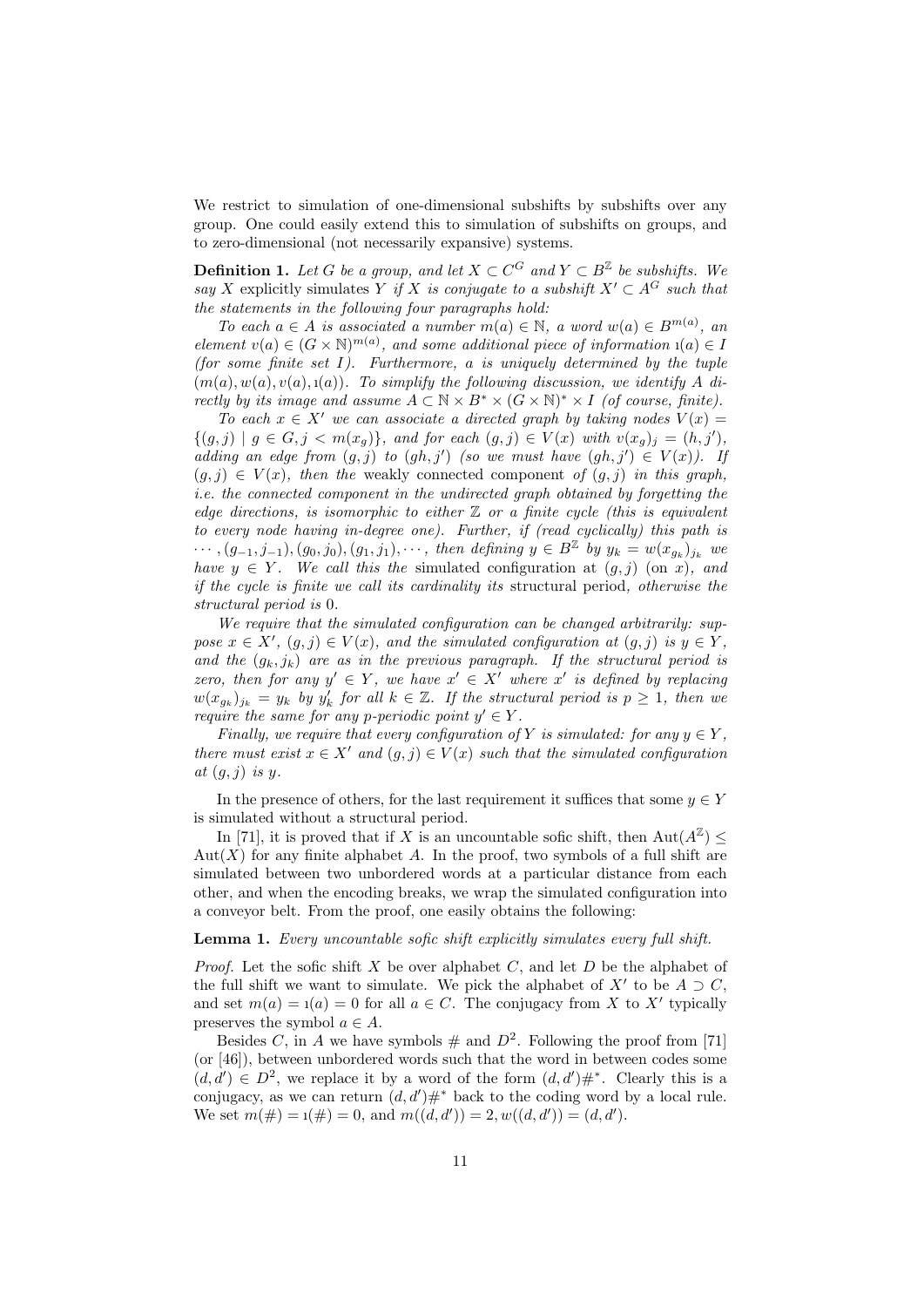The vector  $v((d, d'))$  is determined by detecting whether the sequence of coding words continues: if it continues to the right, set  $v((d, d'))_0 = (t, 0)$ where  $t$  is the distance between coding segments (to continue to the neighbor on the right, on the 0-track), and if it does not continue set  $v((d, d'))_0 = (0, 1)$ (to connect to the same cell's 1-track). The value of  $v((d, d'))_1$  is determined similarly, but replacing t by  $-t$  and exchanging the roles of the tracks.  $\Box$ 

The construction in [35] shows that every  $\mathbb{Z}^d$ -SFT with positive entropy and dense minimal points explicitly simulates every (one-dimensional) full shift, for any  $d > 1$ .

The importance of explicit simulation of another subshift is that it allows explicit simulations of automorphisms: Let G be a group, and let  $X \subset C^G$  and  $Y \subset B^{\mathbb{Z}}$  be subshifts. Let  $M \leq \text{End}(Y)$  and  $N \leq \text{End}(X)$  be monoids. If X explicitly simulates Y, we can apply each  $h \in M$  on simulated configurations in an obvious way (through the conjugate view  $X'$ , from the definition of explicit simulation). This construction maps the identity map to the identity map, and thus maps automorphisms to automorphisms.

**Definition 2.** Any embedding  $\phi : M \to \text{End}(X)$  with  $\phi(M) \subset N$  of the kind described in the previous paragraph (for two submonoids M, N of endomorphism monoids of subshifts) is called an explicit embedding of M inside N.

We usually just write that  $\phi : M \to N$  is an explicit embedding in this case.

We say a group  $G \leq \text{Aut}(A^{\mathbb{Z}})$  is f.g. universal if every f.g. subgroup  $H \leq$ Aut $(A^{\mathbb{Z}})$  embeds into G. In [73] it is shown that such groups exist. The embeddings constructed in the proof (see [73, Lemma 7]) are of the explicit kind: We have two tracks, and under each unbordered words of length  $24r$  on the top track, we simulate four 6r-length subwords of a full shift, with similar wrapping behavior as above. As in the proof of Lemma 1, one can conjugate this to an explicit simulation by explicitly marking the graph structure of the conveyor belts. Furthermore, the construction is algorithmic (as noted in [73]), and we obtain the following from [73, Lemma 6 and 7]:

**Lemma 2.** Let  $X = A^{\mathbb{Z}}$  for a nontrivial alphabet A. Then there exists a f.g. group  $G \leq$  Aut $(X)$  such that for any full shift  $B^{\mathbb{Z}}$ , and any f.g. group  $H \leq \text{Aut}(B^{\mathbb{Z}})$ , there is a computable explicit embedding  $H \leq G$ .

We call such groups  $G$  explicitly  $f.g.-universal$ . A subtlety in this result is that while G and X stay fixed as H ranges over f.g. subgroups of  $Aut(B^{\mathbb{Z}})$ , the conjugate subshift  $X'$  in the definition of explicit simulation depends on the subgroup  $H$ .

In the following lemma, the first item is true by definition. The second and third take a bit of work, but we omit the proofs.

**Lemma 3.** Let X, Y, Z be Z-subshifts. Let  $G \leq \text{Aut}(X)$ ,  $H \leq \text{Aut}(Y)$ ,  $K \leq$  $Aut(Z)$ .

- If H explicitly embeds into G and  $H' \leq H$ , then H' explicitly embeds in G.
- If X explicitly simulates Y and Y explicitly simulates Z, then X explicitly simulates Z.
- If K explicitly embeds into H and H explicitly embeds into G, then K explicitly embeds into G,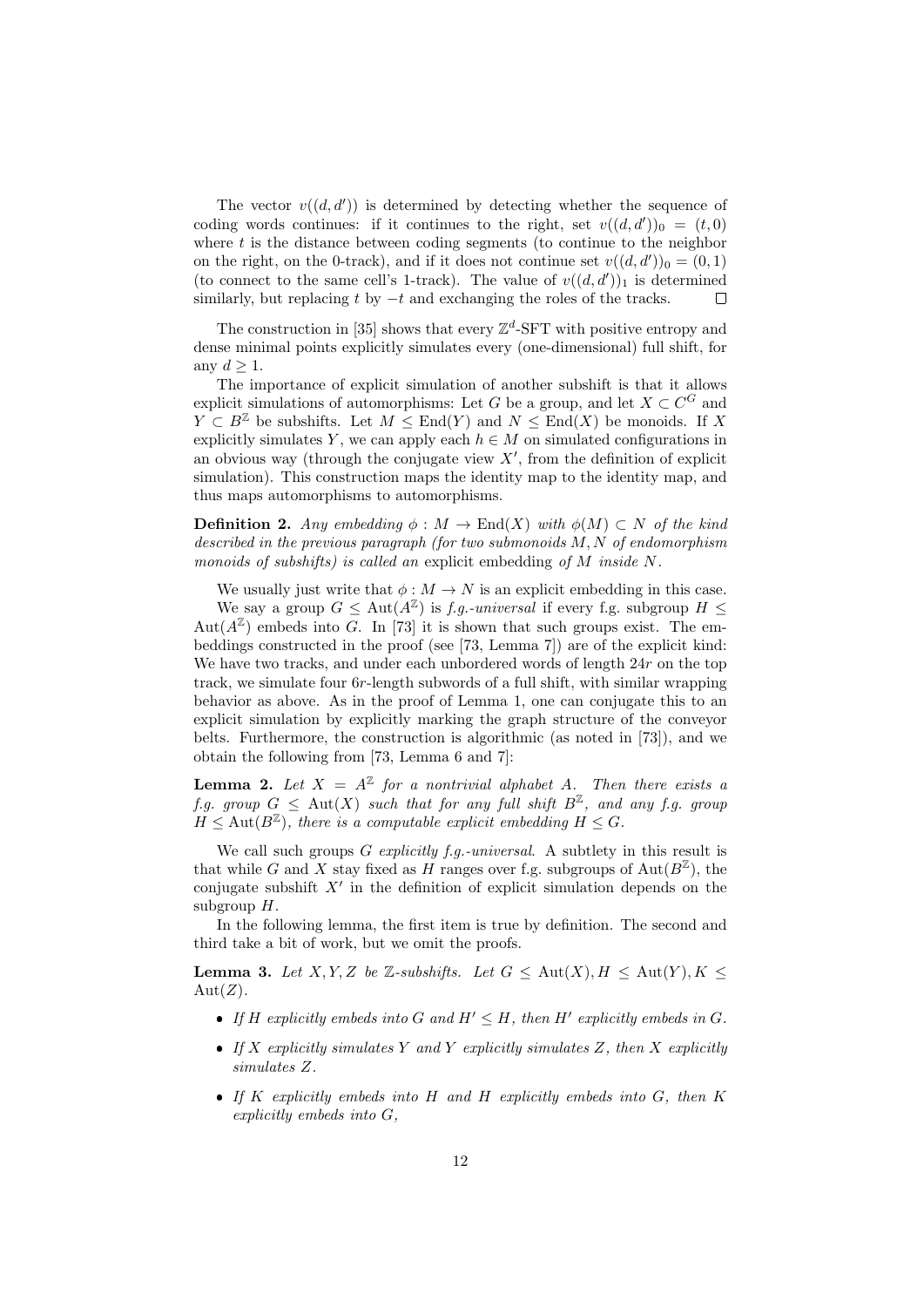Combining these lemmas, we obtain the following:

**Lemma 4.** Let  $X$  be any subshift that explicitly simulates a nontrivial full shift. Then there exists a f.g. group  $G \leq \text{Aut}(X)$  with co-NP word problem, such that for any full shift  $B^{\mathbb{Z}}$ , and any f.g. group  $H \leq \text{Aut}(B^{\mathbb{Z}})$ , there is a computable explicit embedding  $\phi : H \to G$ .

Proof. Since X simulates a nontrivial full shift, it simulates every nontrivial full shift by Lemma 1 and the second item of Lemma 3. In particular, it simulates  $A^{\mathbb{Z}}$  such that Lemma 2 applies, and there is an explicit embedding  $\text{Aut}(A^{\mathbb{Z}}) \leq$ Aut(X). By Lemma 2, there exists a f.g. group  $G' \leq \text{Aut}(A^{\mathbb{Z}})$  such that for any full shift  $B^{\mathbb{Z}}$ , and any f.g. group  $H \leq \text{Aut}(B^{\mathbb{Z}})$ , there is a computable explicit embedding of  $H$  into  $G'$ .

From the first item of Lemma 3 we then obtain that  $G'$  explicitly embeds into Aut $(X)$ , and taking G to be the image of this embedding G has word problem in co-NP (because  $G' \cong G$  does, by Theorem 5). From the third item we then obtain that for any full shift  $B^{\mathbb{Z}}$ , and any f.g. group  $H \leq \text{Aut}(B^{\mathbb{Z}})$ ,  $H$  explicitly embeds into  $G$ , as required, and this embedding is computable, since group-theoretically it is the same embedding as that of  $H$  into  $G'$  (i.e. the decomposition into generators is the same). П

## 3 Conjugacy of reversible cellular automata

#### 3.1 The main construction

In this section we construct the automorphisms  $\alpha(n)$  and  $\beta(n)$  used to prove the main theorem (Theorem 1 from the introduction). The basic construction is done on a full shift (whose alphabet depends on  $n$ ). First, we recall from [44] that periodicity of (reversible) one-head machines is undecidable. We make some modifications to the construction, and sketch the proof of a dynamical property of the resulting machines (the third item in the lemma), which is clear from the construction of [44]. This property is very robust to implementation details (up to possibly taking a power of the machine), and seems like a necessary consequence of any Hooper-like [36] construction.

**Lemma 5.** Given n, we can effectively construct a one-head machine  $M_n =$  $(Q, S, T)$  such that the nth program halts iff  $M_n$  is periodic in the moving head model. Furthermore, we may assume that

- the machine  $M_n$  only moves on every fourth step:  $Q$  has as a direct summand an explicit mod-4 counter that alternates between an active step and three inactive steps, and we move the machine and make modifications to the tape only when it is active,
- $\bullet$  *Q* has as direct summands two explicit dummy bits,
- if the nth program never halts, then there exist  $x \in S^{\mathbb{Z}}, q \in Q, i \in \mathbb{Z}$  such that started from  $(q, i, x)$ , in the moving head model,
	- for all t there exist  $t_1 < t_2 < t_3 < t_4$  with  $t_2 t_1, t_4 t_3 ≥ t$  such that the coordinate 0 is visited by the head an odd (finite) number of times in the time interval  $\llbracket t_2, t_3 \rrbracket$  over the  $M_n$ -orbit, with the counter in the active state, and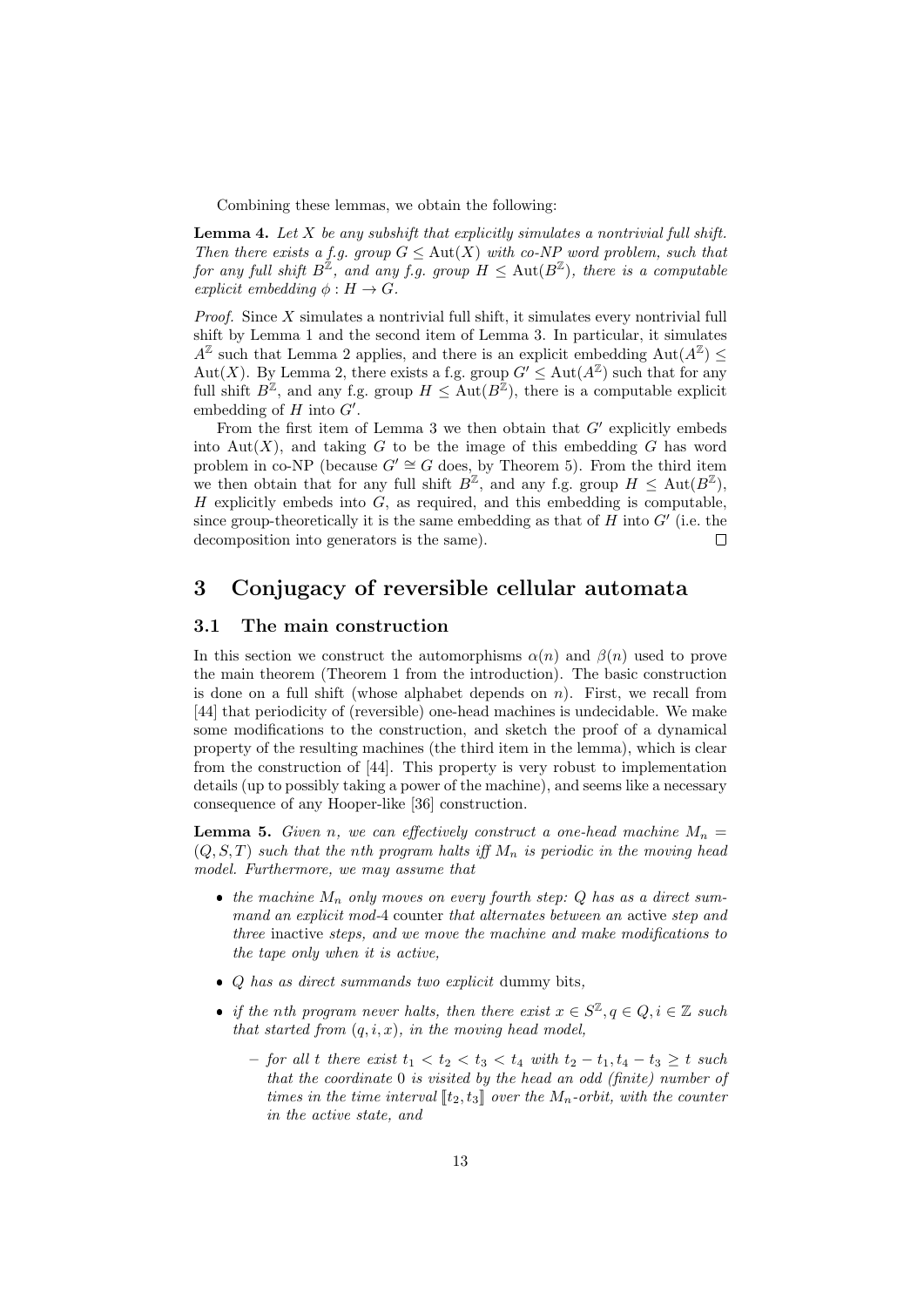– during the time intervals  $[[t_1, t_2 - 1]]$ ,  $[[t_3 + 1, t_4]]$ , the machine  $M_n$ does not visit the origin.

 $|Q| \geq 5.$ 

*Proof.* By [44, Theorem 8], we can effectively construct a machine  $M_n$  that is periodic if and only if the nth program halts. The first two properties are self-explanatorily fulfilled, simply replace Q by

### $Q \times {\text{active, inactive}_1, \text{inactive}_2, \text{ inactive}_3} \times \{0, 1\}^2$

and make the obvious modifications to the rule: dummy bits are ignored, and the counter is cycled, and we only take a step of the original machine when the counter is in the active state. The third property follows automatically from the construction of [44]; in fact, the odd number is 1, and the origin is visited only once over the entire orbit. We now briefly outline why this is the case (assuming the nth program never halts).

We assume the reader has a high-level understanding of the construction, but recall the basic idea: the nth program whose halting we are interested in is first simulated on a reversible two-counter machine in a standard way, and a (reversible) one-head machine simulates this counter machine on words of the form  $@1^a x2^b y$  (simulating counter machine configurations  $(s, a, b)$  for some counter machine state  $s$  determined by the state of the simulating one-head machine). The way the counter machine is simulated is by bouncing back and forth between the left and right end of  $@1^a x2^b y$ , using the internal state of the one-head machine to simulate the counter machine, to move the counters, and to check their positivity.

The nontrivial issue to overcome is that arbitrarily long searches are needed when  $a$  or  $b$  is large, leading to infinite orbits. To combat this, whenever we do not immediately find the delimiter we are looking for  $(@, x$  or  $y)$ , we lay down  $\mathbb{Q}_{\delta} xy$  (where  $\delta$  records the current state) and begin another simulation from an initial state. When we run out of space for this simulation (by hitting another delimiter or some encoding error), we simply reverse the direction of simulation; for this the state should contain a direction bit that determines the direction of simulation. When a backward computation hits  $\mathcal{Q}_{\delta}xy$  in an initial state, we erase this pattern from the tape and continue the computation from state  $\delta$ .

Now, consider what happens when the one-head machine is on the  $\mathbb{Q}_{\delta}$  symbol on a subword of the form  $\mathbb{Q}_{\delta}1^a x 2^b y$ , for large a, b and some state  $\delta$ , and the machine itself is in state  $\gamma$ . The one-head machine is simulating a computation of some reversible counter machine on some configuration  $(s, a, b)$ , where s is determined by the current state. Now, quoting [44], "A simulation of one move of the CM consists of (1) finding delimiters " $x$ " and "y" on the right to check if either of the two counters is zero and (2) incrementing or decrementing the counters as determined by the CM." This high-level description suffices for us.<sup>4</sup> Suppose the current state  $\gamma$  is such that we are simulating the CM forward in time, and are between these two steps  $(1)$  and  $(2)$ , meaning the machine has

<sup>&</sup>lt;sup>4</sup>In theory, it could be that the implementation of this high-level description actually always makes the head visit the origin an even number of times between steps (1) and (2) of a simulated counter machine step. This is not the case, and even if it were, assuming any reasonable implementation details, we would obtain our desired statement by simulating instead a high enough power of the machine.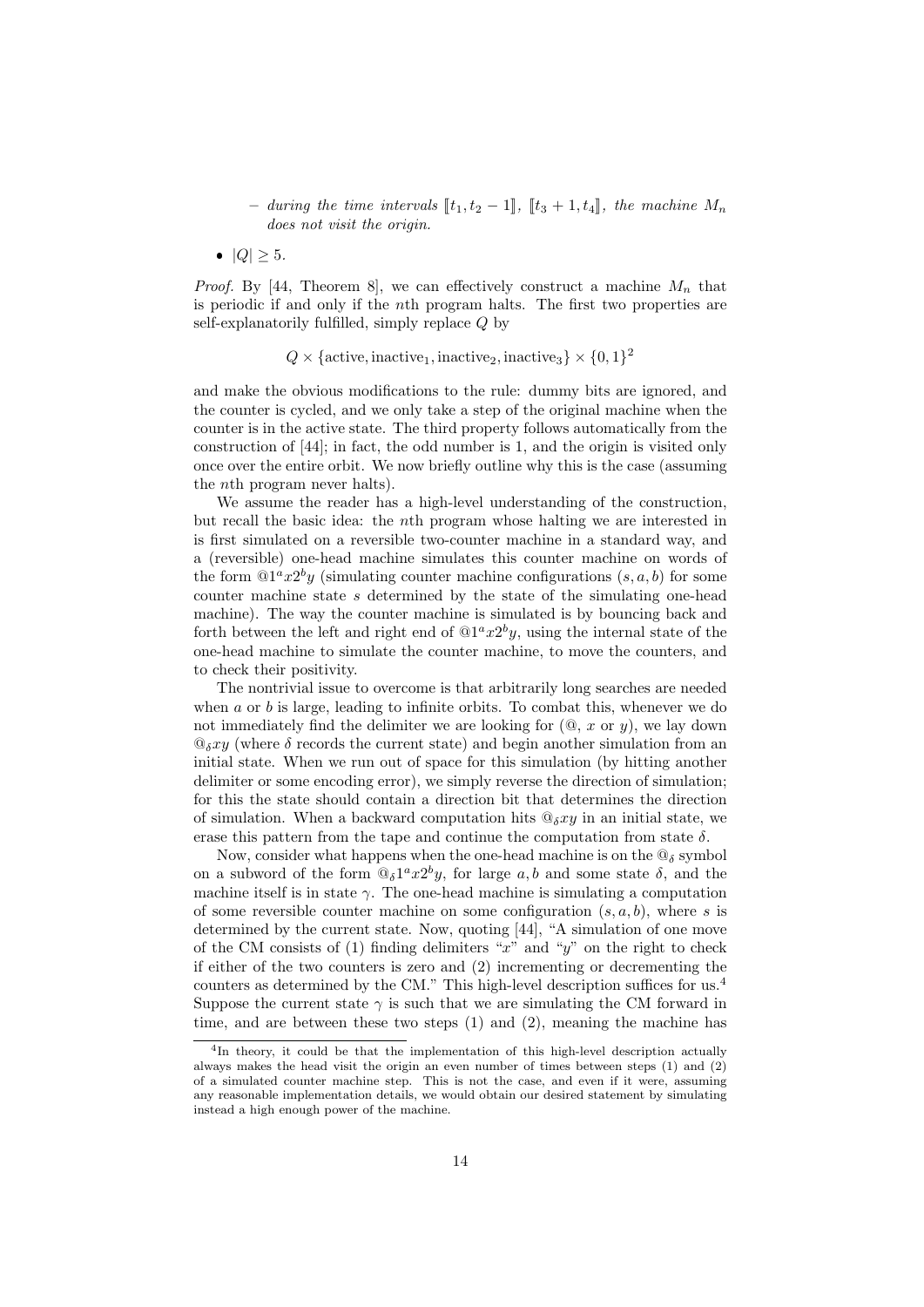just returned from checking whether the counters are zero, and next proceeds to increment or decrement a subset of them.

Then, both forward and backward in time, the machine steps to the right of  $\mathbb{Q}_{\delta}$ , places some  $\mathbb{Q}_{\varepsilon} xy$  on the tape (over the  $1^a$  area), and begins a new computation. This computation does not step back on the original  $@_{\delta}$ -symbol until we run out of space for the computation in the  $1<sup>a</sup>$ -area, which necessarily takes at least  $a - O(1)$  steps.

By compactness, on any configuration  $\eta = (\gamma, 0, x)$  with  $x_{[0,\infty)} = \mathbb{Q}_{\alpha} 1^{\omega}$ , the head is at the origin only on time-step 0. Thus any such  $\eta$  satisfies the third property.

The fourth property is automatic.

 $\Box$ 

We now describe automorphisms  $\alpha'(n)$  and  $\beta'(n)$  (from which  $\alpha(n)$  and  $\beta(n)$ ) will be built). These are automorphisms of the same full shift  $B^{\mathbb{Z}}$  (depending on  $n)$  where

$$
B = \{0, 1\}^2 \cup A \text{ and } A = (S^2 \times \{\leftarrow, \rightarrow\}) \cup (Q \times S) \cup (S \times Q)
$$

where  $Q$  and  $S$  are (resp.) the state set and tape alphabet (resp.) of the machine  $M_n$ . The elements of  $\{0,1\}^2$  are called *blinkers*, and the two bits are respectively called the *activity bit* (which can be *active* = 1 or *inactive* = 0) and the *blink* bit.

The automorphism  $\alpha'(n)$  works in three steps (meaning it is the composition of three automorphisms). First, it applies the standard conveyor belt simulation of  $M_n$  as described in [31, Lemma 3] (the blinkers are simply ignored in this simulation, and each blinker cuts the tape in two). We refer to the proof of [31, Lemma 3] for details, but the basic idea is that if a maximal (possibly one- or two-sided infinite) word over the alphabet A contains a unique head, i.e. element of  $(Q \times S) \cup (S \times Q)$ , and all arrows  $\{\leftarrow, \rightarrow\}$  point toward it, then we interpret it as either periodic point with repeating pattern in  $QS^{2n-1}$  for some n, or as  $S^{-\omega}QS^{\omega}$ ; to do this, the bottom track is read in reverse, and at the possible boundaries of the word, we join the top and bottom tracks like a conveyor belt. These words where the one-head machine is simulated are called segments, and a simple local rule can identify the segments.

In the second step of  $\alpha'(n)$ , every blinker in an active state flips its blink bit (from b to  $1 - b$ ), and inactive blinkers do nothing. In the third step, if a head is on the top track (so  $(q, s) \in Q \times S$ ) in an active state q (meaning the counter state is active), and there is a blinker immediately to the left of it, then the first dummy bit of the state of  $M_n$  is flipped (that is, we replace  $q \in Q$  by the state which is identical to  $q$  except that the dummy bit is flipped).

The automorphism  $\beta'(n)$  first applies  $\alpha'(n)$ , and then an additional automorphism which flips the activity of a blinker under the same condition under which the first dummy bit of a head was flipped in the third step of  $\alpha'(n)$ : if immediately to the right of a blinker there is a head  $(q, s) \in Q \times S$ , and q is an active state of  $M_n$ , then the activity of the blinker is flipped. Note that neither automorphism touches the second dummy bit of the state.

The above discussion serves as the definition of  $\alpha'(n)$  and  $\beta'(n)$ . We omit the formula for the local rule, but it is in principle straightforward to write down a local rule based on this description.

From  $\alpha'(n)$  and  $\beta'(n)$  we build two automorphisms  $\alpha''(n)$  and  $\beta''(n)$  of the full shift  $(A \times B)^{\mathbb{Z}}$ , by applying them on the second track and fixing the first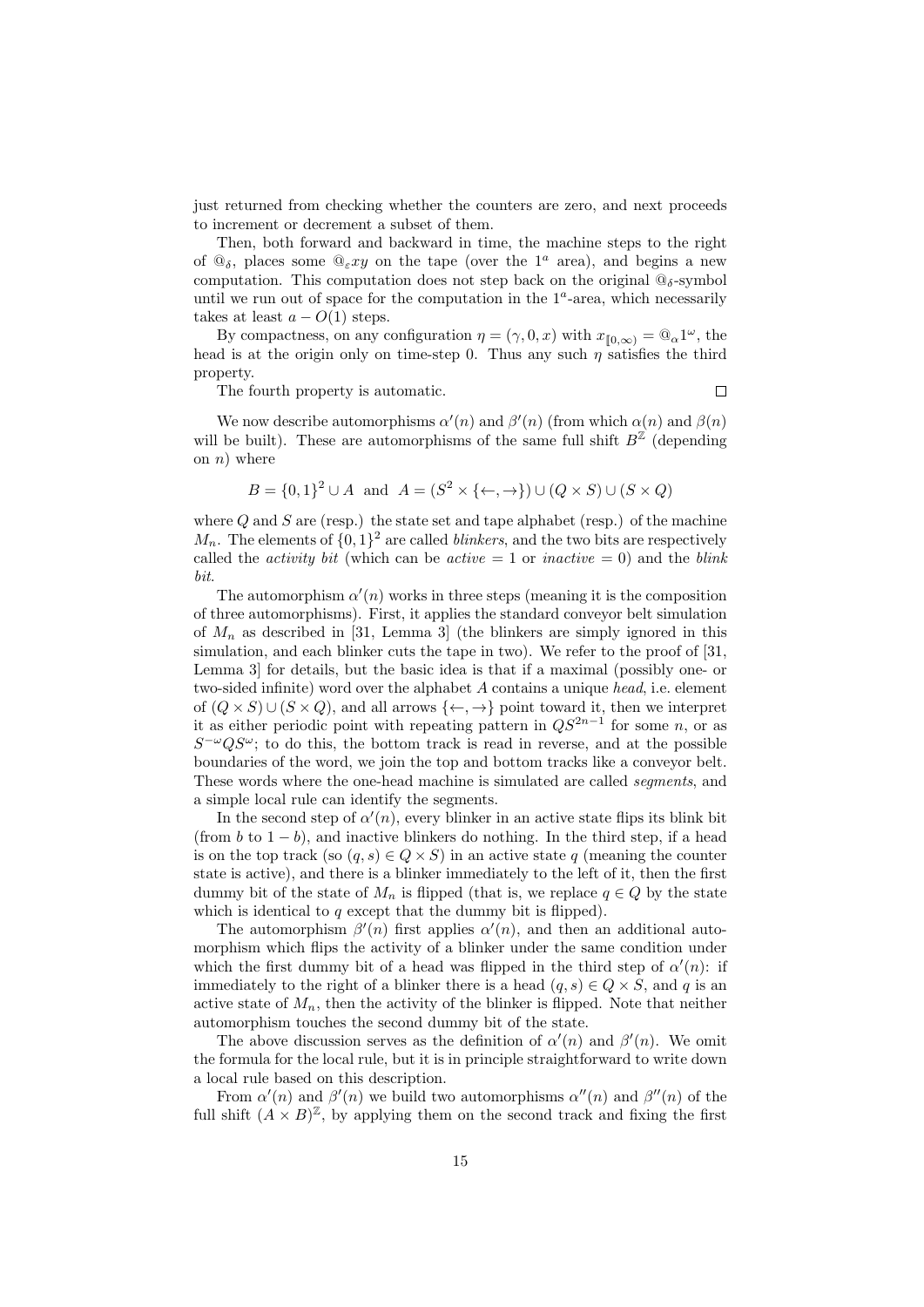track, so e.g.  $\alpha''(n)(x,y) = (x, \alpha'(n)(y))$ . Note that in particular  $\alpha''(n)$  and  $\beta''(n)$  commute with  $\sigma^2$ , and we can also see them as elements of Aut(((A ×  $(B)^{\mathbb{Z}}, \sigma^2$ )).

In the proof of the main theorem, we need to construct  $\alpha(n)$  and  $\beta(n)$  inside a finitely-generated group  $G$ . The group we will use is that from Lemma 4. The automorphisms  $\alpha(n)$  and  $\beta(n)$  are constructed inside G by explicitly simulating  $\alpha''(n)$  and  $\beta''(n)$ , but with the small subtlety that we also simulate some additional elements: let T be the generating set of CPAut<sub>2</sub>[A; B], then take

$$
H' = \langle \alpha''(n), \beta''(n), T \rangle.
$$

Now, construct an explicit embedding  $\phi: H' \to H(n) \leq G$  (surjective onto a subgroup  $H(n)$ , and let  $\alpha(n)$  and  $\beta(n)$  be the images of  $\alpha''(n)$  and  $\beta''(n)$  in this embedding.

The names of the objects that need to be kept in mind are summarized in the following definition.

**Definition 3.** Suppose a subshift X and a subgroup  $G \leq \text{Aut}(X)$  with the properties stated in Lemma 4 are fixed. In this section we have associated to every  $n \in \mathbb{N}$  a one-head machine  $M_n$ , automorphisms  $\alpha'(n), \beta'(n) \in \text{Aut}(B^{\mathbb{Z}})$ for some alphabet  $B = B(n)$ , automorphisms  $\alpha''(n), \beta''(n) \in \text{Aut}((A \times B)^{\mathbb{Z}})$ , and f.g. subgroup  $H(n) \leq G$  and automorphisms  $\alpha(n), \beta(n) \in H(n)$ , all effectively constructed from n.

#### 3.2 What to do when the nth program halts

In this section, we describe the conjugacy between  $\alpha'(n)$  and  $\beta'(n)$  when the nth program halts. Suppose thus that it does, so that  $M_n = (Q, S, T)$  is periodic in the moving-head model. We first make some dynamical observations. (The symbols from Definition 3, in particular A and B, retain their meaning.)

Fix linear orders on Q and on S. Then a (somewhat arbitrary) preorder is obtained on  $Q \times \mathbb{Z} \times S^{\mathbb{Z}}$  by setting  $(q^1, k^1, x^1) < (q^2, k^2, x^2)$  if  $q^1 < q^2$ , or  $q^1 = q^2$ and  $y^1 < y^2$  in lexicographic order where

$$
y^{i} = x_{k^{i}}^{i} x_{k^{i}+1}^{i} x_{k^{i}-1}^{i} x_{k^{i}+2}^{i} x_{k^{i}-2}^{i} x_{k^{i}+3}^{i} \dots
$$

Let  $\eta \sim \eta'$  if  $\eta \not\leq \eta'$  and  $\eta' \not\leq \eta$ . If  $A \subset Q \times \mathbb{Z} \times S^{\mathbb{Z}}$  we say  $\eta \in A$  is strictly minimal in A if  $\eta < \eta'$  for all  $\eta' \in A \setminus {\eta}$ , and minimal if  $\eta < \eta'$  or  $\eta \sim \eta'$  for all  $\eta' \in A \setminus \{\eta\}.$ 

Let  $C \subset Q \times \mathbb{Z} \times S^{\mathbb{Z}}$  be the set of configurations  $\eta = (q, k, x)$  satisfying the following properties:

- the head is at the origin  $(k = 0)$ ,
- $\eta$  is strictly minimal in the orbit  $\{M_n^i(\eta) \mid i \in \mathbb{Z}\}\$  with respect to the order defined above.

It is easy to prove that  $C$  is clopen: Any minimal element in the orbit is automatically strictly minimal, because  $\eta = (q, 0, x) \sim \eta'$  for  $\eta \neq \eta'$  implies  $\eta' = (q, k, \sigma^{-k}(x))$  for some  $k \neq 0$ , and for two configurations in the same orbit this would imply aperiodicity in the moving-head model (and the machine could not be periodic). Clopenness then follows because minimality and "not being strictly minimal" over the (bounded) orbit are clearly closed conditions.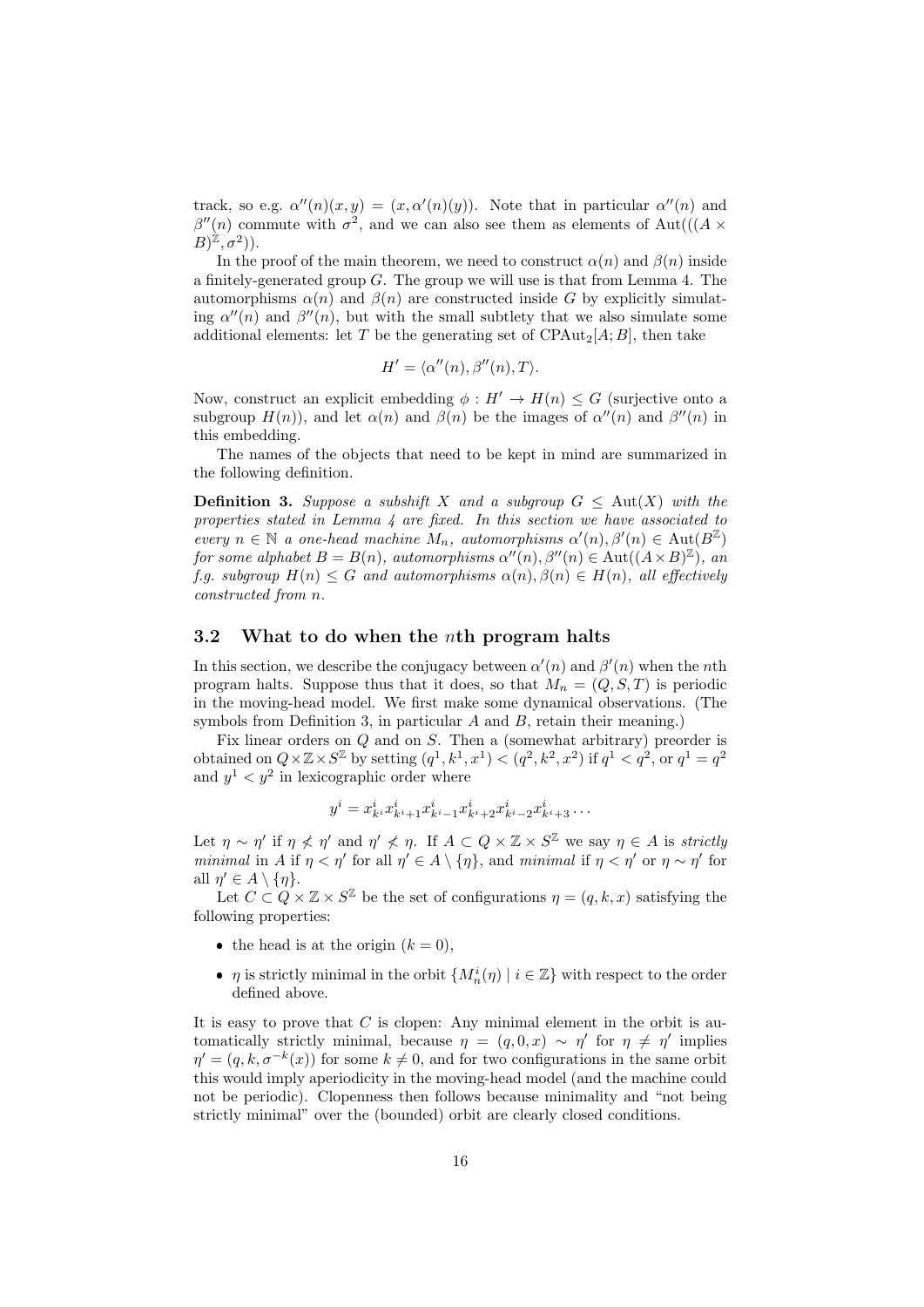Let now k be such that whether  $(q, 0, x) \in C$  or not is determined by the pair  $(q, x_{\mathbb{I} - k, k\mathbb{I}})$ . The set C can also be interpreted in the moving-tape model (dropping the 0s from the triples), and it is then a cross-section for the dynamics: every configuration enters it at a syndetic set of times. When it recurs in the moving-tape model, it must recur also in the moving-head model, since the one-head machine periodic in the moving-head model.

We now conjugate  $\alpha'(n)$  to  $\beta'(n)$  by a sequence of commuting marker permutations, which are in fact even involutions (thus their composition is also an even involution). We start with an elementary lemma about symmetric groups of products. If a group G acts on a product  $A \times B$ , we say its action is well-defined on A if for all  $g \in G$  we have  $g(a, b) = (c, d) \wedge g(a, b') = (c', d') \implies c = c'$ , and its action on A is then defined by  $ga = a' \iff \exists b, b' : g(a, b) = (a', b')$ .

**Lemma 6.** Let  $W_1, W_2, \cdots W_m$  be finite sets with  $|W_i| \geq 5$  for all i. Suppose that for each j we have an action of  $\mathrm{Alt}(W_j)$  on  $\prod_i W_i$  which does not modify the coordinates  $i < j$ , has a well-defined action on  $W_j$ , which is simply the natural action, and may modify the components  $W_i$  for  $i > j$  arbitrarily. Then the induced action of the free product of the groups  $\mathrm{Alt}(W_i)$  contains the natural action of  $\mathrm{Alt}(W_i)$  on the jth coordinate, for all j.

*Proof.* Let G be the free product of the Alt $(W_j)$  acting on  $\prod_i W_i$ . For  $j = m$ the claim is true by assumption. Assuming it is true for  $j' > j$ , let us prove it for  $W_i$ . The subgroup that only modifies the jth coordinate is normal, so by simplicity it is enough to show it is nonempty. Consider thus a 3-cycle  $\pi$  acting  $W_i$ . Its action on each  $W_i$  with  $i > j$  is an even permutation of order 3. Any permutation of order 3 on a set W of cardinality at least 5 is real (in  $\text{Alt}(W)$ ), i.e. conjugate to its inverse by an even permutation. Let  $\pi_i \in G$  for  $i > j$  act as the conjugating permutation on  $W_i$  and trivially on all other  $W_{i'}$  (which is possible by induction). Then defining  $\gamma = \prod_i \pi_i$ , the action of  $\pi \circ \pi^\gamma$  is that of  $\pi^2 \neq \text{id}$  on  $W_j$  and trivial on  $W_i$  for  $i > j$ , and we conclude by induction.  $\Box$ 

**Lemma 7.** Suppose the nth program halts. Then  $\alpha'(n)$  and  $\beta'(n)$  are conjugate by a composition of even marker permutations, which is an involution.

*Proof.* Let k be the radius of the clopen set C defined above, and let  $\ell > k$ be such that during its period  $M_n$  does not travel more than  $\ell$  steps. For all  $\ell' \leq 3\ell$  define  $W_{\ell'} \subset (B \setminus A)A^{\ell'}$  as the set of words where the subword from  $A^{\ell}$  forms a single segment in the terminology of the previous section. More precisely, there is at most one head and all  $\{\leftarrow, \rightarrow\}$ -arrows point toward the head, or all arrows point to the right if no head is visible. Let  $W \subset W_{3\ell}$  be the subset where there is a head, which is additionally at distance at most  $2\ell$  from the blinker (the symbol from  $B \setminus A$  in the first coordinate), and let  $U \subset W$  be the subset of words where the simulated tape of  $M_n$  visible around the head (in the conveyor belt interpretation) is in  $C$  and the head is at distance at most  $\ell$  from the blinker. The blinker value in the first symbol from  $B \setminus A$  can be arbitrary in all these sets.

Observe that due to the blinker in the first coordinate, each  $W_{\ell'}$  is a mutually unbordered set, and so is W. We separately permute W and the sets  $W_{\ell'}$  with  $1 \leq \ell' < 3\ell$ . On  $bw \in W$ ,  $b \in B \setminus A$ , our permutation fixes w and changes b as follows. If the configuration bw is in the orbit of some  $au \in U$  (in the obvious sense, noting the head does not exit the word in the application of  $\alpha'(n)$ , under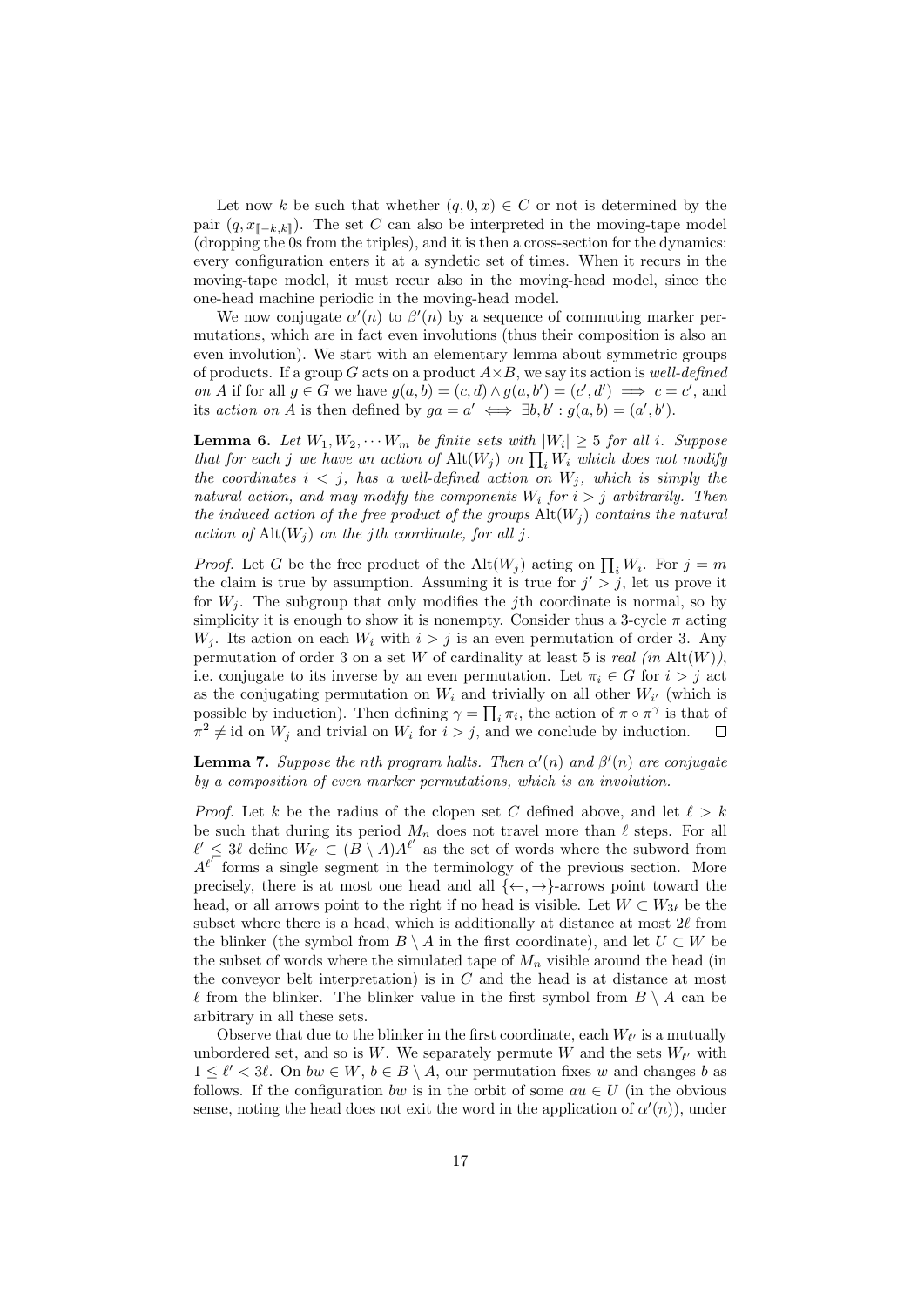the action of  $\alpha'(n)$ , then let  $au \in U$  be the orbit representative. Observe that the activity bit has the same value in  $a$  and  $b$ . Now, count the number of times the head visits the first cell of  $w$  while in an active state and while on the top track, over the partial  $\alpha'(n)$ -orbit from au to bw. If this number is odd, flip the activity bit, and if  $t'$  is the last time step after au and before bw, such that the head visits the first cell of w while in an active state and while on the top track, and t is minimal with  $bw = \alpha'(n)^{t'+t}(au)$ , then flip the blinker bit of b if and only if t is odd.

Observe that (in both  $\alpha'(n)$  and  $\beta'(n)$ ), we flip the first dummy bit whenever we flip the activity bit of a blinker, and the blinker bit returns to its value between any two active steps of the machine because the machine is only active on every fourth step. Thus, the period of  $au$  is the same in the actions of both  $\alpha'(n)$  and  $\beta'(n)$ . The conjugating map above simply records the difference in how  $\alpha'(n)$  and  $\beta'(n)$  modify the state of the blinker. It is easily seen to be an involution, because toggling a bit (under some condition not involving said bit) is an involution. The permutation is even since the second dummy bit of the one-head machine's state is never modified.

It is now not hard to see that the above marker CA corresponding to the involution  $\pi$  on the mutually unbordered set W conjugates the action of  $\alpha'(n)$ to that of  $\beta'(n)$  in all long enough segments where  $M_n$  is simulated: If in some segment the head is further than  $\ell$  steps to the right of the closest blinker to the left, or there is no blinker immediately to the left of the segment, then the two maps behave identically and the conjugating map acts trivially. If the segment is of length at least  $3\ell$  and the head visits the cell immediately to the right of the blinker during the orbit, then there is a C-representative of the orbit at distance at most  $\ell$  of the blinker, and the permutation was chosen precisely so that it conjugates the differing actions on the blinker to each other.

Next, we deal with the short segments. First suppose we were allowed to permute words in  $W_{\ell'}$  under the condition that the simulating segment ends immediately to the right of this word – these maps are automorphisms, but not marker automorphisms.<sup>5</sup> In this case, we simply observe that even though the behavior of the machine in the simulation by  $\alpha'(n)$  and  $\beta'(n)$  does not necessarily correspond to the movement of  $M_n$  on any infinite configuration, the logic used two paragraphs above still works, and we can again conjugate the behaviors of the blinker bits by picking an orbit representative. Let  $\pi_{\ell'}$  be this even involution.<sup>6</sup>

Let f and  $f_{\ell'}$  for  $\ell' < 3\ell$  be the automorphisms described above (so f applies  $\pi$  on each occurrence of W, and  $f_{\ell'}$  applies  $\pi_{\ell'}$  on  $W_{\ell'}$  if the segment ends immediately to the right of the word). It is easy to see that f and  $f_{\ell'}$ commute, and thus the composition  $f' = f \circ f_1 \circ \cdots f_{3\ell'-1}$  is also an involution. It remains to show that  $f'$  is a composition of even marker permutations (where we do not know whether the segment ends).

For this observe that for a fixed  $\ell' \leq 3\ell$  we can perform any even permu-

<sup>5</sup>Actually, the technical result about CPAut allows such an additional condition, so we could simplify the proof a bit. However, this overlap admits a simpler statement for the present lemma.

<sup>&</sup>lt;sup>6</sup>If we did not insist on the conjugating automorphism being an involution, we could simply observe that the logic from two paragraphs above shows that the cycle structures of  $\alpha'(n)$  and  $\beta'(n)$  on  $W_{\ell'}$  are necessarily the same, so since all cycles are even, they are conjugate by an even permutation.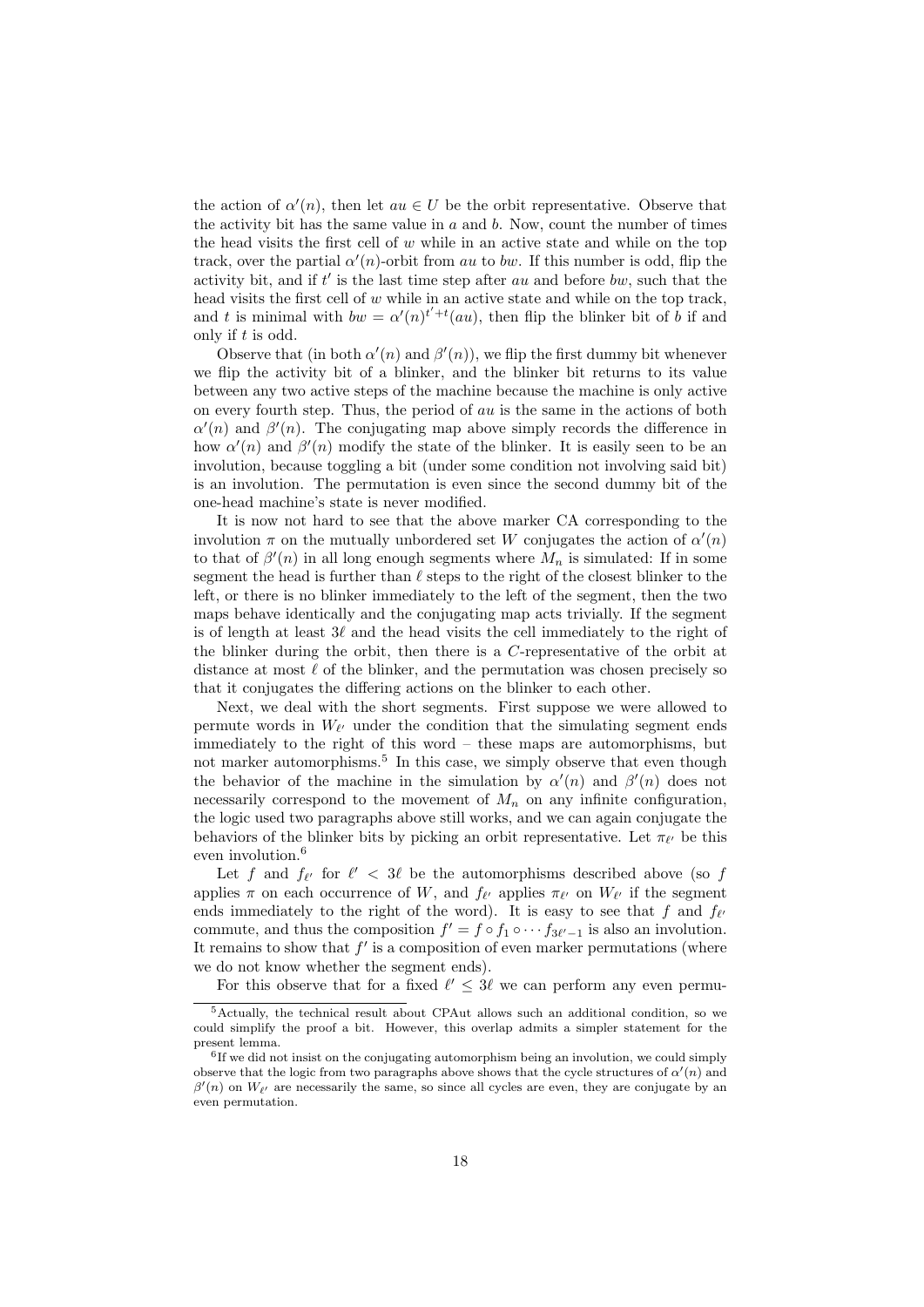tation on the set  $W_{\ell'}$  (note that  $W \subset W_{3\ell}$ , so this includes  $\pi$ ), as a marker automorphism. The marker automorphism does not see whether the segment continues, so if it does continue this has the side-effect that we also modify segments of the form  $W_{\ell'+j}$  for  $j \geq 1$  occurring on the tape.

Thus what we have is an action of the free product of the alternating groups  $\mathrm{Alt}(W_{\ell'})$  on  $\prod_{\ell' \leq 3\ell} W_{\ell'}$  where the action of  $\mathrm{Alt}(W_{\ell'})$  on  $W_{\ell'}$  is the natural one, but there is a side-effect on the components  $W_{\ell'+j}$  as described above. The previous lemma is precisely about this situation, and shows that the group generated includes the natural actions of the groups  $\mathrm{Alt}(W_{\ell'})$  individually, and by definition we can build  $f'$  from them. Г

#### 3.3 Permutation engineering

In this section we show how to perform the permutation described in the previous section inside  $G$ . We show that a large class of marker-type RCA (more general than marker automorphisms) can be implemented in  $CPAut_2[A;B]$ . In fact, we show a more general statement that allows applying "local permutations" in rather general contexts.

**Lemma 8.** Let  $A = \{0, 1, ..., n-1\}$ . Let  $B = \mathcal{P}(\mathcal{P}(A))$ . Let C be smallest subset of B containing  $I_i = \{B \subset \{0, 1, ..., n-1\} \mid i \in B\}$  for all  $i \in A$ , such that

$$
C, C' \in \mathcal{C} \implies C \cup C' \in \mathcal{C} \wedge C \cap C' \in \mathcal{C} \wedge C \cap (C')^c \in \mathcal{C}.
$$

Then  $C = \{C \in \mathcal{B} \mid \emptyset \notin C\}.$ 

*Proof.* Obviously  $\emptyset \notin C$  for all  $C \in \mathcal{C}$ , by induction, by  $\emptyset \notin I_i$  for all i, and the form of the closure properties. Thus, it is enough to show  $\{C \in \mathcal{B} \mid \emptyset \notin\mathcal{C}\}$  $C \subset \mathcal{C}$ . Since we have closure under union, it is enough to show that for each  $X \in \mathcal{P}(A) \setminus \emptyset$  we have  $\{X\} \in \mathcal{C}$ . If  $j \in X$  then

$$
\{X\} = I_j \cap \bigcap_{i \in X} I_i \cap \bigcap_{i \notin X} I_i^c
$$

which can be constructed from the latter two closure properties.

 $\Box$ 

The idea of the following lemma is roughly the following: Suppose that for any  $g \in G$  and  $a \in A$ , we can act by g (on something) whenever some variable has value a and some condition  $a \in X$  holds; while when the variable has a different value, or  $a \notin X$ , this action does not happen. We do not actually know what the condition  $X$  is, and only know that under at least some condition on a the action takes place. Then assuming we can also permute the variable value transitively, we can perform the action depending on  $a$ , in a uniform way that works independently of the particular condition X.

**Lemma 9.** Let  $G$  be a perfect group,  $A$  a finite set,  $H$  a group acting transitively on A. Consider the group K acting on  $A \times G \times \mathcal{P}(A)$ , with a ranging over A, q over G, and  $\pi$  over H, generated by:

- $p_{g,a}(a',g',X) = \begin{cases} (a',gg',X) & \text{if } a' = a \in X, \\ (a',a',X) & \text{otherwise.} \end{cases}$  $(a', g', X)$  otherwise
- $q_{\pi}(a', g', X) = (\pi(a'), g', X).$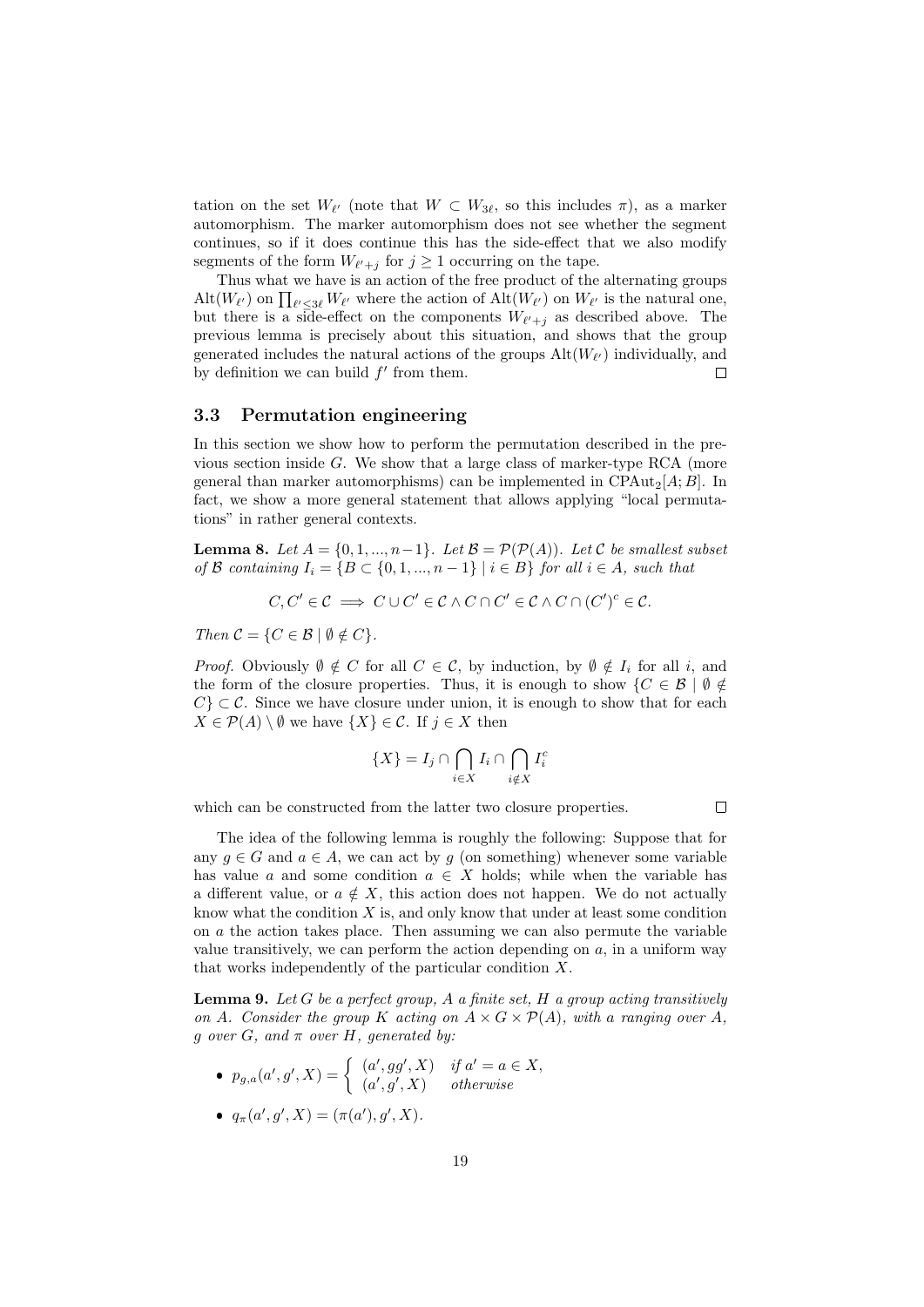If  $|A| \geq 3$  and  $|W| \geq 5$ , then K contains the following element for all  $g \in G$ and  $a \in A$ :

• 
$$
r_{g,a}(a',g',X) = \begin{cases} (a',gg',X) & \text{if } X \neq \emptyset, a' = a \\ (a',g',X) & \text{otherwise} \end{cases}
$$
.

*Proof.* Fix  $a \in A$ . Let  $\mathcal{C} \subset \mathcal{P}(\mathcal{P}(A))$  be the set of subsets  $C \subset \mathcal{P}(A)$  such that we can condition any G-action on the event  $X \in C$ , and the A-value being a, i.e. the set of C such that the element

$$
\gamma_{g,C}(a',g',X) = \begin{cases} (a',gg',X) & \text{if } X \in C \wedge a' = a, \\ (a',g',X) & \text{otherwise} \end{cases}
$$

is in the group. Clearly we have  $\{X \mid X \ni a'\} \in \mathcal{C}$  for all  $a' \in A$ , namely this is  $p_{g,a'}^{q_{\pi}}$  for any  $\pi(a) = a'$ . If  $C, C' \in \mathcal{C}$  then  $C \cap C' \in \mathcal{C}$  by  $\gamma_{[g,g'],C \cap C'} =$  $[\gamma_{g,C}, \gamma_{g',C'}],$  perfectness of G and the formula  $\gamma_{g \circ g',C} = \gamma_{g,C} \circ \gamma_{g',C};$   $C \cup C' \in \mathcal{C}$ by  $\gamma_{g,C\cup C'} = \gamma_{g,C} \circ \gamma_{g,C'} \circ \gamma_{g^{-1},C\cap C'}$ ;  $C \cap (C')^c \in C$  by  $\gamma_{g,C\setminus C'} = \gamma_{g,C} \circ \gamma_{g^{-1},C\cap C'}$ . By the previous lemma,  $C = \{C \subset \mathcal{P}(A) \mid \emptyset \notin C\}$ . In particular,  $C = \mathcal{P}(A) \setminus \emptyset$  $\{\emptyset\} \in \mathcal{C}$ , and clearly  $\gamma_{g,C} = r_{g,a}$ .

**Lemma 10.** Let  $x, y \in A^{\mathbb{Z}}$  satisfy  $x \neq y, \sigma^p(x) = x, \sigma^q(y) = y$  where  $0 < p <$  $q < n$ , and write  $P = \{i \in \mathbb{Z} \mid x_i \neq y_i\}$ . If  $0 \in P$  then  $|P \cap (\llbracket -q+1,p \rrbracket)| \geq 2$ .

*Proof.* Suppose the contrary, i.e.  $0 \in P$  and P does not intersect  $[-q+1,-1] \cup$  $\llbracket 1,p \rrbracket$ . We may assume by symmetry that  $0 \in D$  and D does not intersect  $\llbracket 1,p \rrbracket$ . Let  $x_0 = a \neq b = y_0$ , and deduce  $x_p = a = a = y_p$  from the periodicity of x and the assumption on D. Similarly deduce  $y_{p-q} = a = y_{t_1}$  where  $t_1 \in [1, p-1]$ and  $t_1 \equiv p - q \mod q$  (using also the periodicity of y). Continue inductively to deduce  $y_{t_i} = a$  for all  $i \geq 0$ , where  $t_i \equiv p - iq \mod q$ . In particular we get  $y_{t_{na}} = y_0 = a$ , a contradiction.  $\Box$ 

We need a version of the marker lemma. The standard one would suffice, but we give a superficially stronger version.

**Lemma 11.** Let X be a subshift. For any  $m, n$  there exists a block map  $f_M$ :  $X \to \{0,1\}^{\mathbb{Z}}$  such that

- the subshift  $f(X)$  does not contain any words  $10^k1$  with  $k < n 1$ .
- if  $x_{\llbracket -m,m\rrbracket}$  is not periodic with period less than n, then  $f_M(x)_{\llbracket -2n+1,0\rrbracket}$ contains the symbol 1.

Proof. This is obtained from the block map version [67, Lemma 2] of the marker lemma [50, Lemma 10.1.8] by spreading the areas containing markers for m steps in both directions with period  $n$ , unless two such areas meet.  $\Box$ 

We call the 1s output by  $f_M$  markers. Informally, the lemma says that unless the point has a small period for a long time  $(m \text{ steps})$ , we can use the local rule of  $f_M$  to read off markers, which are always separated by a distance of at least n.

In what follows, we will be working mostly with the subshift  $((A \times B)^{\mathbb{Z}}, \sigma^k)$ , i.e. we work directly with points in  $(A \times B)^{\mathbb{Z}}$ , but everything is only  $\sigma^k$  invariant, and automorphisms and clopen sets can depend on the position modulo  $k$ . This requires us to restate some basic definitions explicitly for higher power shifts;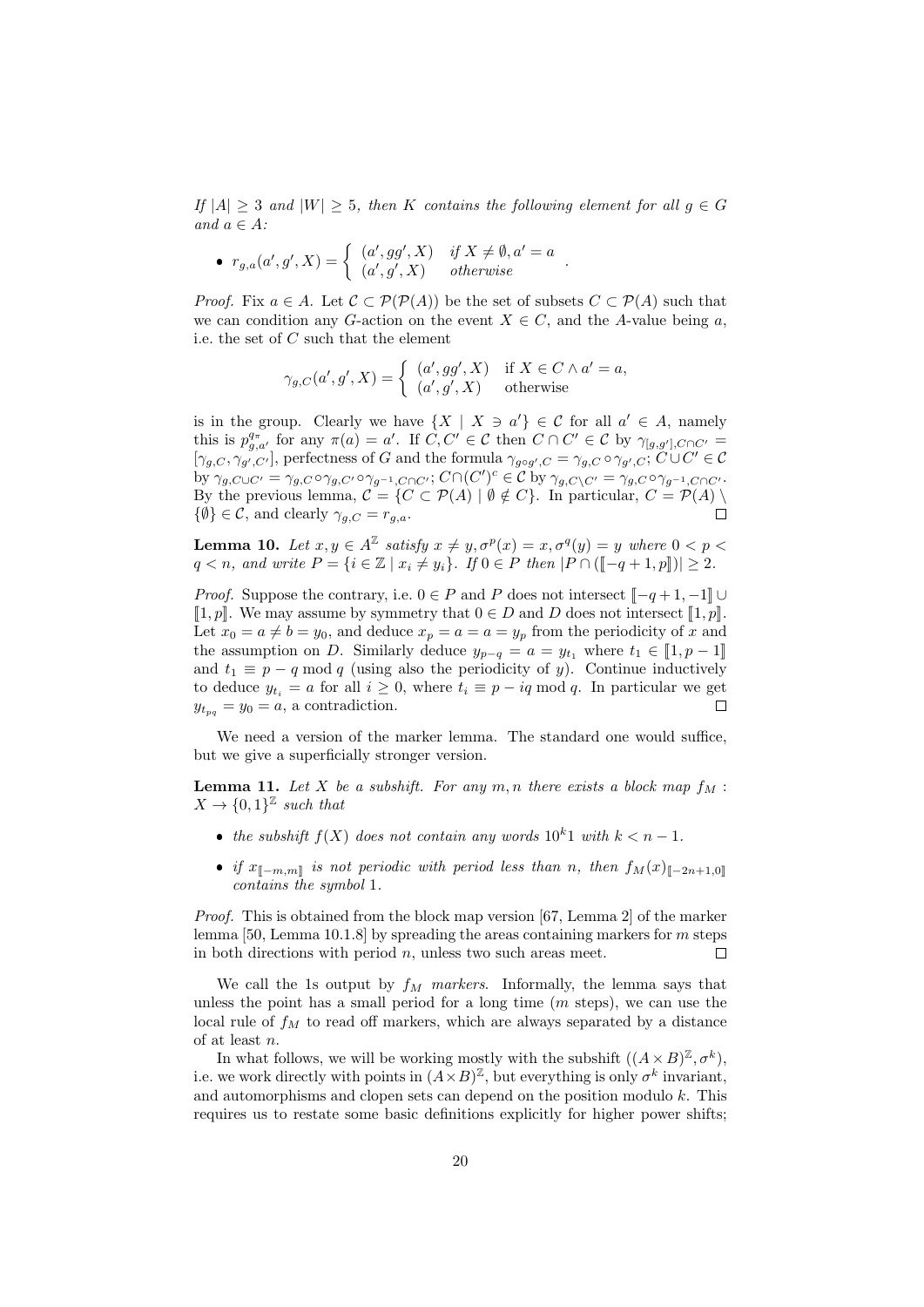this could be avoided by working more intrinsically with  $((A \times B)^{\mathbb{Z}}, \sigma^k)$ , but we find that it is notationally clearer to keep  $k$  explicit.

Consider a closed set  $X \subset A^{\mathbb{Z}}$  (not necessarily shift-invariant). A local permutation on X is a homeomorphism  $\chi : X \to X$  such that for some m,  $\chi(x)_{\mathbb{Z}\setminus\llbracket -m,m\rrbracket} = x_{\mathbb{Z}\setminus\llbracket -m,m\rrbracket}$  for all  $x \in X$ . We never need to iterate local permutations, so we use superscripts for positional application rather than iteration: For  $i \in \mathbb{Z}$  such that  $\sigma^{i}(X) = X$ , we use the shorthand  $\chi^{i} = \chi^{\sigma^{i}}$ , and we also say we apply  $\chi$  at i. We write  $\bar{\chi}$  for the inverse homeomorphism of  $\chi$ .

We say a local permutation  $\chi$  is k-self-commuting if  $(\sigma^k(X)) = X$  and)  $[\chi^i, \chi^j] =$  id for all  $i, j \in k\mathbb{Z}$ , and self-commuting if it is 1-self-commuting (in which case  $(X, \sigma)$  is a subshift). If  $\chi$  is k-self-commuting, for any  $I \subset k\mathbb{Z}$ we can unambiguously write  $\chi^I$  for the result of applying  $\chi$  in every position  $i \in I$  (along any well-ordering of I). The function  $\chi^I$  is continuous, and when  $I + t = I$  it commutes with  $\sigma^t$  (see e.g. [72]). Write LP(X) for the group of all local permutations on the closed set X.

A local permutation has *radius<sup>7</sup>* k at j if  $\chi(x)|_{[j,j+k-1]}$  is only a function of  $x_{\llbracket j,j+k-1\rrbracket}$  and  $\chi(x)_i = x_i$  for  $i \notin \llbracket j,j+k-1\rrbracket$ , and radius k if this holds for some  $j \in \mathbb{Z}$ . We say an element  $\chi \in \mathrm{LP}(X)$  has evenradius k at j if  $\chi = [\chi_1, \chi_2]$ where  $\chi_1$  and  $\chi_2$  have radius k at j, and has evenradius k if it has evenradius k at some element.

A clopen set  $D \subset X$  is  $(k, \chi)$ -ignorant if for all  $x \in X$ ,  $i \in \mathbb{Z}$ , we have  $x \in D \iff \chi^i(x) \in D$ , whenever  $i \in k\mathbb{Z}$ . If G is a group of local permutations, D is  $(k, G)$ -ignorant if it is  $(k, \chi)$ -ignorant for all  $\chi \in G$ . If D is  $(k, \chi)$ -ignorant and  $\chi$  is k-self-commuting, define  $\chi^{(k,D)} : B^{\mathbb{Z}} \to B^{\mathbb{Z}}$  by

$$
\chi^{(k,D)}(x) = \chi^I(x), \text{ where } i \in I \iff i \in k\mathbb{Z} \wedge \sigma^i(x) \in D.
$$

It is straightforward to check that  $\chi^{(k,D)}$  is an automorphism of  $(B^{\mathbb{Z}}, \sigma^k)$  (with inverse  $\bar{\chi}^{(k,D)}$ ).

Say a set  $I \subset \mathbb{Z}$  is  $(k,n)$ -separated if  $|j - j'| \geq kn$  for any two distinct  $j, j' \in I$ , and  $I \subset k\mathbb{Z}$ . Say a clopen set  $D \subset B^{\mathbb{Z}}$  is  $(k, n)$ -aperiodic if it is *n*-aperiodic as a clopen set in  $(B^{\mathbb{Z}}, \sigma^k)$ , i.e.

$$
\sigma^i(D) \cap D \neq \emptyset \land i \in k\mathbb{Z} \setminus \{0\} \implies |i| \geq kn.
$$

**Definition 4.** Let  $X \subset B^{\mathbb{Z}}$  satisfy  $X = \sigma^k(X)$ . We say a group  $G \leq \text{LP}(X)$ has property  $P_{n,k}$  if it is generated by k-self-commuting local permutations  $\chi$ such that the following properties hold:

- 1. there is a  $(k, G)$ -ignorant  $(k, n)$ -aperiodic clopen set D such that  $\chi^{k\mathbb{Z}} =$  $\chi^{(k,D)}$  for all  $\chi \in G$ ,
- 2. we can write each  $\chi \in G$  as an ordered product  $\chi = \prod_{i=1}^{\ell} \chi_i$  where  $\chi_i \in G$ LP(X) has even radius at most k, and for any  $(k, n)$ -separated  $I \subset k\mathbb{Z}$  we have  $\chi^I = \prod_{i=1}^{\ell} \chi_i^I$ .

Note that the even radius k of  $\chi_i$  is interpreted in  $(X, \sigma)$  rather than  $(X, \sigma^k)$ , i.e.  $\chi_i$  modifies some k consecutive coordinates  $\llbracket j, j+k-1 \rrbracket \subset \mathbb{Z}$  in configurations of  $X \subset B^{\mathbb{Z}}$ , where we do not necessarily have  $j \in k\mathbb{Z}$ .

 $7$ This roughly corresponds to the "strong shift-invariant radius" from [72].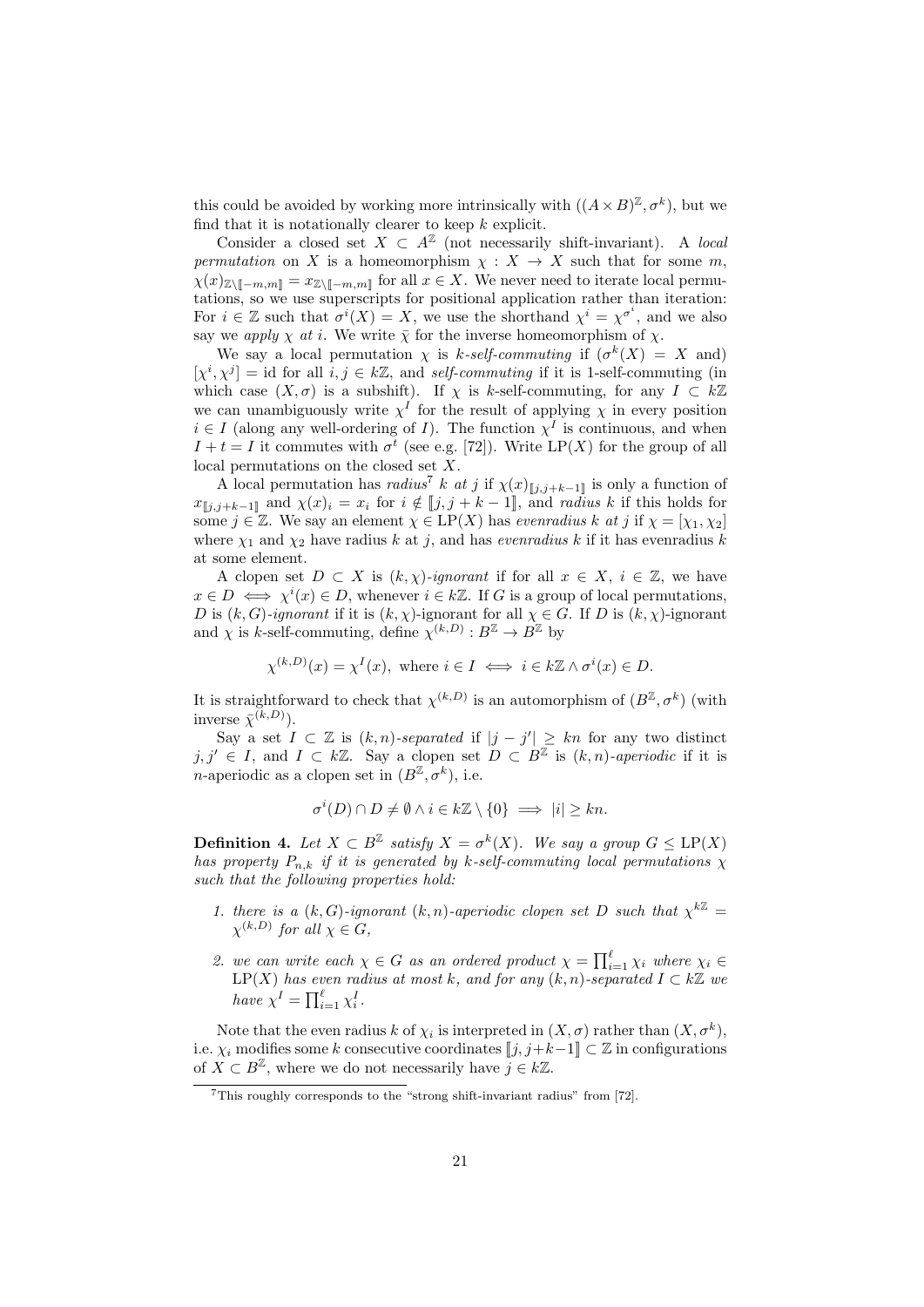**Definition 5.** If  $E \subset A^{\mathbb{Z}}$  is clopen and  $\chi \in \text{LP}(B^{\mathbb{Z}})$  is k-self-commuting, then define  $f_{k,E,\chi} \in \text{Aut}(((A \times B)^{\mathbb{Z}}, \sigma^k))$  by

$$
f_{k,E,\chi}(x,y) = (x, \chi^I(y))
$$
 where  $i \in I \iff i \in k\mathbb{Z} \wedge \sigma^i(x) \in E$ 

We note that if  $\chi$  is self-commuting also as an element of  $LP(B^{\mathbb{Z}})$ , then

$$
f_{1,E,\chi} = f_{k,E,\chi} \circ f_{k,\sigma(E),\chi^{-1}} \circ \cdots f_{k,\sigma^{k-1}(E),\chi^{-k+1}}.
$$

**Lemma 12.** Suppose  $G \leq \text{LP}(B^{\mathbb{Z}})$  is a perfect group with property  $P_{n,k}$ , let  $E \subset A^{\mathbb{Z}}$  be any clopen set, and suppose  $|A^{k}|, |B^{k}| \geq 5$ . Then

$$
f_{k,E,\chi} \in \text{CPAut}_k[A;B]
$$

for all  $\chi \in G$ .

The conditions  $|A^k|, |B^k| \geq 5$  ensure that  $\text{Alt}(A^k), \text{Alt}(B^k)$  are themselves perfect groups. Since the lower central series of  $Sym(A^k)$  terminates in  $Alt(A^k)$ once  $|A^k| \geq 3$ , we could replace this by 3, but we feel doing everything with perfect groups is less of a mental strain, and in our application we have full freedom over the cardinalities anyway.

*Proof.* Apply the marker lemma to  $(A^{\mathbb{Z}}, \sigma^k)$  with the *n* from the property  $P_{n,k}$ , and  $m$  sufficiently large (determined later). As stated, the marker lemma applies to a specific coding of the subshift, but we can interpret this as follows: on any  $x \in A^{\mathbb{Z}}$  the markers are a  $(k, n)$ -separated set (i.e. kn-separated and on positions in kZ), and whenever the subword in  $[-mn, mn-1]$  is not  $(k, n')$ -periodic for any  $n' < n$ , there is a marker in  $[-2kn+1, 0]$ . (We say  $w \in A^*$  is  $(k, n)$ -periodic<br>if  $w \mapsto \pm w$ , for all applicable i) Let D be the clopen set from the definition if  $w_{i+kn} \neq w_i$  for all applicable i.) Let D be the clopen set from the definition of  $P_{n,k}$ .

Recall that CPAut<sub>k</sub> $[A; B]$  is the subgroup of Aut $(((A \times B)^{\mathbb{Z}}, \sigma^k))$  where the generators allow applying the shift  $\sigma$  on either track separately, and applying permutations simultaneously in the blocks  $[[ki, ki + k - 1]]$  (for all  $k \in \mathbb{Z}$ ).

In particular, by conjugating with the shift  $\sigma$ , we can also apply permutations in blocks  $\llbracket ki + j, ki + j + k - 1 \rrbracket$  offset by any j. As a special case, we can apply permutations in blocks  $[[ki + j, ki + j + k - 1]]$  on the second track, under some condition on the corresponding block on the first track, and vice versa with the tracks exchanged. Conjugating with partial shifts, we can also condition permutations on one track on information elsewhere on the other track.

We assume  $|A| \geq 5$  for minor notational convenience; otherwise use  $A^k$  in place of A in the remaining argument. First observe that it is enough to construct for each  $\chi \in G$  and  $b \in A$  the automorphism  $f_{k,[b],\chi}$ . Namely, conjugating with partial shifts we obtain  $f_{k,U,\chi}$  for basic cylinders  $U = [b]_i$ . Since G is perfect and the basic cylinders are a base of the Boolean algebra of clopen sets, all automorphisms  $f_{k,E,\chi}$  can be built using the formulas

$$
f_{k,C,\chi\circ\chi'} = f_{k,C,\chi} \circ f_{k,C,\chi'},
$$
  
\n
$$
f_{k,C\cap C',[\chi,\chi']} = [f_{k,C,\chi}, f_{k,C',\chi'}],
$$
  
\n
$$
f_{k,C\cup C',\chi} = f_{k,C,\chi} \circ f_{k,C',\chi} \circ f_{k,C\cap C',\chi^{-1}},
$$
  
\n
$$
f_{k,A^{\mathbb{Z}}\setminus C,\chi} = f_{k,A^{\mathbb{Z}},\chi} \circ f_{k,C,\chi^{-1}}.
$$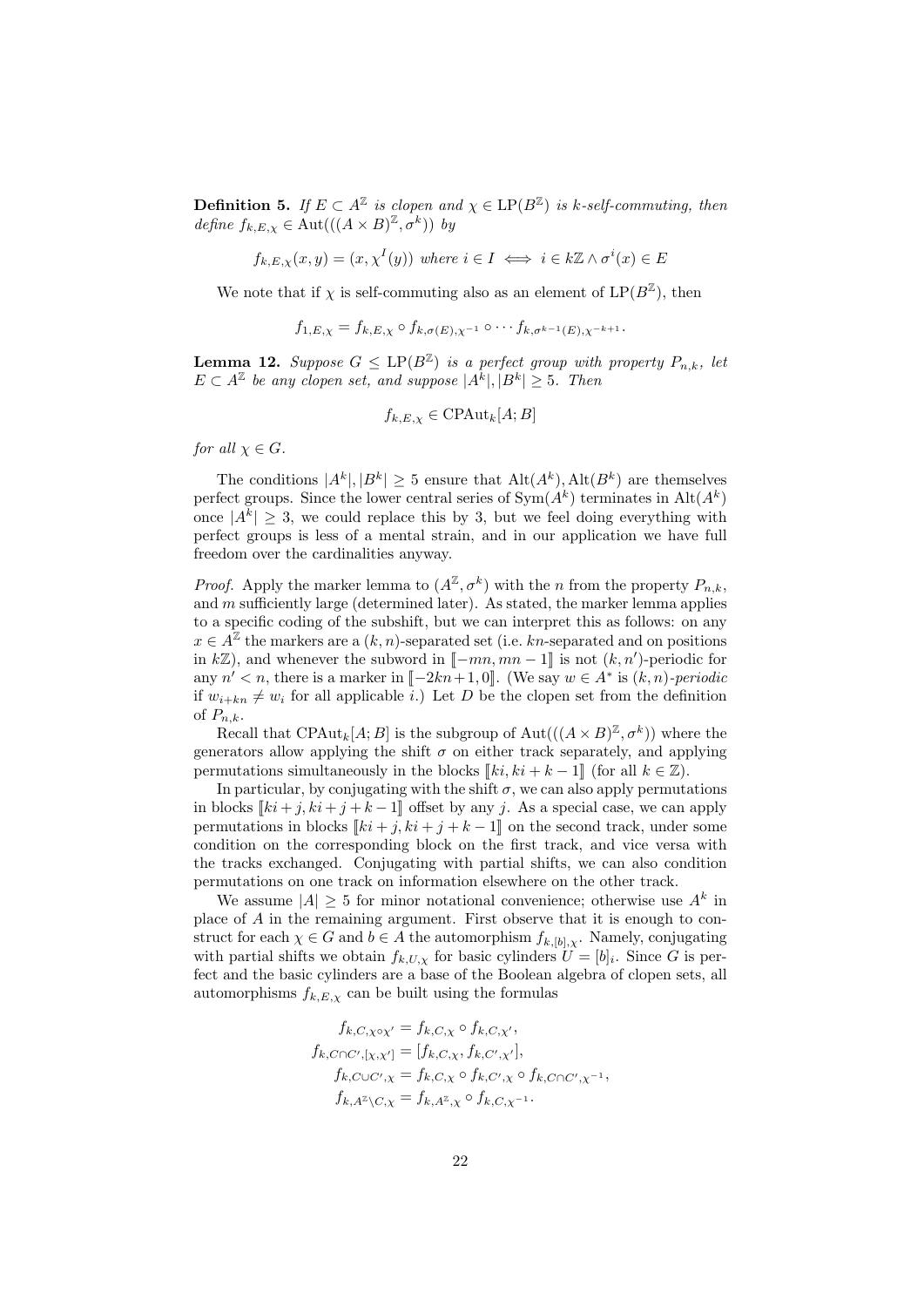Now, fix  $b \in A$  and  $\chi \in G$ , and let  $\chi_1, \ldots, \chi_\ell$  be the local permutations from the definition of  $P_{n,k}$  for  $\chi$ , in particular  $\chi = \prod_{i=1}^{\ell} \chi_i$ . Consider the automorphism  $g_{i,j'}$  that applies  $\chi_i$  at  $j \in k\mathbb{Z}$  whenever there is a marker on the first track at  $j - j'$  but no markers in  $[[j - j' + 1, j]]$ , and the symbol at j on the first track is b.

Then  $g_{i,j'} \in \text{CPAut}_k[A;B]$ : Since  $\chi_i$  has even radius k and  $B^{\mathbb{Z}}$  is a full shift,  $\chi_i$  simply permutes the set of words in some fixed length-k block by some even permutation. Since  $|B^k| \geq 5$ , the alternating group acting on words in that block is perfect. Since we can clearly condition an even permutation on a single symbol of the first tape by using the generators of  $CPAut_k[A;B]$ , the usual commutator formulas (analogous to the previous paragraph) show we can perform any even permutation in this block, in any context read from the first track. In particular, we can read arbitrary information from the first tape and interpret it through the marker CA  $f_M$  (additionally checking the symbol at j is b), giving the automorphism  $g_{i,j'}$ .

By the assumption on  $\chi$  and the  $\chi_i$ , and the fact markers have distance at least n, composing the maps  $g_{i,j'}$  over i, we get the automorphism  $g_{j',\chi}$  which applies  $\chi$  at  $j \in k\mathbb{Z}$  if and only if there is a marker on the first track at  $j - j'$  but no markers in  $[j-j'+1,j]$ , and the symbol at j on the first track is b (since the set of positions  $j \in k\mathbb{Z}$  where these conditions hold is clearly  $(k,n)$  congrated) set of positions  $j \in k\mathbb{Z}$  where these conditions hold is clearly  $(k, n)$ -separated).

Composing over  $j' = 0, \ldots, 2kn - 1$ , we obtain the automorphism  $h_{b,\chi}$  that fixes the content on the first track, and applies the local permutation  $\chi$  on the second track at j whenever the symbol on the first track at j is b, and we see markers nearby, i.e. there a marker on the first track at most  $2kn - 1$  steps to the left of  $j$ ; and otherwise behaves as the identity.

Now we know how to build the automorphisms  $h_{b,\chi}$  for  $b \in A$  and  $\chi \in G$ . We show how to use them in conjunction with Lemma 9 to build the automorphisms  $f_{k,[b],\chi}$ . To do this, observe first that by the commutator formulas, we can apply an arbitrary even permutation on the symbol over each occurrence of D in a position in  $k\mathbb{Z}$ , without affecting any other coordinates, and without modifying the bottom track. Pick  $A' = \{b_0, b_1, b_2\} \subset A$ ,  $|A'| = 3$ ,  $b = b_0$ . Then  $H = \langle h \rangle \cong \mathbb{Z}_3$  acts simply transitively on A' by  $h b_i = b_{i+1}$  (indexing modulo 3).

Consider now a fixed position  $j \in k\mathbb{Z}$  on some configuration  $(x, y)$ , where  $\sigma^{j}(y) \in D$ , and  $x_{j} = b$ . Let  $X \subset A'$  be the set of all  $b' \in A'$  such that if we have rotated symbols above all occurrences of D in positions in  $k\mathbb{Z}$  by  $h \in H$  such that  $hb = b'$ , then there is a marker on the first track in the interval  $[[j - 2n, j]]$ <br>(we need the ection of H to be simply transitive for this to make sense) (we need the action of  $H$  to be simply transitive for this to make sense).

We claim that if  $m$  was chosen large enough in the application of the marker lemma, then  $X$  is nonempty (and the requirement on  $m$  is uniform in the triple  $(x, y, j)$ ). In fact, this cannot even fail for two distinct  $b' \in A'$ , for large enough m. Namely, if we can find triples  $(x, y, j)$  where it fails, for arbitrarily large m, then by compactness there is a pair of points  $x, x' \in A^{\mathbb{Z}}$  such that both x and  $x'$  have period less than  $kn$ , and x differs from  $x'$  in a nonempty sequence of positions I which is  $(k, n)$ -separated (since occurrences of D at positions in  $k\mathbb{Z}$ are  $(k, n)$ -separated). This contradicts Lemma 10.

Now observe that applying  $\chi$  on the second track (in any positions in  $k\mathbb{Z}$ ) does not affect the set of occurrences of D, and thus we are in the situation of Lemma 9: We can apply any individual permutation  $\chi \in G$  at  $j \in k\mathbb{Z}$ , assuming the symbol on the top track contains the symbol  $b$ , whenever there are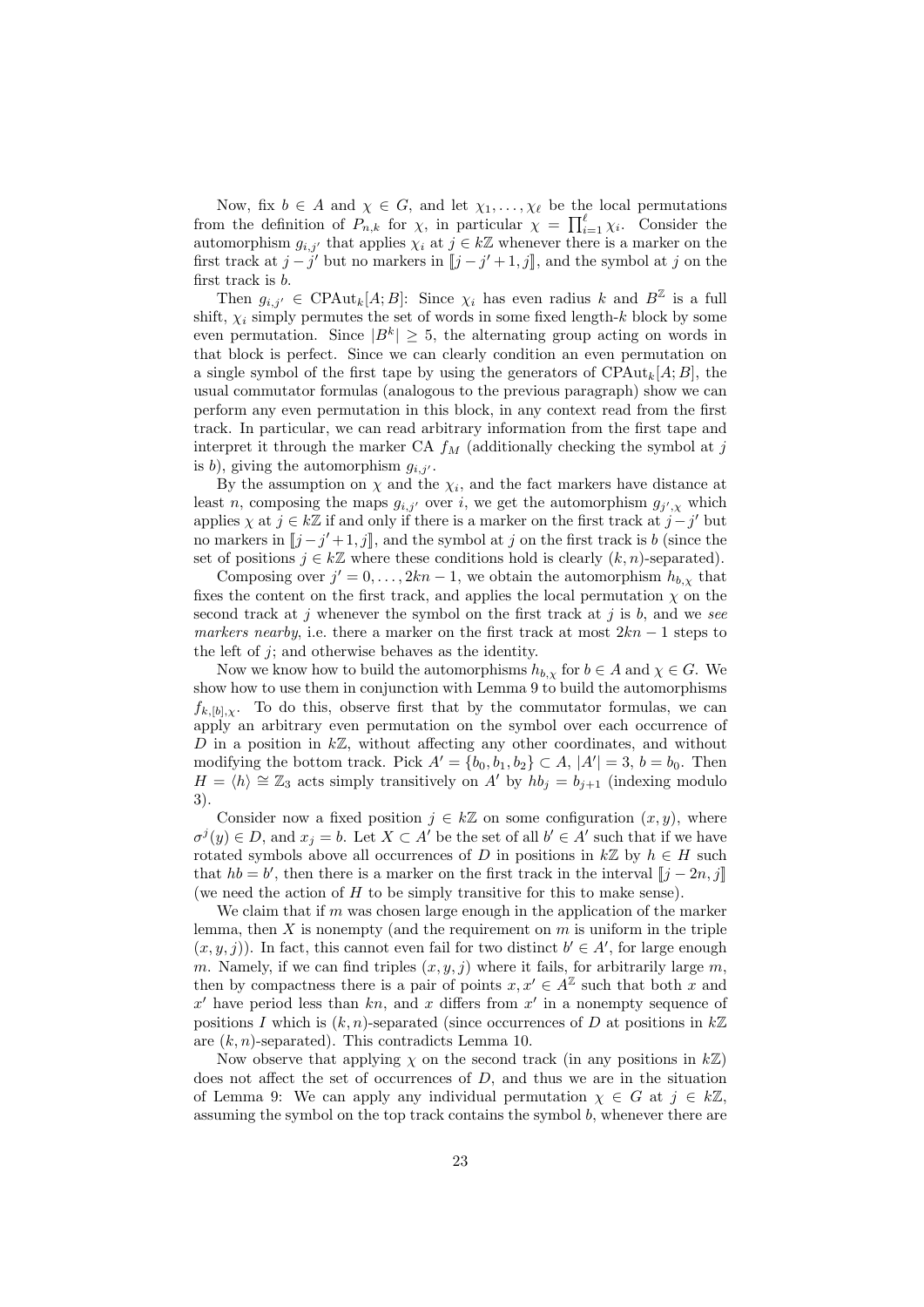markers nearby. For some nonempty subset  $X$  of  $A'$ , after rotating the element above j to some  $b' \in X$ , we do see markers nearby, and the permutation  $\chi$  is performed. Lemma 9 then implies that for any  $\chi \in G$ , we can construct the automorphisms that apply the permutation independently of what this set  $X$ is. This automorphism then applies  $\chi$  at  $j \in k\mathbb{Z}$  precisely when the symbol at  $j$  on the first track is  $b$ .

As explained in the fourth paragraph of the proof, the automorphism  $f_{k,E,\chi}$ can be built from these automorphisms by the commutator formulas.

The following is [73, Lemma 3].

**Lemma 13.** Let A be a finite alphabet with  $|A| \geq 3$ . If  $n \geq 2$ , then every even permutation of  $A^n$  can be decomposed into even permutations of  $A^2$  applied in adjacent cells. That is, the permutations

$$
w \mapsto w_0w_1\cdots w_{i-1}\cdot \pi(w_iw_{i+1})\cdot w_{i+2}\cdots w_{n-1}
$$

are a generating set of  $\text{Alt}(A^n)$ , where  $\pi$  ranges over  $\text{Alt}(A^2)$  and i ranges over  $0, 1, 2, \ldots, n-2.$ 

**Lemma 14.** If the nth program halts, then  $\alpha''(n) = \beta''(n)^g$  for some involution  $g \in \text{CPAut}_2[A;B].$ 

*Proof.* We described the automorphism g in Section 3.2 conjugating  $\alpha'(n)$  and  $\beta'(n)$ . The conjugating element is composed of even marker permutations on  $B^{\mathbb{Z}}$ , and since  $\alpha''(n) = id \times \alpha'(n)$  and  $\beta''(n) = id \times \beta'(n)$ , it is enough to show that for even marker permutations f on  $B^{\mathbb{Z}}$ , id  $\times$  f is of the form described in the Lemma 12. Set  $E = A^{\mathbb{Z}}$ . Observe that all the mutually unbordered sets involved in the construction of  $q$  are of cardinality at least 5 by the fourth item of Lemma 5. Let W be one of these sets and suppose  $W \subset B^m$ .

It is enough to apply the marker permutation in even coordinates (see the remark after Definition 5). Let  $G \leq \text{LP}(B^{\mathbb{Z}})$  be the copy of the alternating group on W acting by even permutations on words in W occurring in  $[0, m-1]$ (and fixing other points in  $B^{\mathbb{Z}}$ ). Then letting  $n = \lceil m/2 \rceil$ , it is easy to see that G has property  $P_{n,2}$ , by taking as D the clopen set [W], and writing each  $\chi \in G$ according to Lemma 13 as a composition of local permutations with radius 2 at positions  $j \in [0, m-2]$ . The property of the  $\chi_i$  required for  $P_{n,2}$  holds trivially because  $\chi_i^j$  and  $\chi_i^{j'}$  $j'_{i}$  do not modify any common coordinates when  $j \neq j'$  and  $j, j' \in 2n\mathbb{Z}$ , since  $2n \geq m$ .  $\Box$ 

### 3.4 Proof of the main result

We now prove the main result. The nontrivial implications are "if the *n*th program halts, then  $\alpha(n) = \beta(n)^g$  for some involution  $g \in G^m$  and "if the nth program does not halt, then  $(X, \beta(n))$  does not embed into  $(X, \alpha(n))$ ".

We have essentially already proved the first statement.

**Lemma 15.** If the nth program halts, then  $\alpha(n) = \beta(n)^g$  for some involution  $g \in G$ .

*Proof.* Recall that  $\alpha(n)$  and  $\beta(n)$  were built inside G as images of  $\alpha''(n)$  and  $\beta''(n)$  inside a larger subgroup H isomorphic to

$$
H' = \langle \alpha''(n), \beta''(n), T \rangle
$$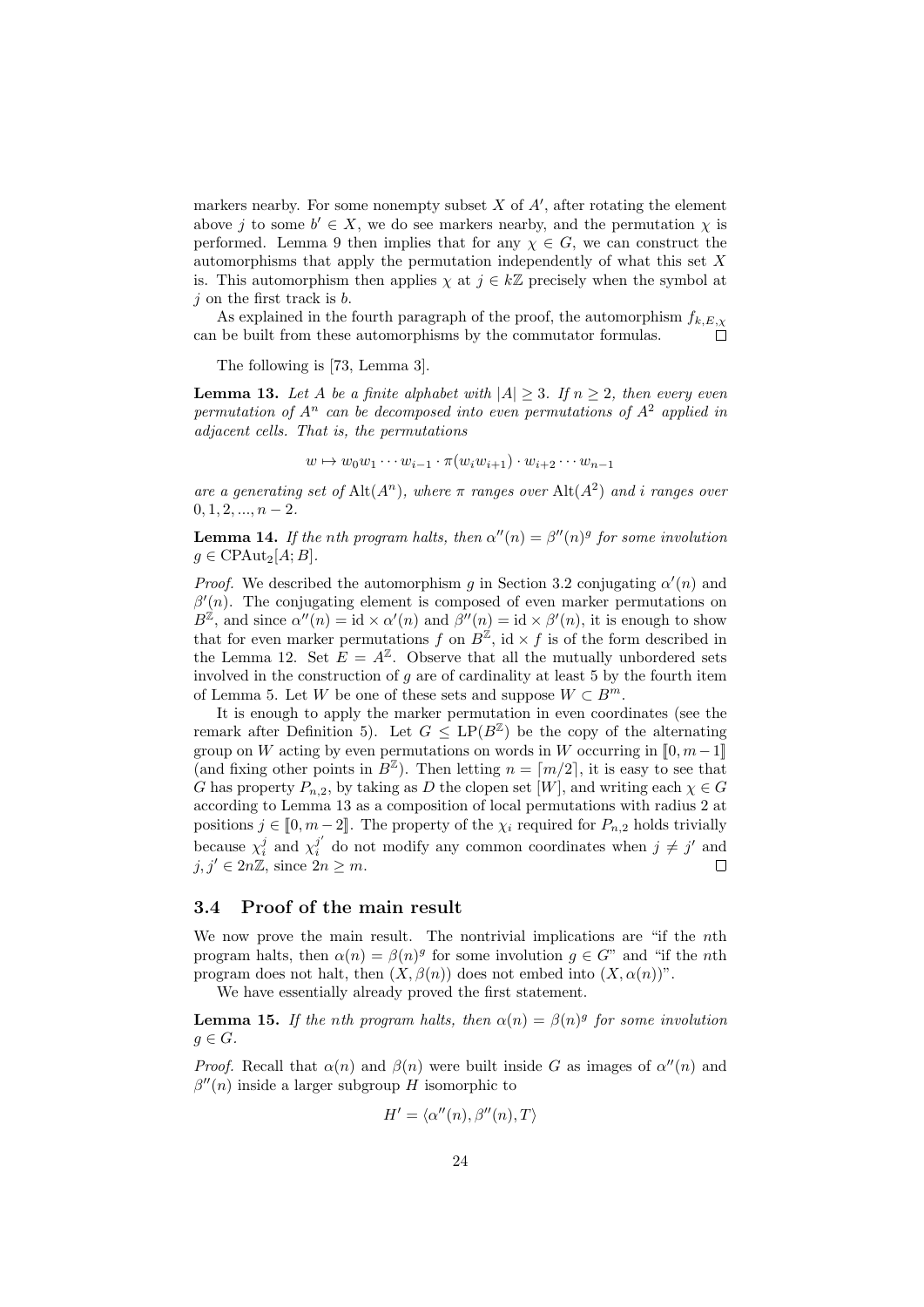where T is the generating set of CPAut<sub>2</sub>[A; B]. If the nth program halts, then  $\alpha''(n) = \beta''(n)$ <sup>g</sup> for some involution  $g \in \text{CPAut}_2[A;B]$  by Lemma 14. The group H' contains  $\alpha''(n)$ ,  $\beta''(n)$  and the generators of CPAut<sub>2</sub>[A; B], so  $\alpha''(n)$ and  $\beta''(n)$  are conjugate in H'. Therefore  $\alpha(n)$  and  $\beta(n)$  are conjugate in H, thus also in G.  $\Box$ 

Now we consider the case where the nth program does not halt. We show that in this case, a particular type of subsystem can be found in  $(X, \beta(n))$  but not in  $(X, \alpha(n))$ .

**Lemma 16.** If the nth program does not halt, then  $(X, \beta(n))$  contains a point x whose orbit closure contains both fixed points and points of period two. The system  $(X, \alpha(n))$  does not.

*Proof.* First, we prove that  $(Y, \beta'(n))$  contains a point x whose orbit closure contains both fixed points and points of period two. Consider a configuration with two infinite conveyor belts, with a single inactive blinker in between, and pick the content on the rightmost conveyor belt to be  $z \in A^{\mathbb{N}}$  such that a head is present, and in the simulated configuration the machine  $M_n$  visits coordinate 0 (the one simulated by the cell on the top track, immediately to the right of the blinker) an odd number of times with long gaps in between, as given by the third property of Lemma 5. If the head stays away from the origin for  $t$  steps before and after the visits, it must travel at least  $\Omega(\log(t))$  steps to the right, by a pigeonhole argument (otherwise, the configuration would be periodic).

Let  $c_1(t)$  and  $c_2(t)$  be the configurations at the time steps where the head is at distance  $\Omega(\log(t))$  from the origin before and after a visit of oddly many steps. The central parts of  $c_i(t)$  are fixed or 2-periodic depending on the activity bit of the blinker. Since the blinker changes its activity when the machine visits the origin an odd number of times, as limit points of the  $c_i(t)$  as  $n \longrightarrow \infty$  we obtain both fixed points and 2-periodic points.

Next we prove that the system  $(Y, \alpha'(n))$  does not contain such points. To see this, consider an arbitrary configuration  $z \in B^{\mathbb{Z}}$ . At any time where  $\alpha(n)^{t}(z)$  is close to a fixed point, every head (if any are present) must be far from the origin (due to the mod-4 counter in their state, which is continually incremented), and all blinkers (if any are present) near the origin must be in an inactive state. Similarly, when we are close to a 2-periodic point, heads are far form the origin, and there is at least one active blinker near the origin. Since the rule never modifies the positions of the blinkers, or their activity bits, this is clearly impossible.

Since the embeddings are explicit, the same proofs apply to  $(X, \beta(n))$  and  $(X, \alpha(n))$ , interpreted on the simulated tapes.  $\Box$ 

*Proof of Theorem 1.* The implication  $(1) \implies (2)$  is Lemma 15,  $(2) \implies (3)$  is trivial. For (3)  $\implies$  (4), suppose  $\alpha(n) = \beta(n)^g$  for  $g \in \text{Aut}(X)$ . Then  $x \mapsto g(x)$ is an isomorphism between the  $\mathbb{Z}^2$ -systems  $(X, \sigma, \alpha(n))$  and  $(X, \sigma, \beta(n))$ : it is a homeomorphism and  $\sigma(g(x)) = g(\sigma(x))$  since g is an automorphism. By assumption we have  $\alpha(n)(x) = (g \circ \beta(n) \circ g^{-1})(x)$ , which implies  $\alpha(n)(g(x)) =$  $q(\beta(n)(x))$ . The contrapositive of implication  $(6) \implies (1)$  is Lemma 16. Thus  $(1) \implies (2) \implies (3) \implies (4) \implies (5) \implies (6) \implies (1)$ . The equivalence of (1) and (7) is clear from the construction. П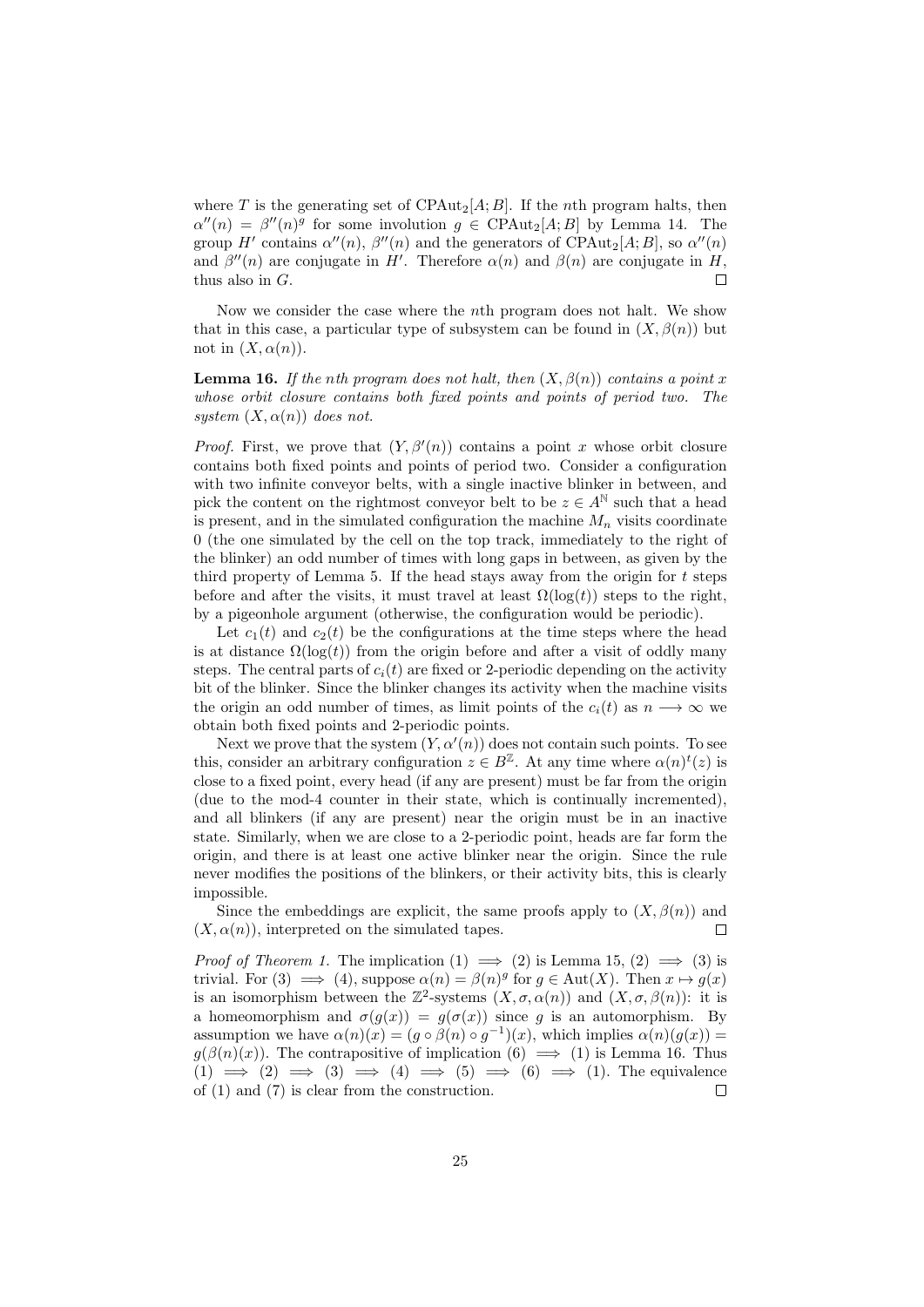## 4 Conjugacy for 2V and Turing machines

We now use a similar technique to prove that the conjugacy problem is undecidable in the Brin-Thompson  $2V$  [12]. We refer to [12, 7] for the definition of this group. Briefly, it is the subgroup of the homeomorphism group of  $(A^{\mathbb{N}})^2$  where the action of an element replaces a pair of prefixes (from a finite clopen partition) by another pair of prefixes (not necessarily of the same lengths). It can naturally be seen as a subgroup of the homeomorphism group of  $A^{\mathbb{Z}}$  by writing the two copies of  $A^{\mathbb{N}}$  back-to-back. Recall that this group is finitely-generated (even finitely-presented).

Our construction follows the same general lines as the proof of the main theorem. The 2V elements  $\alpha(n)$  and  $\beta(n)$  simulate the same one-head machine by elements of  $2V$ , and we also have some blinker symbols on the tape. The difference between  $\alpha(n)$  and  $\beta(n)$  is that in the case of  $\beta(n)$  the blinker bit is flipped when a head touches it (and of course blinkers cannot change their state when the "head" is not nearby).

A small additional (mainly expositional) complication in the argument is that we cannot use a prefix-coding to turn moving-tape configurations into  $2V$ configurations in a bijective manner (this is what is done in [7]). Namely, if we did, conjugation might destroy the interpretation and make the argument more difficult. Thus we instead act on concatenations of elements of an unbordered set of words. This necessarily leads to partial tapes, and we thus apply our  $2V$ elements on conveyor belts.

The elements  $\alpha(n)$  and  $\beta(n)$ , as well as the conjugating elements, are in fact elements of the group of reversible Turing machines  $\operatorname{RTM}(2,1) \leq 2V$  defined in [5], and the groups RTM $(a, b)$  with  $a \geq 2$  can be dealt with after minor modifications. We refer to [5] for the definition of these groups.

**Theorem 4.** Let  $G$  be the Brin-Thompson group  $2V$  or any of the Turing machine groups from  $[5]$  with nontrivial tape alphabet. There exist computable functions  $\alpha, \beta : \mathbb{N} \to G$  such that the following are equivalent:

- $\bullet$  the nth problem halts,
- $\alpha(n)$  and  $\beta(n)$  are of finite order,
- $\alpha(n)$  and  $\beta(n)$  are conjugate by an involution,
- $\alpha(n)$  and  $\beta(n)$  are conjugate.

In particular, G has undecidable conjugacy problem.

*Proof.* We give the proof for 2V. Consider the one-head machine  $M_n$  from Lemma 5 over state set  $Q$  and tape alphabet  $A$ . We need slightly fewer technical properties: the counter modulo 4 is not needed, and we need only one dummy bit. (The third item, describing a detail about the global behavior, is needed, but does not necessitate any modifications to the construction.)

Let  $W \subset \{0,1\}^n$  be a mutually unbordered set of cardinality  $|A^2| + 2$ , let  $V \subset W$  be a subset of cardinality  $|A^2|$ , and let  $U \subset \{0,1\}^n$  be a mutually unbordered set of cardinality  $2|Q \times A|$ . Our rule is the following: if the word to the right of the origin is not in  $U$ , we do nothing. If it is in  $U$ , we read the coding of a conveyor belt from the tape: Interpret the U-word at  $[0, n-1]$  as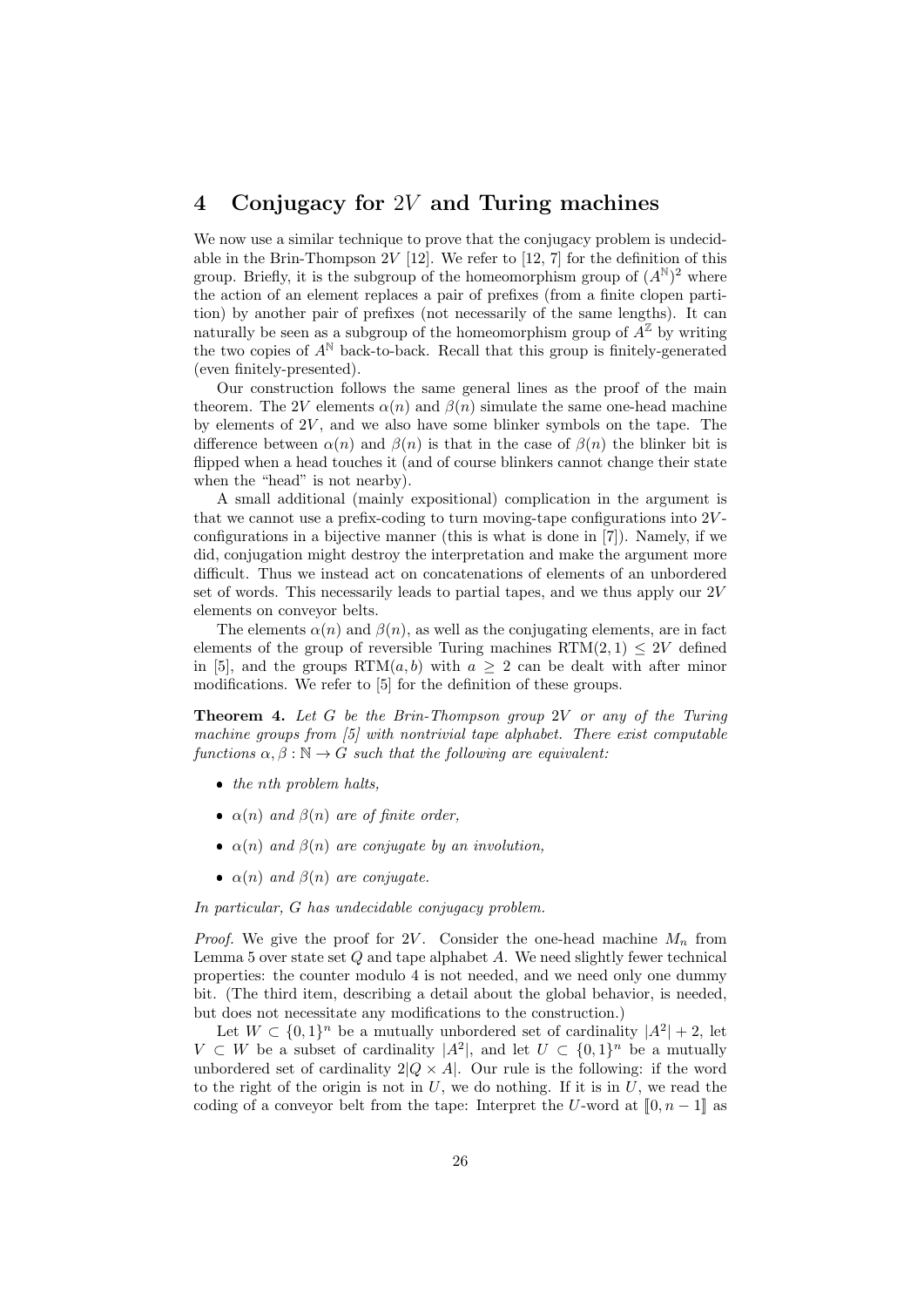an element of  $(Q \times A) \cup (A \times Q)$ , giving a state and a tape symbol. Whether the word encodes an element of  $Q \times A$  or  $A \times Q$  indicates whether the head is on the top or bottom track. Now read a maximal number of V -words around this word, i.e. in the contents of  $(-\infty, -1]$  and  $[n, \infty)$ , and interpret them in the standard conveyor belt fashion: if  $x_{\llbracket n,\infty\rbrace} \in V^{\omega}$ , interpret it as two tapes over alphabet  $A$ , the bottom one being inverted, and if the maximal  $V^*$ -progression is finite, close it up into a conveyor belt; on the left mutatis mutandis.

Now,  $\alpha(n)$  is the 2V-element that applies  $M_n$  through this interpretation, and, letting  $W \setminus V = \{w, w'\}$ , if  $x_{\llbracket 0, n-1 \rrbracket} \in Q \times A$  (through the interpretation) and  $x_{\mathbb{I} - n,-1} \in W \setminus V$ , additionally flips the dummy bit of the state of  $M_n$ .

The element  $\beta(n)$  does the same, but additionally applies the involution  $w \leftrightarrow w'$  in  $x_{\llbracket -n,-1\rrbracket}$ , i.e. interpreting elements of  $W \setminus V$  as blinkers with blinker bit  $w \sim 0, w^7 \sim 1$ , the blinker bit is flipped if (through the interpretation) the head visits the cell to the right of it, on the top track.

It is easy to see that  $\alpha(n)$  and  $\beta(n)$  are periodic if and only if  $M_n$  is (and otherwise neither one is): If  $M_n$  is not periodic then  $\alpha(n)$  and  $\beta(n)$  have arbitrarily large orbits by considering configurations of the form  $V^{-\omega}$ . UV $^{\omega}$  encoding legal configurations on the top track. If  $M_n$  is periodic, this bounds the period on all large enough simulated tracks, and on smaller ones there is a bound on the period by the pigeonhole principle.

Now observe that  $\alpha(n)$  and  $\beta(n)$  are conjugate by an involution in 2V when  $M_n$  halts: as in the proof of Lemma 7, the conjugating element simply adjusts the value of the blinker bits (based on some clopen choice of orbit representatives as in Section 3.2). Because of the dummy bit in the state of the machine, the periods of  $\alpha(n)$  and  $\beta(n)$  are the same, and this process is well-defined.

If the nth program does not halt, then using the third item of Lemma 5 we can find configurations  $x \in A^{\mathbb{Z}}$  where the blinker bit is far to the left, and in the iteration of  $\beta(n)$  we go flip it, and come back. More precisely, for some  $x, x', t$ we have  $\beta(n)^t(x) = x'$  such that exactly one blinker occurs in x (resp. x') at  $-i$ (resp.  $-j$ ), for some large *i*, *j*, and we have

$$
x_{\llbracket -i, -i+n-1 \rrbracket} = w \neq w' = x'_{\llbracket -j, -j+n-1 \rrbracket}.
$$

Now, suppose  $\beta(n) = \alpha(n)^\gamma$ . Then we have

$$
\beta(n)^{t}(x) = (\alpha(n)^{\gamma})^{t}(x) = \gamma^{-1} \circ \alpha(n)^{t} \circ \gamma(x).
$$
\n(1)

Thinking about the leftmost blinker (the leftmost word in the set  $\{w, w'\}$ ) of intermediate configurations, this easily gives a contradiction: If  $i$  is large enough, then the first application of  $\gamma$  cannot flip the leftmost blinker bit (which is at  $\lbrack -i, -i +n-1 \rbrack$ , and can only translate it by a bounded amount.

Since the leftmost blinker in  $\beta(n)^t(x)$  is in state w', the only way we can have  $(\alpha(n)^{\gamma})^t(x) = \beta(n)^t(x)$  is that the leftmost blinker in  $\alpha(n)^t \circ \gamma(x)$  is at a bounded distance from the origin. Taking  $j$  large, we conclude that the leftmost blinker in  $\gamma^{-1} \circ \alpha(n)^t \circ \gamma(x)$  may not simultaneously be in  $[-j, -j +n-1]$ , and be in the correct state w'. This contradicts the existence of  $\gamma$ .

## 5 The word problem

In this section, we pinpoint the difficulty of the word problem for f.g. subgroups of automorphism groups of full shifts, since this complexity-theoretic statement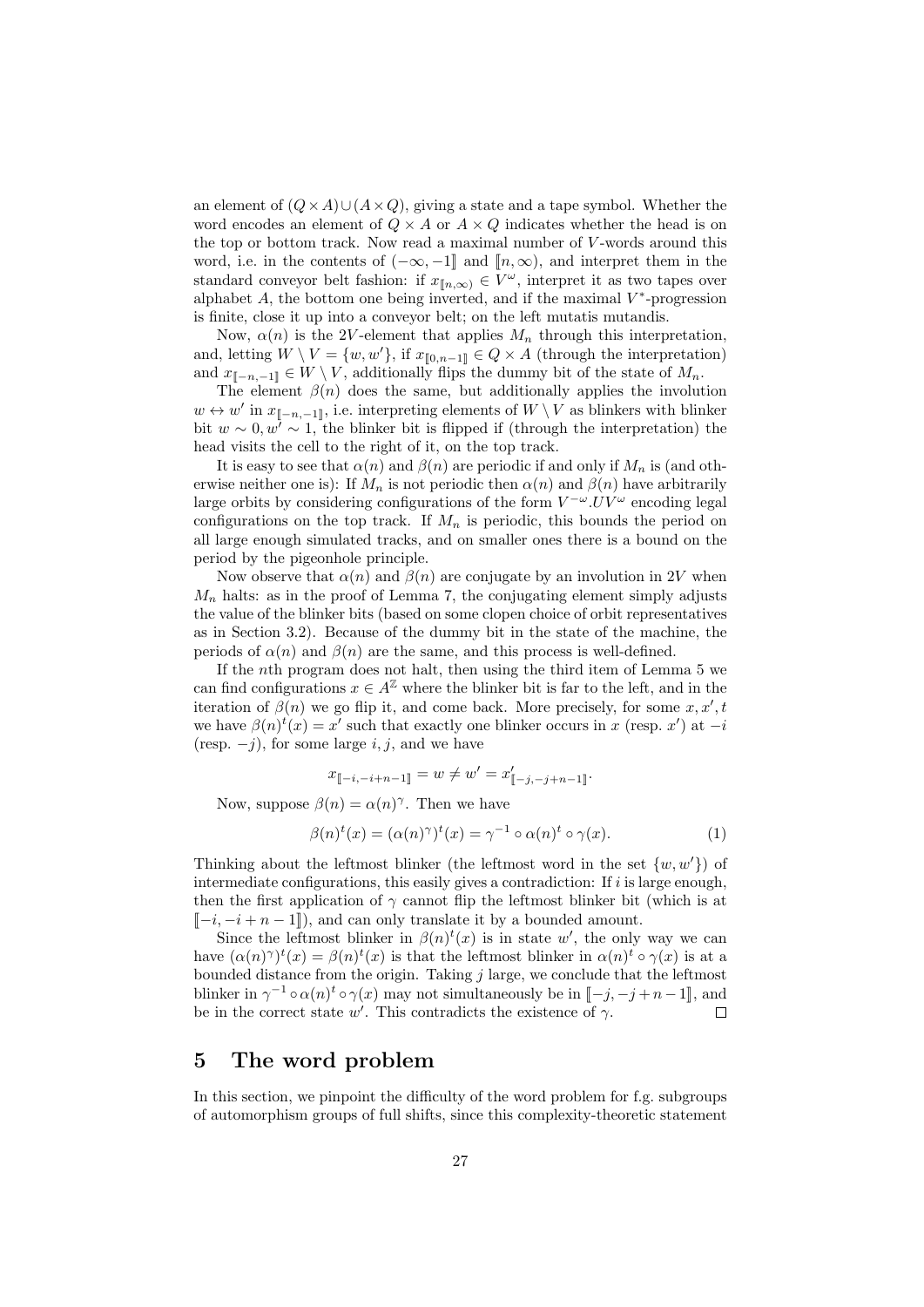does not seem to appear anywhere, and because the word problem is the first problem on Dehn's list whose second item our paper concerns. In [30], a similar method is used to show that the word problem of a finitely-generated subgroup of the automorphism group of a two-dimensional subshift of finite type can be undecidable.

It was proved in [11] that the word problem is decidable for f.g. subgroups of Aut $(A^{\mathbb{Z}})$ , and in [46] a more quantitative statement was given, from which a complexity-theoretic upper bound can be extracted. To our knowledge, neither the co-NP upper bound nor completeness appear in the literature.

A partial word is a word  $w \in (A \cup \{\_ \})^n$  for some n. Let  $u \in A^n$  be a word. We say w matches u somewhere if  $\exists i : w_i = u_i$ . In the following complexitytheoretic problem, sets of words are given in uncompressed format, as a list.

**Lemma 17.** Let A be a fixed alphabet with  $|A| \geq 2$ . Given a set of partial words  $W \subset (A \cup \{\_ \})^n$ , it is it is NP-complete to determine whether there is a word  $u \in A^n$  such that every  $w \in W$  matches u somewhere.

*Proof.* The problem is clearly in NP, indeed one can verify that a word u satisfies the partial words linear time. For completeness, one can easily program 3-SAT by having the positions of  $u$ , starting indexing with zero, represent variables (some  $0 \in A$  represents  $\perp$ , and some  $1 \in A$  represents  $\top$ ). The clause  $q_0x_{j_0} \vee$  $q_1x_{j_1} \vee \cdots \vee q_kx_{j_k}$  where the  $x_i$  are variables and the  $q_i \in \{-,+\}$  representing a positive or negative term, is represented by the partial word

$$
\cup^{j_0} b_0 \cup^{j_1-j_0-1} b_2 \cdots \cup^{j_k-j_{k-1}-1} b_k \cup^{n-j_k-1}
$$

 $\Box$ 

where  $b_i = 1 \iff q_{i_i} = +$ .

**Theorem 5.** Let  $\mathcal D$  be the class of (locally finite)-by- $\mathbb Z$  groups. For any nontrivial alphabet A, the word problem of the group  $\text{Aut}(A^{\mathbb{Z}})$  is D-eventually locally co-NP-complete.

Here, we use similar terminology as with the conjugacy problem. The meaning should be clear: the word problem is co-NP-complete "starting from" some f.g. (locally finite)-by-Z group (in particular, it is always in co-NP).

*Proof.* To see that the word problem of any finitely-generated group in  $\text{Aut}(A^{\mathbb{Z}})$ is in co-NP, consider  $g = g_1 \circ g_2 \circ \cdots \circ g_n$  over the generators, and let R be the maximal radius of the local rules of the generators. Then  $g$  admits a local rule with radius at most  $R_n$ . To prove q does not represent the identity, guess a word of length  $2Rn + 1$  on which its local rule acts nontrivially, and test this by evaluating the local rules of the  $g_i$ . This proves that not-representing-theidentity is in NP. This is just the complement of the word problem, which is then in co-NP.

For (eventual) co-NP-hardness, pick the alphabet to be  $A \times B$  where  $A =$  $\{0,1\}$  and  $|B| \geq 5$ . As generators of our group G take the partial shift  $\sigma_1$  on the first track, and for each even permutation  $\pi \in \text{Alt}(B)$  and  $a \in A$  take the automorphism  $f_{a,\pi}$  defined by

$$
f_{a,\pi}(x,y)_i = \begin{cases} (x_i, \pi(y_i)) & \text{if } x_i = a, \\ (x_i, y_i) & \text{otherwise.} \end{cases}
$$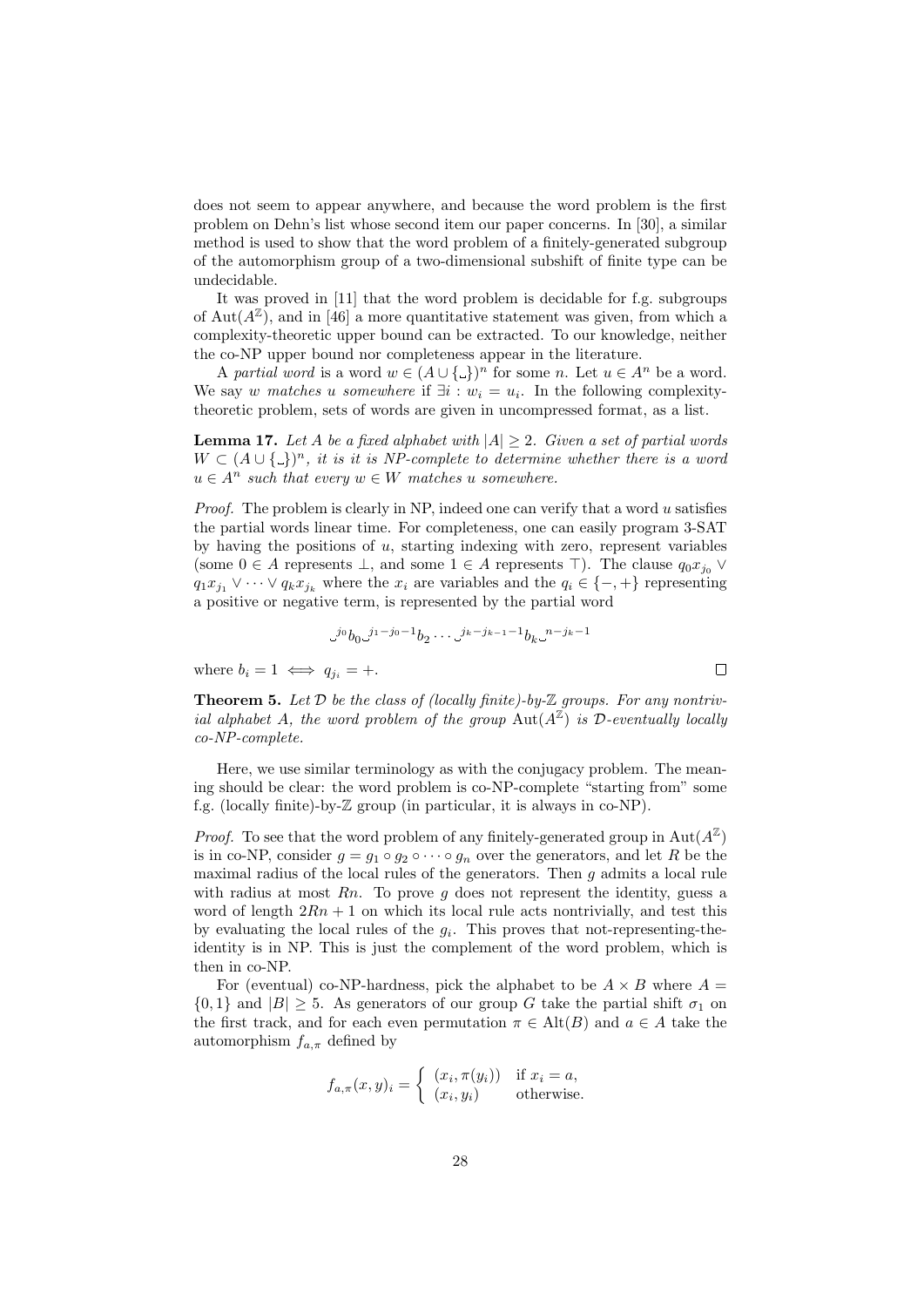This group is (locally finite)-by- $\mathbb{Z}$ : there is a homomorphism to  $\mathbb Z$  defined by  $\pi(\sigma_2) = 1, \pi(f_{a,\pi}) = 0$ . Every element in the kernel simply permutes the second track based on nearby contents of the top track, leading to local finiteness.

We now mimic the proof of Barrington's theorem [6]: To each  $U \subset \{0,1\}^n$ and  $\pi \in \text{Alt}(B)$ , associate the automorphism  $f_{U,\pi}$  defined by

$$
f_{U,\pi}(x,y)_i = \begin{cases} (x_i, \pi(y_i)) & \text{if } x_{[\![i,i+n-1]\!]} \in U, \\ (x_i, y_i) & \text{otherwise.} \end{cases}
$$

For the cylinder set  $U_{i,a} = \{u \mid u_i = a\} \subset \{0,1\}^n$ , we have  $f_{U,\pi} = f_{a,\pi}^{\sigma_a^i}$ , thus  $f_{U,\pi}$ . Now, given a set of partial words  $W \subset (A \cup \{\_ \})^n$ , using De Morgan's laws, the identity

$$
[f_{U,\pi}, f_{V,\pi'}] = f_{U \cap V, [\pi, \pi']}
$$

and the fact every element of  $\mathrm{Alt}(B)$  is a commutator, a short calculation shows that  $f_{W,\pi}$  for any permutation  $\pi \in \text{Alt}(B)$  is in G and has polynomial word norm with respect to the length of W. Clearly if  $\pi$  is nontrivial,  $f_{W,\pi}$  is a positive instance for the word problem of  $G$  (i.e. is the identity map) if and only if  $W$  is a negative instance for the problem in Lemma 17. Thus, the word problem of  $G$  is co-NP-complete. г

We make the (mainly terminologically) interesting remark that, if  $P \subseteq$  $co-NP \subseteq PSPACE$ , then the classes of automatic groups, cellular automata groups and automata groups are (eventually) separated from each other by the complexity of their word problems, in light of the above theorem, [25, 20].

Topological full groups of full shifts embed in their automorphism groups (but not vice versa, as can be deduced from [5]). The above construction can be naturally seen as a subgroup of the topological full group.

**Theorem 6.** Let  $D$  be the class of (locally finite)-by- $\mathbb Z$  groups. If  $C$  is a nontrivial finite alphabet, the topological full group of  $C^{\mathbb{Z}}$  has  $\mathcal{D}$ -eventually locally co-NP-complete word problem.

Proof. It is well-known that topological full group elements can be represented by local rules, and it can be seen that their word problem is in co-NP analogously to the previous theorem, by simply applying a composition of local rules to the co-NP witness (a word where the rule applies nontrivially).

For the co-NP-completeness, we recall the notion of a (generalized) reversible finite-state machine from [5], which generalizes the topological full group. Letting  $A = \{0, 1, ..., n-1\}, B = \{0, 1, ..., k-1\},$  the group of finite-state machines  $RFA(\mathbb{Z}, n, k)$  was defined in [5] as the set of self-homeomorphisms of  $f: A^{\mathbb{Z}} \times B \to A^{\mathbb{Z}} \times B$  such that for some clopen set  $D \subset A^{\mathbb{Z}} \times B$  and continuous map  $c: D \to \mathbb{Z} \times B$ , whenever  $\iota(x, b) = (n, b')$  we have  $f(x, b) = (\sigma^n(x), b')$ . The interpretation is that  $B$  is the set of states of the finite-state machine,  $A$  is the *tape alphabet*, and the function  $c$  gives the movement of the "head" and the state transitions.

The group defined in the previous theorem is clearly isomorphic to a subgroup of RFA $(\mathbb{Z}, 2, 5)$ , translating permutations of B into permutations of the state and  $\sigma_1$  into movement of the head. It is easy to see that  $RFA(\mathbb{Z}, n, k)$  embeds in the topological full group of any full shift  $C^{\mathbb{Z}}$ : Again let  $|A| = n, |B| = k$ , and let  $U \subset C^{\ell}$  be a set of mutually unbordered set of words with  $\ell \geq 2|B|$  and  $|U| = |A^2|$ .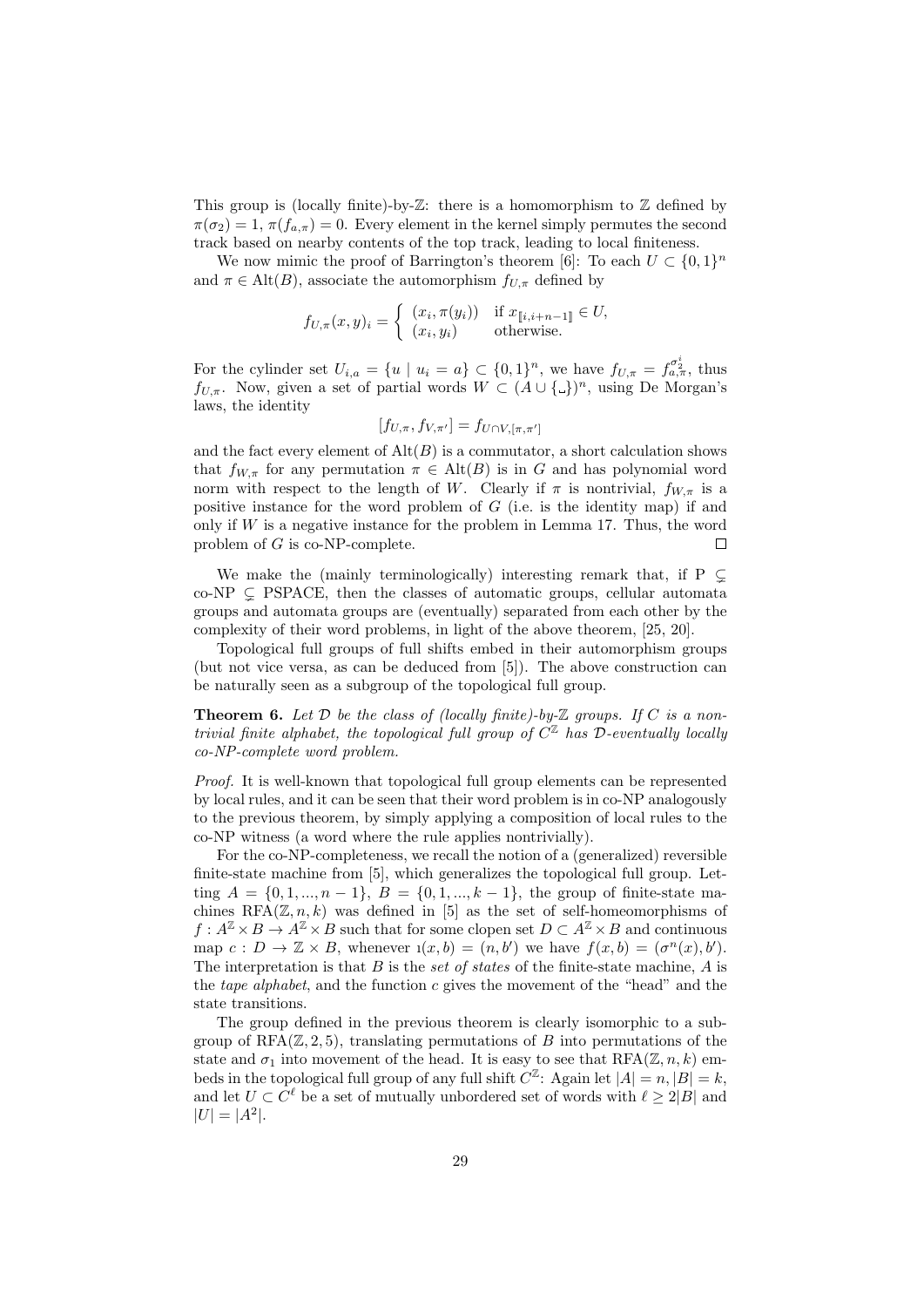Now, interpret words in  $U$  as coding two symbols over  $A$ , and allocate the first  $2|B|$  positions in these words for coding the current state. As always, interpret maximal runs of words in  $U$  as conveyor belts. It is easy to see how to translate c into the local rule of a topological full group element; when the head moves, we move along the conveyor belt, and when the state changes, we change the position inside the current U-word. (In other situations, we do nothing.)  $\Box$ 

The above proof works directly also for the larger group of reversible Turing machines defined in [5], showing its f.g. subgroups have co-NP word problems (and the group constructed in the previous theorem has a co-NP-complete word problem).

## 6 Questions

Our main theorem is not based on entropy, and thus the computability of entropy stays open.

**Question 1.** Given  $f, g \in \text{Aut}(A^{\mathbb{Z}})$ , is it decidable whether  $h_{\text{top}}(f) = h_{\text{top}}(g)$ ? Is  $h_{\text{top}}(f)$  computable? Is it computable from  $f$ ? Is there a simple characterization of the set of entropies? Can an entropy separation be included in Theorem 1?

One motivation for the last subquestion is that such a variant of Theorem 1 would also prove that it is undecidable whether one RCA is a factor of another (as a dynamical system), which seems difficult to obtain from our method.

The partial shifts and symbol permutations (Figure 1, Corollary 4) provide a finitely-generated group  $G$  which is very easy to define through its action, with undecidable conjugacy problem. This group has word problem in co-NP, so it is not too complicated. However, it is not so clear what subset of  $\text{Aut}(A^{\mathbb{Z}})$  the group G actually covers.

**Question 2.** Is there a f.g. explicitly f.g.-universal group  $G \leq \text{Aut}(A^{\mathbb{Z}})$  whose membership problem is decidable? (= given  $f \in \text{Aut}(\tilde{A}^{\mathbb{Z}})$ , it is decidable whether  $f \in G$ .) Is membership decidable for PAut[A; B] for nontrivial alphabets A, B with max(|A|,  $|B| \geq 3$ ?

When  $|A| = |B| = 2$ , PAut[ $A; B$ ]  $\cong \mathbb{Z}_2^2 \rtimes GL(2, \mathbb{Z}_2[\mathbf{x}, \mathbf{x}^{-1}])$  by a natural action [73], and from this it is clear that membership in  $\text{PAut}[A;B]$  is decidable. However, this group is not even f.g.-universal (because it is a linear group), let alone explicitly so.

It can be shown that  $F_2 * F_2 \leq \text{Aut}(A^{\mathbb{N}})$  at least for large enough A, i.e. thus there are finitely-generated groups of one-sided cellular automata with undecidable conjugacy problem.

**Question 3.** Let  $|A| \geq 3$ . Is conjugacy decidable in Aut $(A^{\mathbb{Z}})$ ? Does Aut $(A^{\mathbb{N}})$ have eventually locally undecidable conjugacy? Is dynamical conjugacy (conjugacy over Homeo $(A^{\mathbb{N}})$ ) decidable in this group? What about  $Aut(X)$  for other one-sided subshifts X?

The asynchronous rational group has eventually locally undecidable conjugacy problem, as these can simulate automorphisms two-side cellular automata. Synchronous automata, can only simulate one-sided cellular automata, so we do not obtain results for them. Let A be a finite alphabet.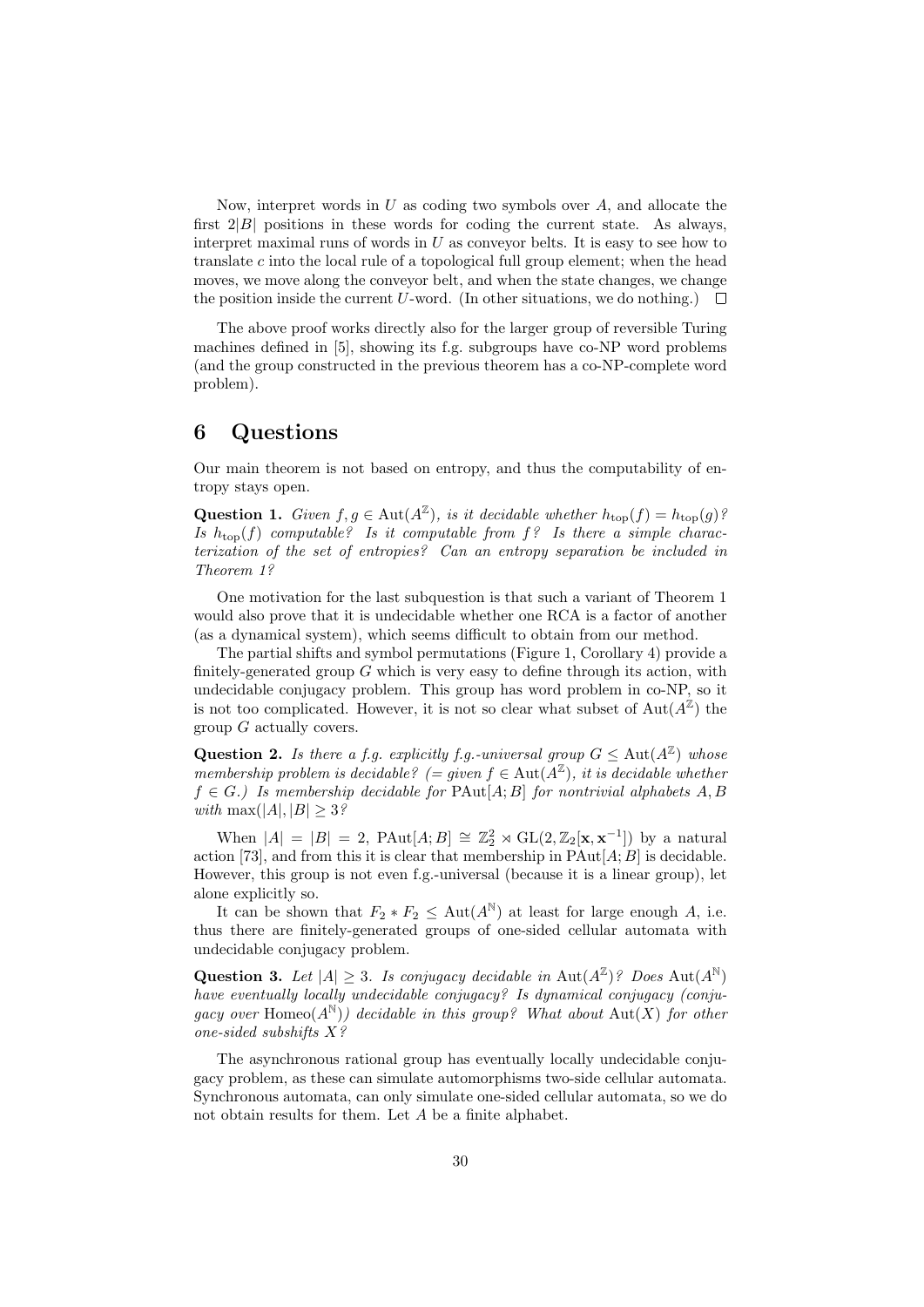Question 4. Let  $A$  be a finite alphabet, and let  $G$  be the group of all finitestate transductions (the join of all automata groups) on  $A^{\mathbb{N}}$ . Is conjugacy in G decidable? Does G have eventually locally undecidable conjugacy problem? Is dynamical conjugacy decidable in G?

Our proof of undecidability of conjugacy in the case of  $2V$  and Turing machines is not dynamical; while it seems unlikely that the homeomorphisms  $\alpha(n)$ and  $\beta(n)$  built in the proof are conjugate in Homeo( $\{0,1\}^{\mathbb{Z}}$ ), the proof does not show this, and the heads could in principle accidentally emulate the "blinkers" by some data they are allowed to modify. It seems likely that this possibility can be ruled out by taking a more careful look at properties of [44] (and possibly modifying the way the blinkers work), but this is beyond the scope of the paper.

**Conjecture 1.** Let C be Cantor space and  $G \leq \text{Homeo}(C)$  be either 2V, or the TMH or TMT action of one of the groups of Turing machines from [5]. Then G has a finitely-generated subgroup  $H \leq G$  such that for pairs  $(f,g) \in H^2$ , conjugacy in H is recursively inseparable from non-conjugacy in  $Homeo(C)$ .

Since  $G = 2V$ , one should take  $H = G$  in this case, but the groups of Turing machines are not finitely-generated [5]. For Turing machine groups, TMH and TMT are two different ways of seeing the group as a group of homeomorphisms of Cantor space, and while the groups themselves are isomorphic [5], conjugacy in  $Homeo(C)$  (i.e. conjugacy as dynamical systems) is different for these models. Example 1: Consider Turing machines in the sense of [5] with one state and binary alphabet. In TMT, these are elements of Homeo( $\{0,1\}^{\mathbb{Z}}$ ). Define  $f, g \in$  $Homeo({0,1}^{\mathbb{Z}})$  by

$$
f(x)_i = \sigma^2(x)_i = x_{i+2} \text{ and } g(x)_i = \begin{cases} x_i & \text{if } i = 0 \\ x_{i+1} & \text{if } i \notin \{-1, 0\} \\ x_{i+2} & \text{if } i = -1 \end{cases}.
$$

These are not conjugate, as they have different entropies as dynamical systems. In TMT, tape movement is translated into movement of the head, and we obtain corresponding homeomorphisms  $f', g' \in \text{Homeo}(X)$  where  $X = (\{0, 1\}^{\mathbb{Z}} \times \mathbb{Z})$  ∪  $\{0,1\}^{\mathbb{Z}}$  under a Cantor topology. It is easy to see they are conjugate, by encoding the parity of the head position into the bit carried by the head.  $\bigcirc$ 

One can of course ask the above question also for reversible Turing machines over other subshifts. Both  $2V$  and groups of reversible Turing machines (in TMT and TMH) have obvious generalizations to arbitrary subshifts; in the case of reversible Turing machines, also over arbitrary groups.

The word problem is quite generally decidable for topological full groups.<sup>8</sup> The torsion problem is decidable for one-dimensional sofic shifts, but is undecidable for two-dimensional full shifts [5].

Question 5. Given two elements of the topological full group of a one-dimensional full shift, is it decidable whether they are conjugate? What about other acting groups? What about other subshifts?

<sup>8</sup> It is decidable for any finitely-generated subgroup of the topological full group of a subshift with decidable language over a group with decidable word problem, such that the germ stabilizers of the shift action are trivial (meaning  $\forall g \in G : \forall U$  nonempty open :  $g|_U \neq id|_U$ .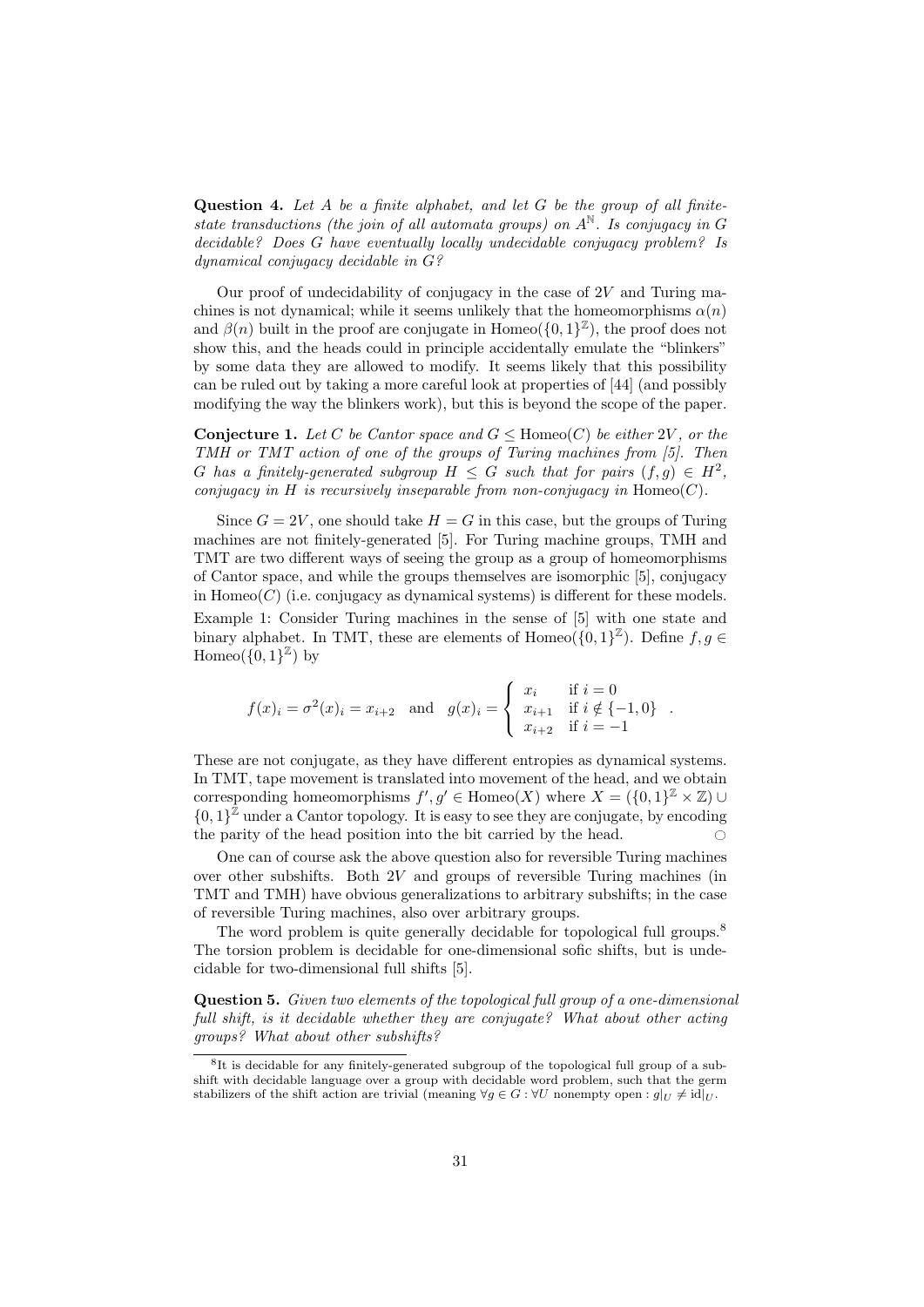Finally, we have shown that the homeomorphism group of the Cantor space has eventually locally undecidable conjugacy problem. However, this is a rather complicated group, for example it is easy to see that it contains a copy of every countable group.

**Question 6.** For which topological spaces X does  $Hom_{\mathcal{O}}(X)$  have eventually locally undecidable conjugacy problem? For manifolds, what about  $\text{Diff}(X)$  and its variants?

## Acknowledgements

I thank Carl-Fredrik Nyberg Brodda for useful literature pointers.

## References

- [1] Stål O. Aanderaa and Harry R. Lewis. Linear sampling and the ∀∃∀ case of the decision problem. The Journal of Symbolic Logic, 39:519–548, 9 1974.
- [2] Roger C. Alperin. Free products as automorphisms of a shift of finite type. 1988.
- [3] Yago Antolín, José Burillo, Armando Martino, et al. Conjugacy in houghton's groups. Publicacions matemàtiques, 59(1):3–16, 2015.
- [4] Sanjeev Arora and Boaz Barak. Computational complexity: a modern approach. Cambridge University Press, 2009.
- [5] Sebastián Barbieri, Jarkko Kari, and Ville Salo. The Group of Reversible Turing Machines, pages 49–62. Springer International Publishing, Cham, 2016.
- [6] David A. Barrington. Bounded-width polynomial-size branching programs recognize exactly those languages in NC1. Journal of Computer and System Sciences,  $38(1):150 - 164$ , 2989.
- [7] J. Belk and C. Bleak. Some undecidability results for asynchronous transducers and the Brin-Thompson group 2V. ArXiv e-prints, May 2014.
- [8] J. C. Birget. The word problem of the brin-thompson group is conpcomplete. Journal of Algebra, 553:268 – 318, 2020.
- [9] Jean-Camille Birget. Circuits, coNP-completeness, and the groups of Richard Thompson. arXiv Mathematics e-prints, page math/0310335, October 2003.
- [10] William W. Boone. Certain simple, unsolvable problems of group theory vi. Indagationes Mathematicae, 60:227–232, 1957.
- [11] Mike Boyle, Douglas Lind, and Daniel Rudolph. The automorphism group of a shift of finite type. Transactions of the American Mathematical Society, 306(1):pp. 71–114, 1988.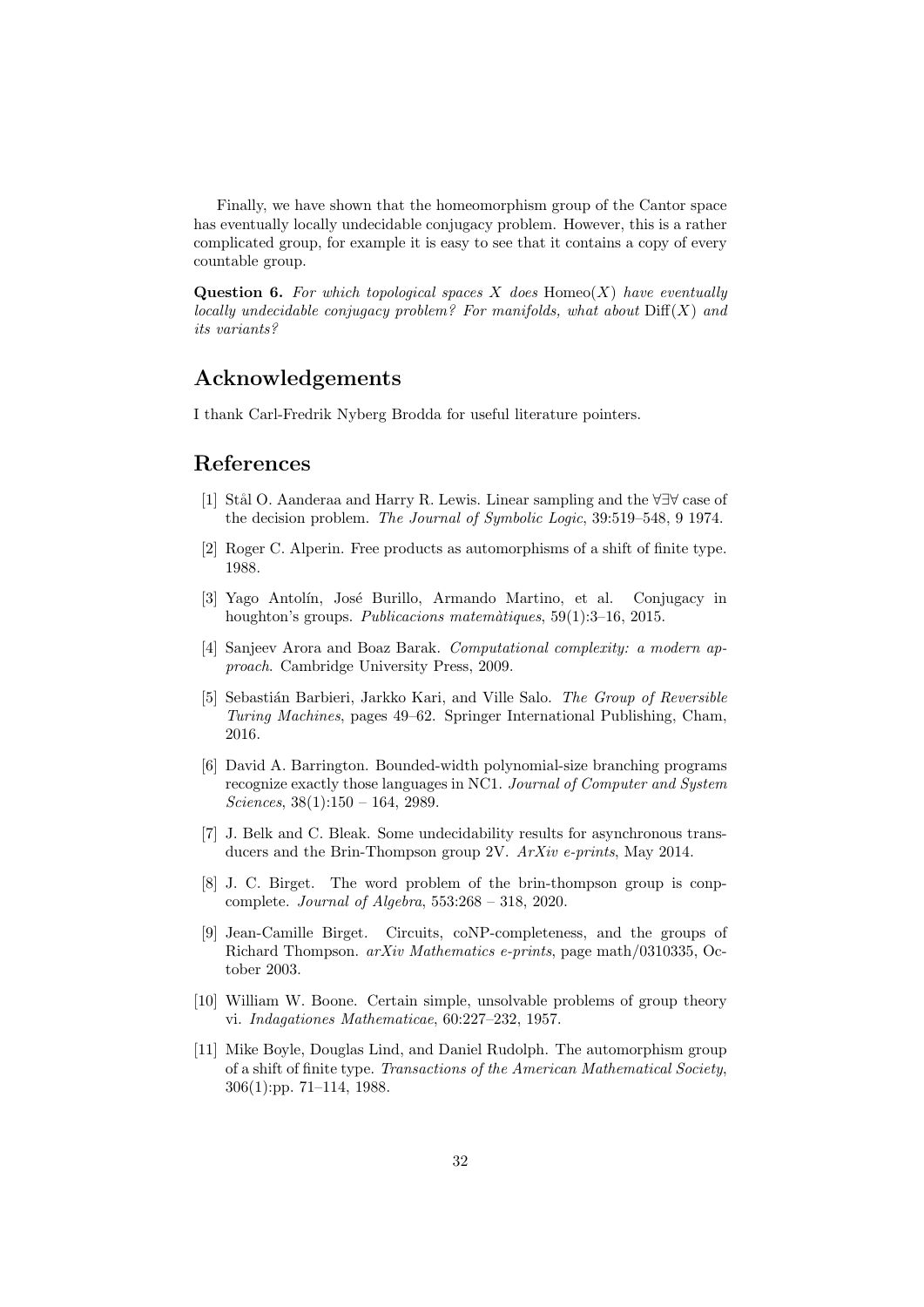- [12] Matthew G. Brin. Higher dimensional Thompson groups. Geometriae Dedicata, 108(1):163–192, 2004.
- [13] Ezra Brown. Periodic seeded arrays and automorphisms of the shift. Transactions of the American Mathematical Society, 339(1):141–161, 1993.
- [14] Donald J. Collins. A simple presentation of a group with unsolvable word problem. Illinois Journal of Mathematics, 30(2):230–234, 1986.
- [15] E. Coven and R. Yassawi. Endomorphisms and automorphisms of minimal symbolic systems with sublinear complexity.  $ArXiv$  e-prints, November 2014. Available at https://arxiv.org/abs/1412.0080.
- [16] John Crisp, Eddy Godelle, and Bert Wiest. The conjugacy problem in rightangled artin groups and their subgroups. Journal of topology, 2(3):442–460, 2009.
- [17] Van Cyr, John Franks, Bryna Kra, and Samuel Petite. Distortion and the automorphism group of a shift. Journal of Modern Dynamics, 13(1):147, 2018.
- [18] Van Cyr and Bryna Kra. The automorphism group of a minimal shift of stretched exponential growth. Journal of Modern Dynamics, 10:483–495, 2016.
- [19] Van Cyr and Bryna Kra. The automorphism group of a shift of subquadratic growth. Proceedings of the American Mathematical Society, 144(2):613–621, 2016.
- [20] Daniele D'Angeli, Emanuele Rodaro, and Jan Philipp W¨achter. On the complexity of the word problem for automaton semigroups and automaton groups. Advances in Applied Mathematics, 90:160–187, 2017.
- [21] Max Dehn. Uber unendliche diskontinuierliche gruppen. Mathematische Annalen, 71(1):116–144, 1911.
- [22] Sebastian Donoso, Fabien Durand, Alejandro Maass, and Samuel Petite. On automorphism groups of low complexity subshifts. Ergodic Theory and Dynamical Systems, 36(01):64–95, 2016.
- [23] Sebastian Donoso, Fabien Durand, Alejandro Maass, and Samuel Petite. On automorphism groups of toeplitz subshifts. Discrete Analysis, 19, 2017.
- [24] Jeremias Epperlein. Topological Conjugacies Between Cellular Automata. PhD thesis, Fakultät Mathematik und Naturwissenschaften der Technischen Universität Dresden, 2017.
- [25] David Epstein et al. Word processing in groups. CRC Press, 1992.
- [26] David Epstein and Derek Holt. The linearity of the conjugacy problem in word-hyperbolic groups. International Journal of Algebra and Computation, 16(02):287–305, 2006.
- [27] Joshua Frisch, Tomer Schlank, and Omer Tamuz. Normal amenable subgroups of the automorphism group of the full shift. Ergodic Theory Dynam. Systems, 39(5):1290–1298, 2019.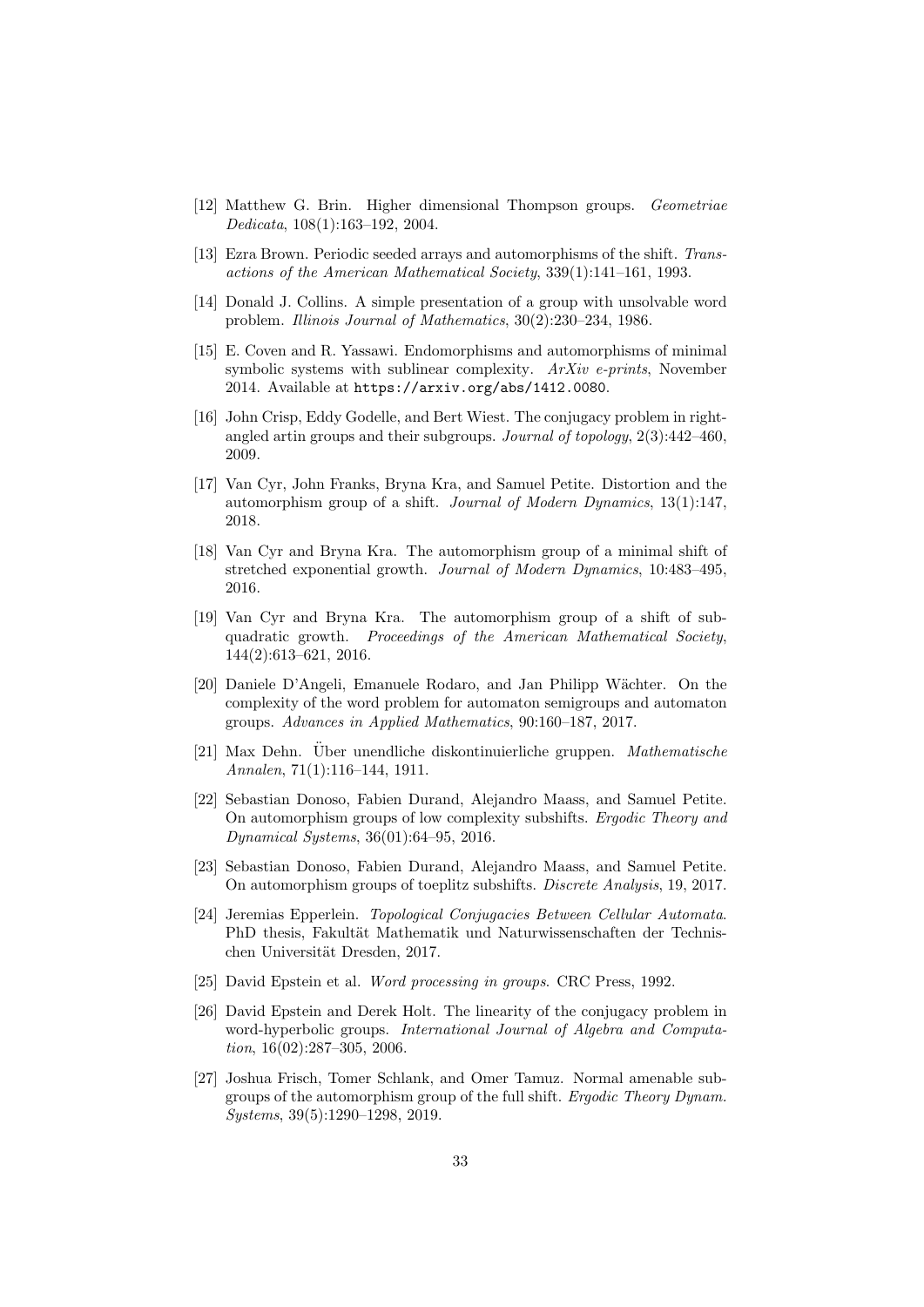- [28] Rostislav Ivanovich Grigorchuk and VV Nekrashevich. The group of asynchronous automata and rational homeomorphisms of the Cantor set. Mathematical Notes, 67(5):577–581, 2000.
- [29] Victor Guba and Mark Sapir. Diagram groups, volume 620. American Mathematical Soc., 1997.
- [30] Pierre Guillon, Emmanuel Jeandel, Jarkko Kari, and Pascal Vanier. Undecidable word problem in subshift automorphism groups. CoRR, abs/1808.09194, 2018.
- [31] Pierre Guillon and Ville Salo. Distortion in One-Head Machines and Cellular Automata, pages 120–138. Springer International Publishing, Cham, 2017.
- [32] Pierre Guillon and Charalampos Zinoviadis. Densities and entropies in cellular automata. In S. Barry Cooper, Anuj Dawar, and Benedict Löwe, editors, How the world computes, pages 253–263. Springer, 2013.
- [33] Yair Hartman, Bryna Kra, and Scott Schmieding. The stabilized automorphism group of a subshift, 2020.
- [34] Graham Higman. Finitely presented infinite simple groups, volume 8. Dept. of Pure Mathematics, Dept. of Mathematics, IAS, Australian National . . . , 1974.
- [35] Michael Hochman. On the automorphism groups of multidimensional shifts of finite type. Ergodic Theory Dynam. Systems, 30(3):809–840, 2010.
- [36] Philip K. Hooper. The undecidability of the turing machine immortality problem 1. The Journal of Symbolic Logic, 31(2):219–234, 1966.
- [37] Lyman P. Hurd, Jarkko Kari, and Karel Culik. The topological entropy of cellular automata is uncomputable. Ergodic Theory Dynam. Systems, 12(2):255–265, 1992.
- [38] Joonatan Jalonen and Jarkko Kari. On the conjugacy problem of cellular automata. Information and Computation, 274:104531, 2020. AUTOMATA 2017.
- [39] Jarkko Kari. Reversibility of 2d cellular automata is undecidable. Physica D: Nonlinear Phenomena, 45(1–3):379 – 385, 1990.
- [40] Jarkko Kari. The nilpotency problem of one-dimensional cellular automata. SIAM J. Comput., 21(3):571–586, 1992.
- [41] Jarkko Kari. SOFSEM 2008: Theory and Practice of Computer Science: 34th Conference on Current Trends in Theory and Practice of Computer Science, Nový Smokovec, Slovakia, January 19-25, 2008. Proceedings, chapter On the Undecidability of the Tiling Problem, pages 74–82. Springer Berlin Heidelberg, Berlin, Heidelberg, 2008.
- [42] Jarkko Kari. Universal pattern generation by cellular automata. Theor. Comput. Sci., 429:180–184, 2012.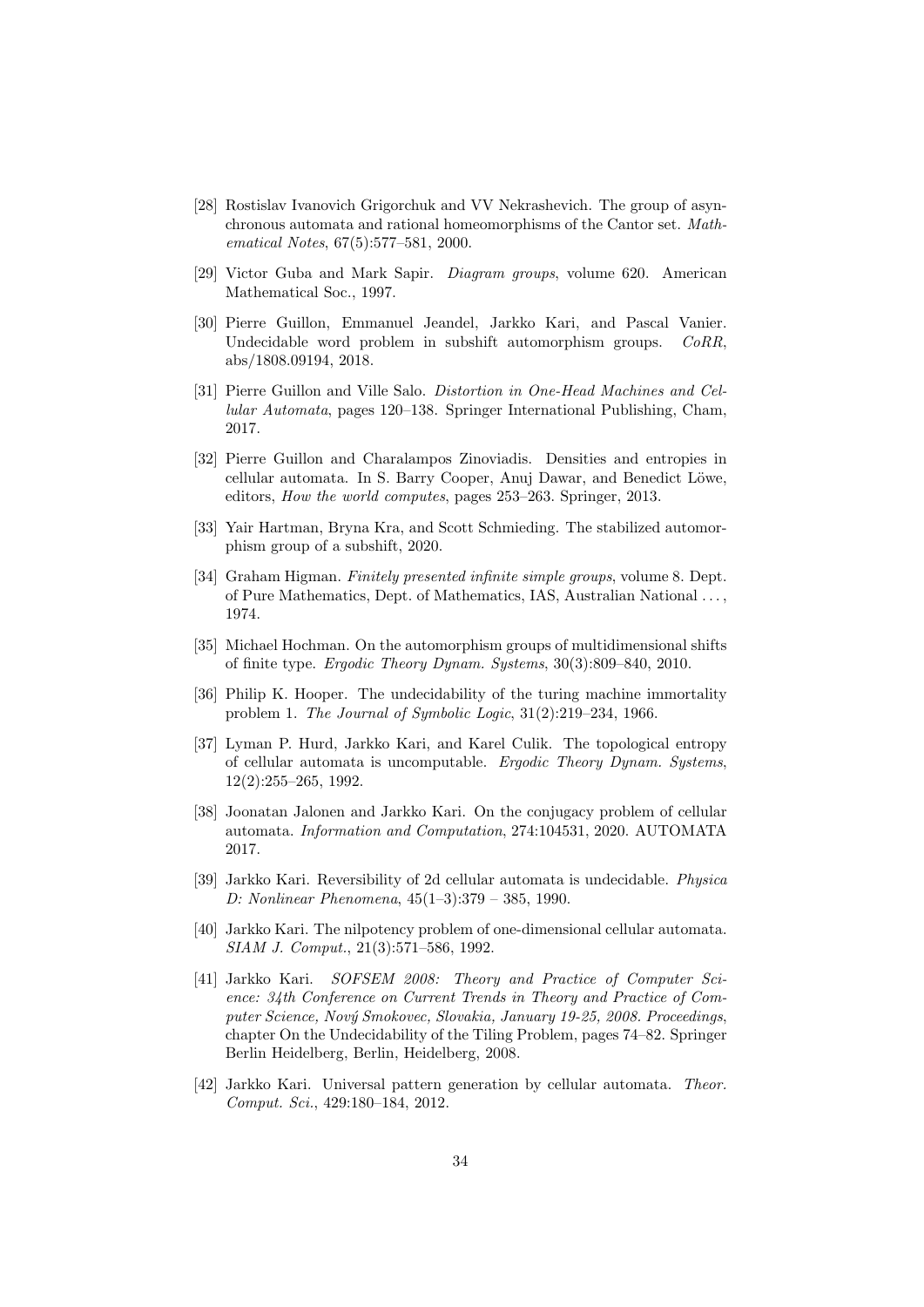- [43] Jarkko Kari and Johan Kopra. Cellular automata and powers of p/ q. RAIRO-Theoretical Informatics and Applications, 51(4):191–204, 2017.
- [44] Jarkko Kari and Nicolas Ollinger. Periodicity and immortality in reversible computing. In Proceedings of the 33rd international symposium on Mathematical Foundations of Computer Science, MFCS '08, pages 419–430, Berlin, Heidelberg, 2008. Springer-Verlag.
- [45] Olga Kharlampovich. The word problem for solvable lie algebras and groups. Matematicheskii Sbornik, 180(8):1033–1066, 1989.
- [46] K. H. Kim and F. W. Roush. On the automorphism groups of subshifts. Pure Mathematics and Applications, 1(4):203–230, 1990.
- [47] Johan Kopra. The Lyapunov exponents of reversible cellular automata are uncomputable. In International Conference on Unconventional Computation and Natural Computation, pages 178–190. Springer, 2019.
- [48] Petr Kůrka. On topological dynamics of Turing machines. Theoret. Comput. Sci., 174(1-2):203–216, 1997.
- [49] Douglas Lind. Entropies of automorphisms of a topological markov shift. Proceedings of the American Mathematical Society, 99(3):589–595, 1987.
- [50] Douglas Lind and Brian Marcus. An introduction to symbolic dynamics and coding. Cambridge University Press, Cambridge, 1995.
- [51] Ville Lukkarila. Sensitivity and topological mixing are undecidable for reversible one-dimensional cellular automata. J. Cellular Automata, 5(3):241–272, 2010.
- [52] R.C. Lyndon and P.E. Schupp. Combinatorial Group Theory. Classics in Mathematics. Springer Berlin Heidelberg, 2015.
- [53] Igor Lysenok, Alexei Myasnikov, and Alexander Ushakov. The conjugacy problem in the Grigorchuk group is polynomial time decidable. Groups, Geometry, and Dynamics, 4(4):813–833, 2010.
- [54] Jeremy Macdonald, Alexei Myasnikov, Andrey Nikolaev, and Svetla Vassileva. Logspace and compressed-word computations in nilpotent groups. arXiv preprint arXiv:1503.03888, 2015.
- [55] K. A. Mihailova. The occurrence problem for free products of groups. Mathematics of the USSR-Sbornik, 4(2):181, 1968.
- [56] Charles F. Miller III et al. On group-theoretic decision problems and their classification. Princeton university press, 1971.
- [57] C. Moore. Generalized shifts: unpredictability and undecidability in dynamical systems. Nonlinearity, 4(2):199, 1991.
- [58] Lee Mosher. Central quotients of biautomatic groups. Commentarii Mathematici Helvetici, 72(1):16–29, 1997.
- [59] B. B. Newman. Some results on one-relator groups. Bulletin of the American Mathematical Society, 74(3):568–571, 1968.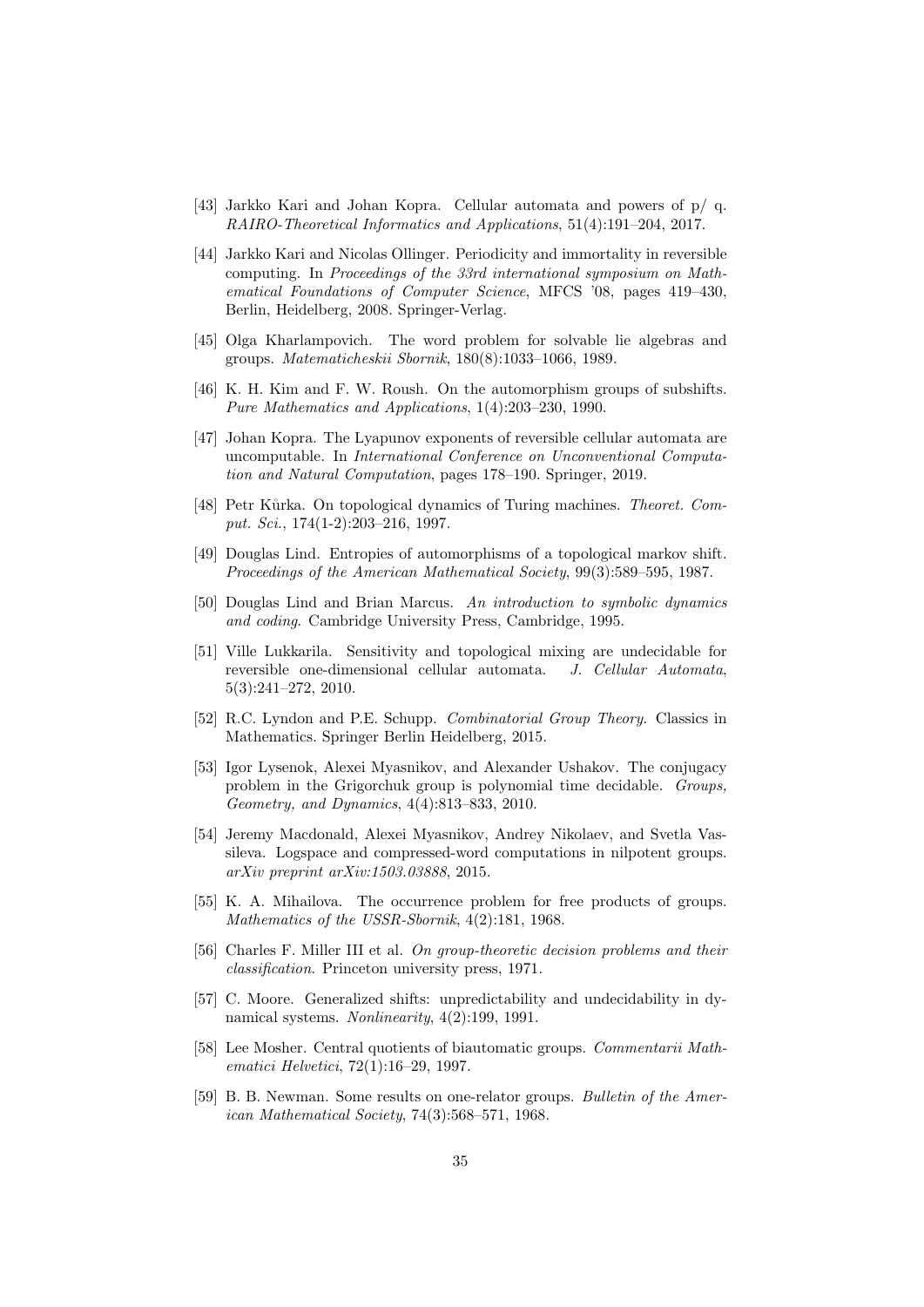- [60] Petr Sergeevich Novikov. Unsolvability of the conjugacy problem in the theory of groups. Izvestiya Rossiiskoi Akademii Nauk. Seriya Matematicheskaya, 18(6):485–524, 1954.
- [61] Petr Sergeevich Novikov. On the algorithmic unsolvability of the word problem in group theory. Trudy Mat. Inst. Steklov, 44:3–143, 1955.
- [62] Jeanette Olli. Endomorphisms of sturmian systems and the discrete chair substitution tiling system. Dynamical Systems, 33(9):4173–4186, 2013.
- [63] Jean-Philippe Préaux. The conjugacy problem in groups of non-orientable 3-manifolds. arXiv e-prints, page arXiv:1202.4148, February 2012.
- [64] Vladimir N Remeslennikov. Conjugacy in polycyclic groups. Algebra and Logic, 8(6):404–411, 1969.
- [65] J. Patrick Ryan. The shift and commutativity. Mathematical systems the $ory, 6(1-2):82-85, 1972.$
- [66] Olga Patricia Salazar-Díaz. Thompson's group V from a dynamical viewpoint. International Journal of Algebra and Computation, 20(01):39–70, 2010.
- [67] Ville Salo. A characterization of cellular automata generated by idempotents on the full shift. In Edward A. Hirsch, Juhani Karhumäki, Arto Lepistö, and Michail Prilutskii, editors, CSR, volume 7353 of Lecture Notes in Computer Science, pages 290–301. Springer, 2012.
- [68] Ville Salo. Hard Asymptotic Sets for One-Dimensional Cellular Automata. arXiv e-prints, page arXiv:1307.4910, July 2013.
- [69] Ville Salo. Toeplitz subshift whose automorphism group is not finitely generated. Colloquium Mathematicum, 146:53–76, 2017.
- [70] Ville Salo. Transitive action on finite points of a full shift and a finitary Ryan's theorem. Ergodic Theory and Dynamical Systems, pages 1–31, 2017.
- [71] Ville Salo. A note on subgroups of automorphism groups of full shifts. Ergodic Theory Dynam. Systems, 38(4):1588–1600, 2018.
- [72] Ville Salo. Universal gates with wires in a row. ArXiv e-prints, September 2018. Available at https://arxiv.org/abs/1604.01646. Accepted in Journal of Algebraic Combinatorics.
- [73] Ville Salo. Universal groups of cellular automata. ArXiv e-prints, August 2018. Available at https://arxiv.org/abs/1808.08697. To appear in Colloquium Mathematicum.
- [74] Ville Salo. No Tits alternative for cellular automata. Groups, Geometry and Dynamics, 13:1437–1455, 2019.
- [75] Ville Salo. Universal CA groups with few generators.  $arXiv$  e-prints, page arXiv:2002.12713, February 2020.